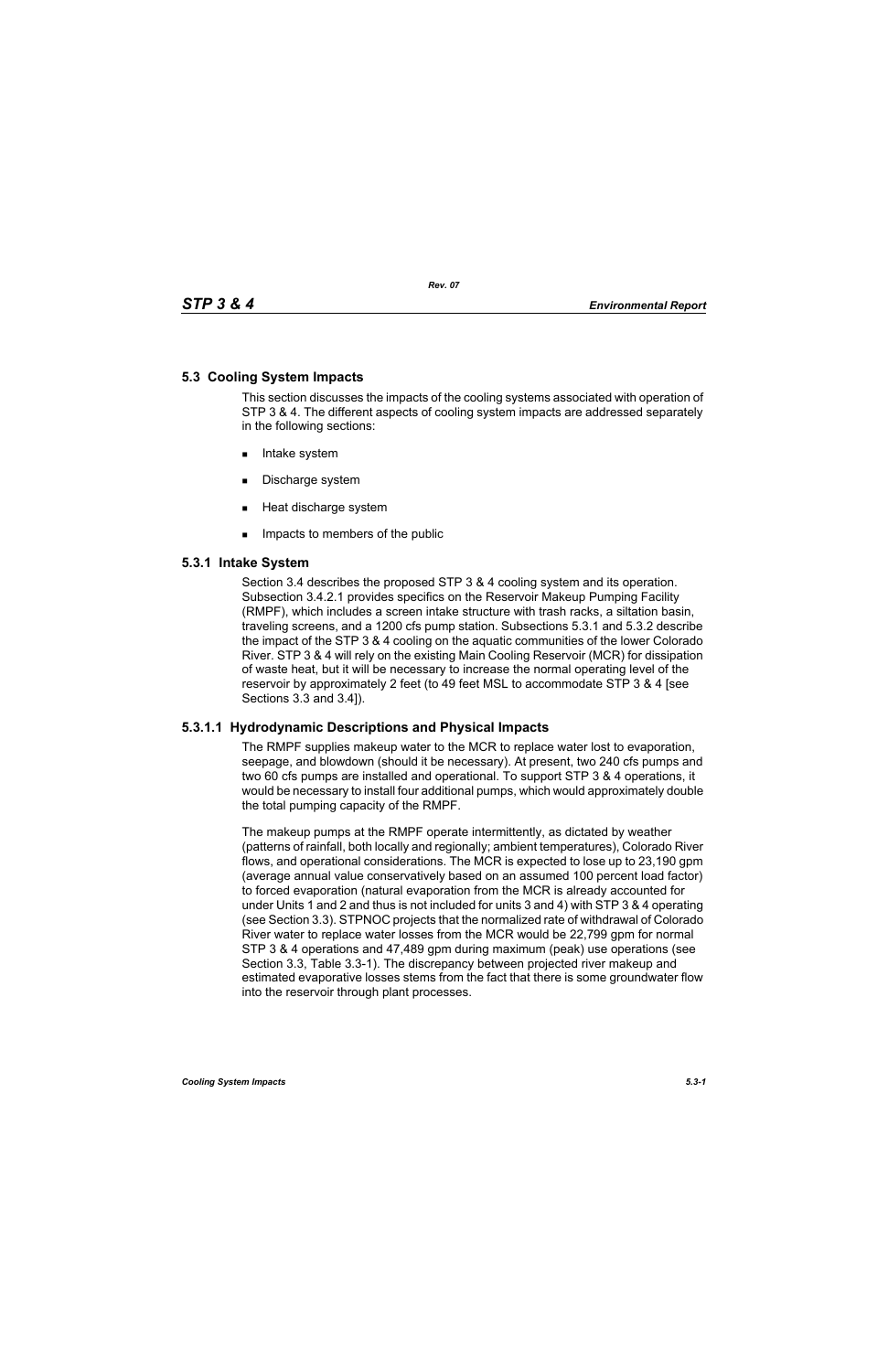# **5.3.1.2 Aquatic Ecosystems**

The species assemblage at the RMPF at a given time is influenced primarily by river flow, salinity, season, and population dynamics of the individual species. Although it is theoretically possible to predict the presence of a particular species using correlations of abundance with any one of these variables, more often than not these, as well as other, factors interact in complex ways to determine the assemblage of species and life stages at the RMPF.

# **5.3.1.2.1 Factors Affecting Entrapment, Entrainment, and Impingement**

Aquatic organisms can become entrapped, entrained, or impinged when water is drawn into the intakes at a flow greater than what they can escape.

Entrapment can take the form of attracting organisms to a relatively restricted area, such as a long, narrow intake channel, from which they have difficulty escaping due to behavioral responses to environmental cues. If the animals congregate in a channel, and environmental conditions (such as concentration of dissolved oxygen) deteriorate suddenly, the animals may die.

Impingement, in which the organism is physically pressed against the screens, or entrainment, in which smaller organisms travel in the water column through the screens, may also lead to destruction of the organism, depending on other factors. The extent of impingement and entrainment of aquatic organisms at a power plant intake structure depends on several variables, including the (1) species assemblage and densities of organisms at the intake at the time of pumping, (2) velocity of flow into the intake, (3) volume of water withdrawn, and (4) specific design features of the intake structure and pumps.

The seasonal distribution and abundance of various life stages of important aquatic species in the lower Colorado River was discussed in Subsection 2.4.2. By and large, the assemblage of species and densities of organisms found in the vicinity of the RMPF is under the influence of regional climatic events (in particular, patterns of rainfall) that are beyond human control. The other three variables are, to one degree or another, under the control of STPNOC.

# **Design Features**

The location, design, and capacity of power plant intake structures are regulated by EPA under 40 CFR 401.14 and are required to reflect the Best Technology Available (BTA) to minimize adverse environmental impacts. The operation of intake structures at power plants in Texas is permitted and regulated by the Texas Commission on Environmental Quality (TCEQ), which was delegated authority to administer the Texas Pollutant Discharge Elimination System (TPDES) by EPA in 1998 (Reference 5.3-1). STPNOC adhered to principles of BTA in siting and designing the existing RMPF. Entrapment was precluded by the physical location and design of the intake; the STP plant has no intake canal or similar structure that would hold fish. As described in the operation Final Environmental Statement (FES), the intake structure has been installed "flush" to the river bank with no projecting structures that create eddies and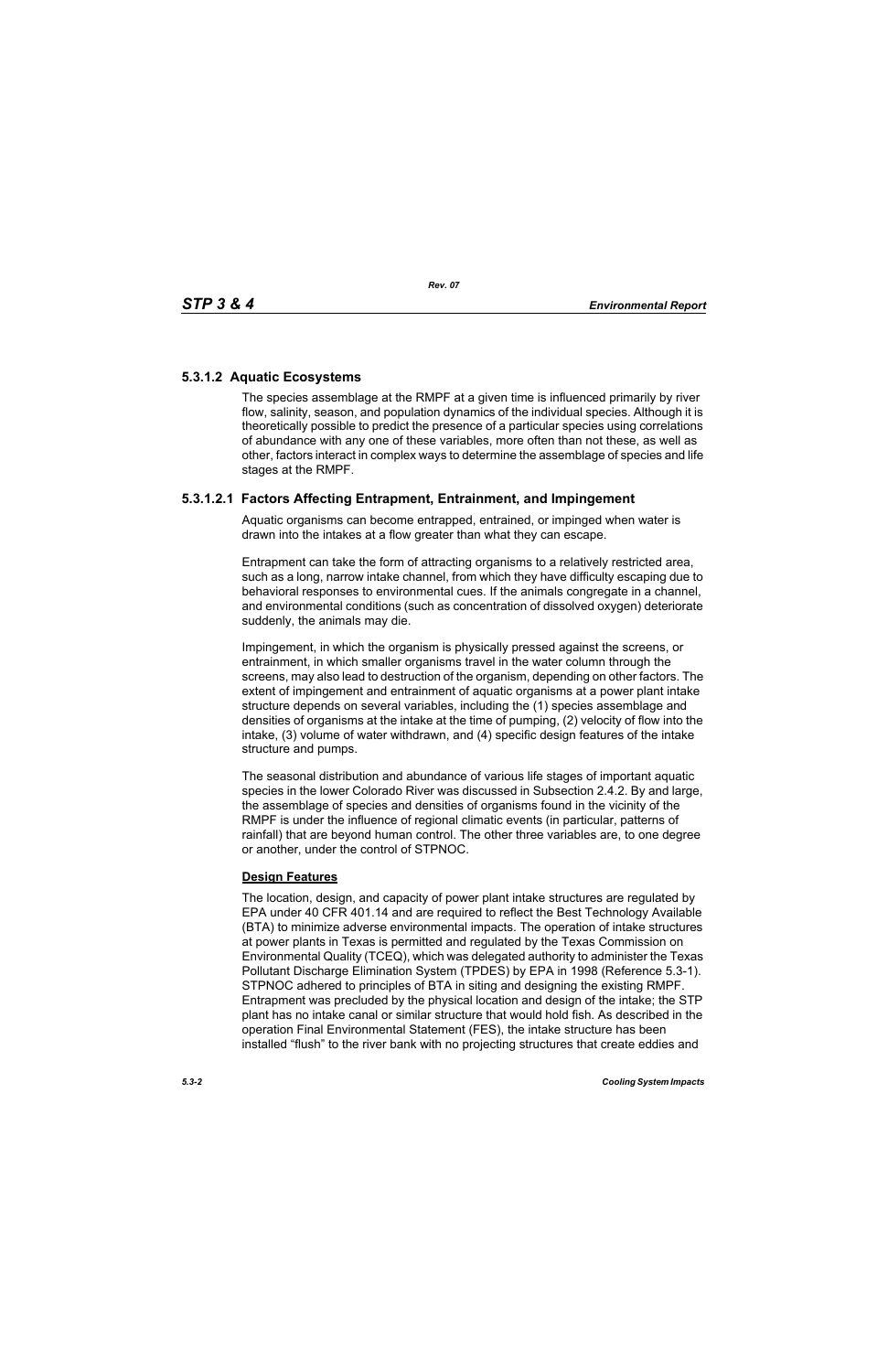countercurrents that would cause entrapment (Reference 5.3-2). Furthermore, the intake area is equipped with an "escape route" that allows fish to swim back to the river.

Impingement and entrainment were minimized by other design features: (1) the intake was oriented in such a way as to reduce attractant flows, (2) the approach velocity at the traveling screens was designed to be 0.5 fps or less, and (3) the RMPF was equipped with a fish "handling and bypass" system. The EPA evaluated the location, design, and operation of the plant and issued an National Pollutant Discharge Elimination System (NPDES) permit in 1985 that explicitly approved the design of the intake structure, characterizing it as BTA (see Part III, number 10 of NPDES Permit No. TX0064947, issued October 18, 1985). As discussed earlier, the RMPF was intended to provide makeup to the MCR for four nuclear units. Thus, the intake for STP 3 & 4 was an integral part of the original design.

The RMPF has a maximum design approach velocity at the traveling screens of 0.5 fps based on a maximum pumping rate of approximately 538,000 gpm, and at the time of construction, this represented the BTA (Reference 5.3-3). It should be noted that in their Final Environmental Statement for Construction of STP 1 & 2, the NRC calculated a slightly higher maximum approach velocity, 0.55 fps (Reference 5.3-4). The pump station was designed to house eight pumps, with a total pumping capacity of 1200 cfs (538,596 gpm) (Reference 5.3-5). However, the site is able to maintain water levels in the MCR using half of the full complement of pumps (two 107,719-gpm pumps and two 26,930-gpm pumps). The current maximum pumping rate, based on Annual Water Use Reports for 2001 through 2006 submitted by STPNOC to the TCEQ, is 600 cfs, (269,298 gpm) (References 5.3-6, 5.3-7, 5.3-8, 5.3-9, 5.3-10, and 5.3-11). To supply sufficient water to the MCR for four operating units, it would be necessary to complete the pump installation with adequately sized pumps, restoring the original design pumping capacity of 1200 cfs (538,596 gpm). The design approach velocity of 0.50 fps was based on this pumping rate and is not expected to change appreciably with four units in operation.

Water will be pumped through a shoreline intake system, passed through trash racks, and through traveling screens with a 3/8-inch (9.5 mm) mesh. The traveling screens will operate intermittently to coincide with the intermittent withdrawal of river water. Fish and debris washed from the traveling screens are carried along a sluice which runs the length of the intake structure. Fish collected on the screens can be returned to the river via the sluice and a fish bypass pipe (Reference 5.3-5). The point of return is at the downstream end of the intake structure, approximately 0.6 meter (2 feet) below normal water elevation, as described in Section 3.4 (Reference 5.3-2).

# **Operational Features**

TPDES Permit No. WQ0001908000 for STP 1 & 2, issued by TCEQ in July 2005, contains no limits on Colorado River water withdrawals. Withdrawal limits are found in Certificate of Adjudication 14-5437, which was issued by the Texas Water Commission (a predecessor agency to the TCEQ) on June 28, 1989, based on water rights granted in 1974. The Certificate of Adjudication authorized Houston Lighting & Power (HL&P) to divert and use up to 102,000 acre-feet of water annually from the Colorado River for industrial purposes (power plant cooling) at a maximum withdrawal rate of 1200 cfs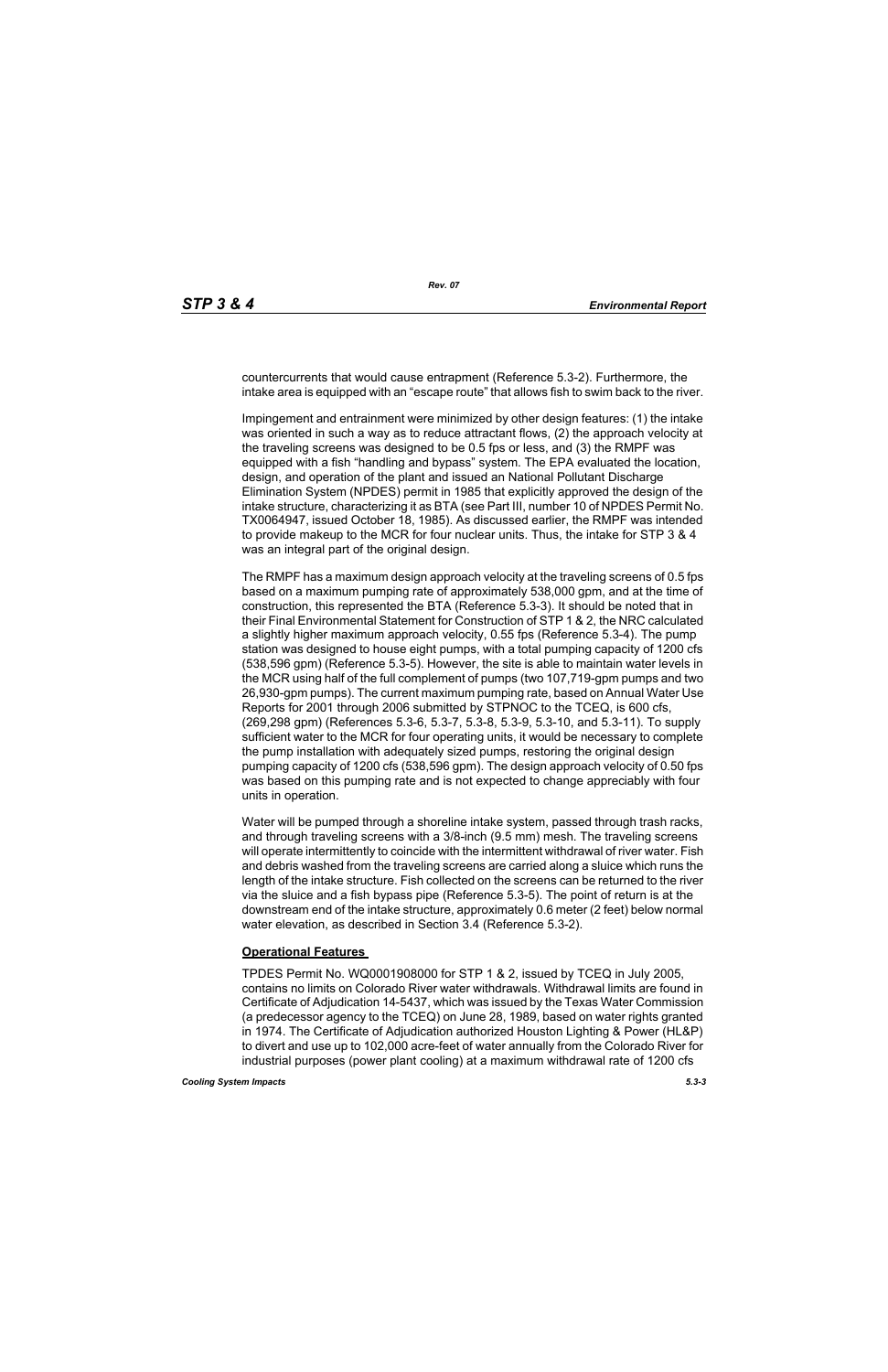(approximately 540,000 gpm). To the extent feasible, STPNOC has followed internal procedures to withdraw water at times of high river flow, which has the effect of reducing impingement and entrainment of important estuarine and marine species, because high flows push these species downstream. Because evaporative losses and power demand are highest in late summer, some pumping at these times is unavoidable. July, August, and September have historically been periods of low flow in the lower Colorado River, although interannual variability in flow precludes characterizing any given month as "low" or "high" flow with certainty (Reference 5.3- 12). The Certificate of Adjudication contains the following Special Condition, which the state of Texas imposed to ensure minimum instream flows in the lower Colorado during periods of low flow:

"This certificate of adjudication is issued subject to the condition that diversions from the Colorado River shall be limited to 55% of the flows of the Colorado River in excess of 300 cfs at the authorized diversion point on the Colorado River."

In 1986, the NRC predicted the average annual withdrawal from the river for STP 1 & 2 would be 1.03  $\times$  E8 m<sup>3</sup> (83,900 acre-feet) (Reference 5.3-2). In recent years (2001– 2006), the annual withdrawal for STP 1 & 2 has averaged approximately 44,423,122  $\text{m}^3$  (37,000 acre-feet), which is approximately 44% of the 83,900 acre-feet the NRC predicted in the FES and 36% of the permitted maximum of 102,000 acre-feet (References 5.3-6, 5.3-7, 5.3-8, 5.3-9, 5.3-10, and 5.3-11). It appears likely that makeup for two additional units will be accommodated by the existing RMPF with all pumps installed, and there would be no need for STPNOC to seek an increase in the current allocation limit of 102,000 acre-feet/year from the Lower Colorado River Authority (LCRA).

The withdrawal of 83,900 acre-feet/year of water for STP 1 & 2 was determined to have minor impacts on aquatic resources (Reference 5.3-12). The withdrawal of up to 102,000 acre-feet/year to maintain levels in the MCR for four units would produce impingement and entrainment rates approximately 22% higher than those evaluated by NRC in the operation FES and deemed less than significant (Reference 5.3-2). However, withdrawal volumes would be substantially lower than 102,000 acre-feet in high rainfall years, and would never be higher, as the withdrawal limit of 102,000 is a condition of the Certificate of Adjudication. In any case, entrapment, impingement, and entrainment impacts would be mitigated by the factors discussed previously in this section and others listed below (from Reference 5.3-2):

- Screens mounted flush with the shoreline to prevent entrapment and lessen the impact of eddy currents on the downstream end of the intake structure
- **Free passage of fish between outer trash racks and traveling screens allows fish** that enter outer trash racks to swim downstream and exit the intake structure
- Maximizing makeup pumping during periods of high river flow when densities of important estuarine/marine species are low in the intake area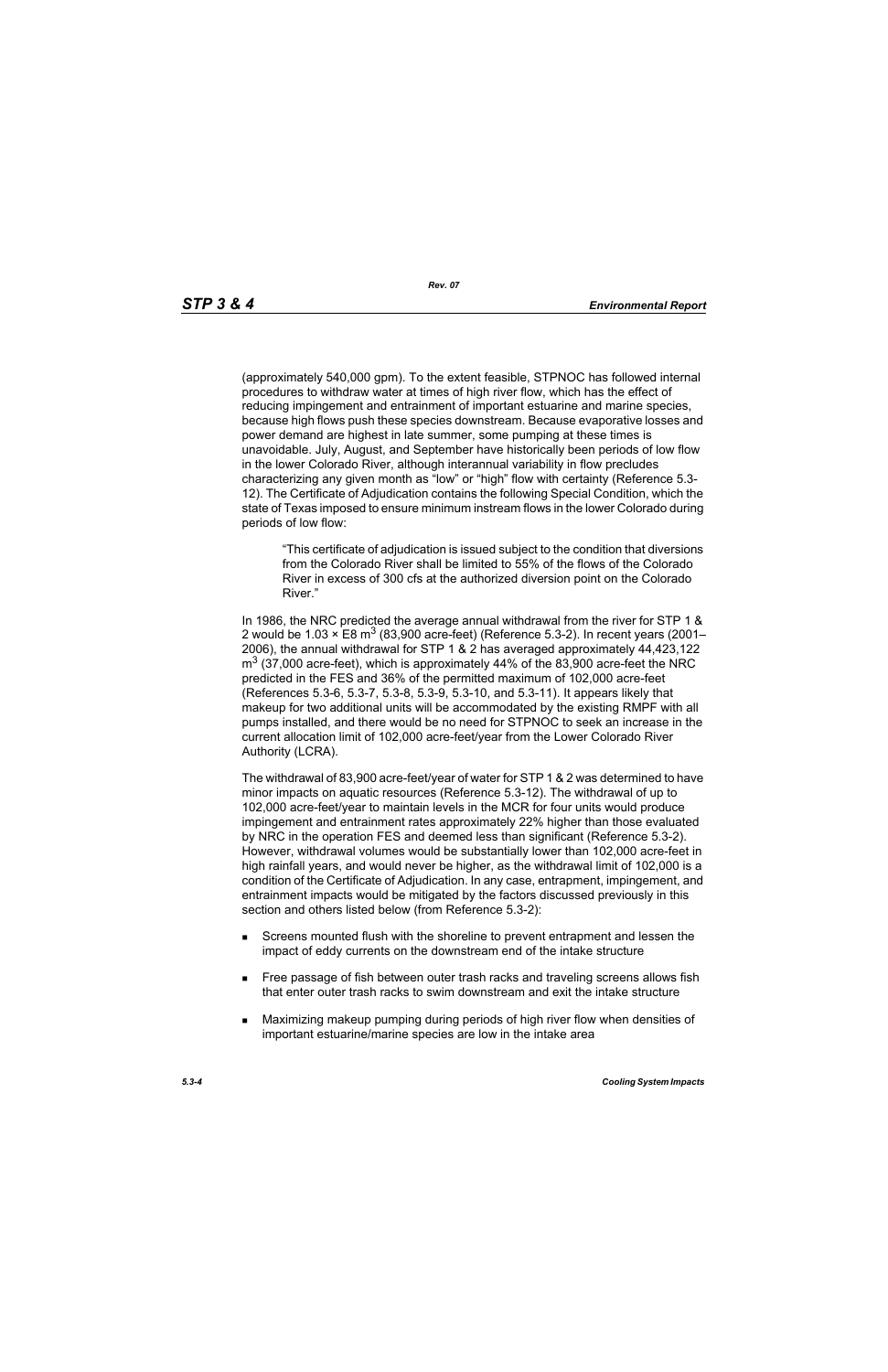**Generally low densities of fish in the vicinity of the site intake areas compared to** downstream areas

### **Previous Conclusions on Design and Operation Features**

Because the design of the RMPF is fixed and operation of the pumps would be bounded by the limits in the permit, impacts of their operation would depend on distribution and abundance of fish and shellfish in the vicinity of the RMPF. The remainder of this section discusses fish and shellfish species that could be affected by operation of STP 3 & 4, emphasizing trends in abundance of important marine/estuarine species over the 1985–2003 period. These species were the focus because they are commercially and recreationally important. During periods of high flow, impingement and entrainment would affect freshwater species such as bluegill, blue catfish, channel catfish, and common carp that are not as highly esteemed by commercial and recreational fishermen and are common-to-ubiquitous in large rivers, ponds, and reservoirs in Texas. The FES for operation of STP 1 & 2 assessed impacts of RMPF operation on marine and estuarine species exclusively (Reference 5.3-2).

# **5.3.1.2.2 Aquatic Resources Potentially Present at the Makeup Water Intake**

Two relevant sources of information on species assemblages near the STP site are available: (1) government data on fish and shellfish abundance in Matagorda Bay collected for general management purposes, and (2) data collected specifically for the construction FES to address potential impacts of STP 1 & 2 on aquatic resources in the lower Colorado River. Each of these is discussed below.

#### **Fish and Shellfish Abundance in Matagorda Bay**

The National Oceanographic and Atmospheric Administration's (NOAA's) Estuarine Living Marine Resources (ELMR) program was developed to provide a consistent database of the distribution, abundance, and life history characteristics of important fish and invertebrates in U.S. estuaries (Reference 5.3-13). Four criteria were used to select the 44 species included in the Gulf of Mexico database: (1) commercial value, (2) recreational value, (3) indicator of environmental stress, and (4) ecological value (References 5.3-13, 5.3-14 and 5.3-15). These criteria are similar to those used to identify "important species" in the Environmental Standard Review Plan (NUREG-1555) (Reference 5.3-16).

Various surveys and programs in Texas have focused on different subsets of the species considered important in Reference 5.3-14 and Reference 5.3-15, as shown in Table 5.3-1. Texas Parks and Wildlife Department (TPWD) identified principal fisheries species in Matagorda Bay (Reference 5.3-17). In a recent summary of recreationally important fish, Green and Campbell of TPWD found that three species stand out as prime targets of anglers, as shown in Table 5.3-2 (Reference 5.3-18). The NRC names important species as well (References 5.3-2 and 5.3-4). For this ER, professional judgment based on independently collected data served as the basis for selecting important species potentially affected by plant operations, specifically the RMPF and the discharge from the MCR.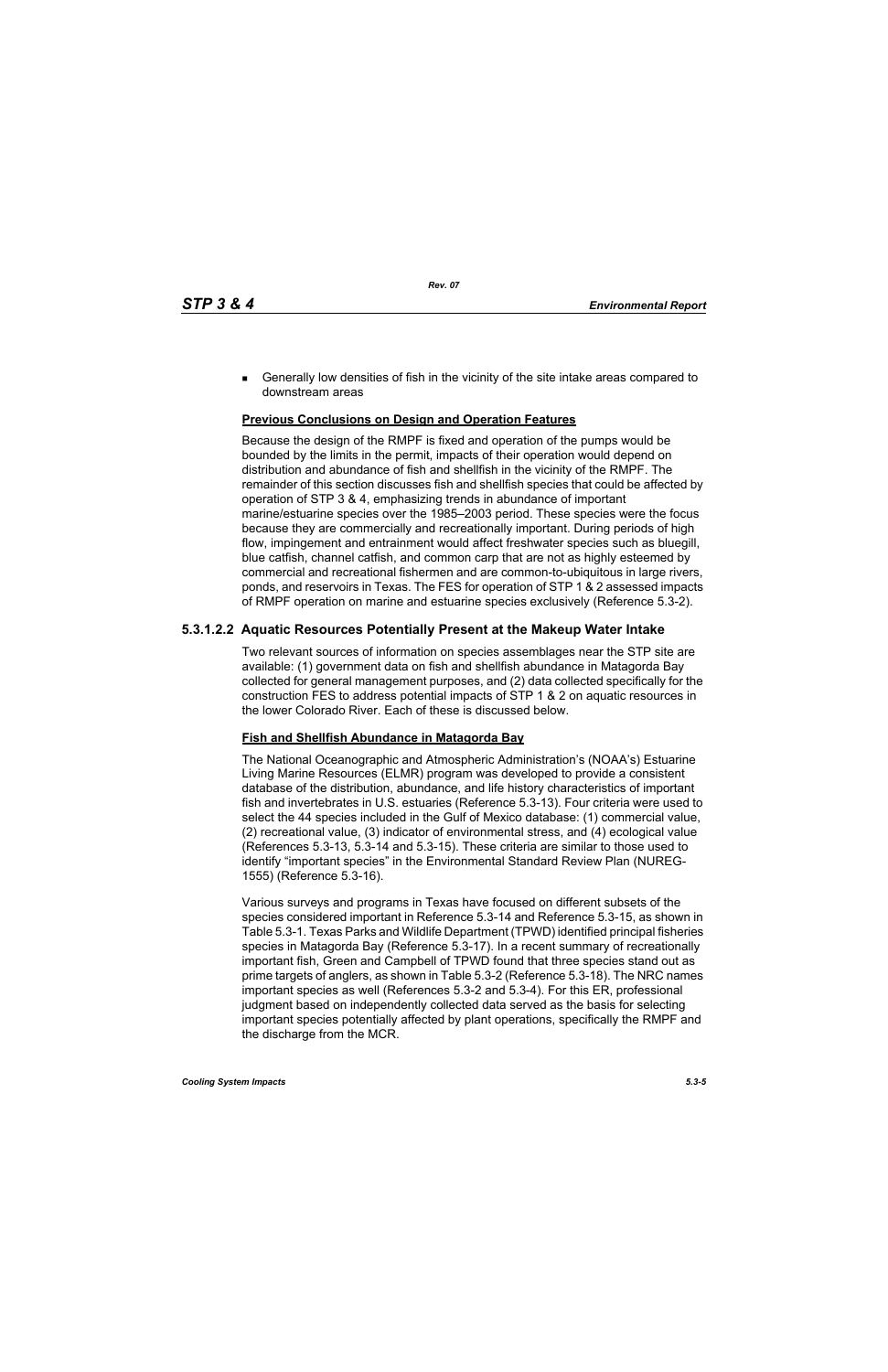An ELMR report by NOAA presented data on the salinity preferences of various life stages of important fish and shellfish in Matagorda Bay and associated tidal rivers, including the Lower Colorado River (Reference 5.3-14). Salinity is a major factor influencing distribution and abundance of estuarine species, particularly during spawning and early life stages. With the exception of sessile organisms such as oysters, most adult fish and shellfish (nekton) do not stay in Matagorda Bay, but move throughout the estuary in response to salinity gradients. One such example is the movement of estuarine or marine fish upriver during low flow periods when a saltwater wedge penetrates well into the Colorado River. During such time, the salinity differential at the bottom and top of the river can be substantial (Reference 5.3-19, Table 3). Along with the saline wedge come the planktonic larvae of fish and shellfish, which are generally carried passively along in the water column. The result of these hydrodynamic movements is that while the location in space cannot always be predicted for estuarine organisms, the location with respect to salinity gradient is better known (Reference 5.3-14).

The relative abundance of important fish and shellfish in various salinity zones in the Matagorda Bay estuary is summarized in Table 5.3.1.2-2 (Reference 5.3-14). The importance of this profile is that the salinity of the water at the intake of the STP pumps will determine to a large extent the composition and life stages of species present in the area. Regardless of which species or life stages are in the estuary at a given time, high freshwater flows tend to keep many of them from moving up the river as far as the STP site. Conversely, low river flows, and the concomitant saltwater intrusion, allow greater movement of estuarine and marine species upriver, where they may come under the influence of the intake pumps during pumping operations (Reference 5.3- 20). Both estuarine and freshwater species are present at the RMPF (Reference 5.3- 19).

# **Previous Studies in Lower Colorado River near STP 1 & 2**

Additional information on species that may be affected by plant operations, including freshwater species from upriver, was drawn from References 5.3-2 through 5.3-5, and 5.3-19 through 5.3-21.

#### **HL&P ER 1974: Predictive**

In preparing the original ER, HL&P collected phytoplankton, zooplankton, ichthyoplankton, and nekton in the Colorado River near the intake to support estimates of entrainment and impingement.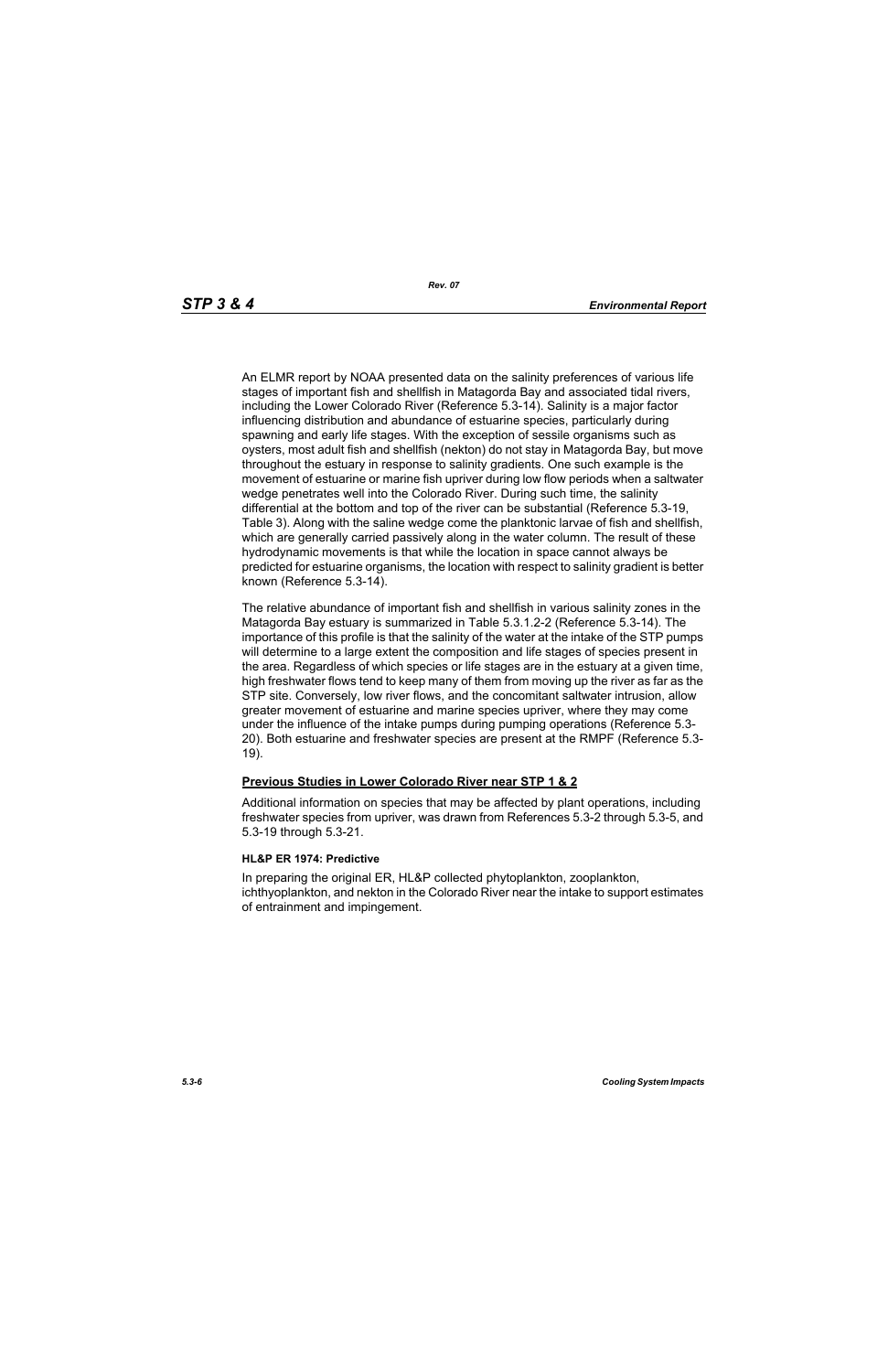### **Salinity and Flow**

Although estuarine conditions often prevail at the RMPF, salinities at the intake have at times been essentially zero. In 1973, it was reported that the water was fresh at the bottom as well as at the surface, ranging from 0.2 parts per thousand (ppt) in July to 0.4 ppt in October (Reference 5.3-3).

#### **Entrainment of Phytoplankton and Zooplankton**

Phytoplankton and zooplankton are easily entrained due to their small size and inability to swim against the intake flow. The phytoplankton community at the intake was dominated by diatoms and green algae during the preoperational sampling (Reference 5.3-3). It was estimated that 7 x 1013 individual zooplankton would be entrained each year. Studies at a similar plant showed that about 12% of those entrained would die of mechanical damage and the number lost due to intolerance of conditions in the MCR was not estimated. All phytoplankton and zooplankton entrained were assumed lost to the Colorado River (Reference 5.3-3).

#### **Entrainment of Ichthyoplankton**

Based on the design of the intake structure in 1974, HL&P concluded that all ichthyoplankton less than 4 inches total length are entrainable (Reference 5.3-3). Larval menhaden and croaker were identified as most likely to be entrained; cyprinids and gobies were considered secondary. Few eggs were collected near the intake, which is consistent with the observation that little spawning occurs in that reach of the river. In 1974, HL&P estimated that 2.6 million fish eggs and larvae may be entrained each year, a number too small to cause any population level effects (Reference 5.3-3).

#### **Impingement**

Impingement of organisms on the RMPF traveling screens is directly influenced by the velocity of water moving through the screens. The design of the RMPF at STP 3 & 4 is for a ≤0.5 fps approach velocity at the traveling screens. Estimates of impingement presented in the 1974 construction-phase ER for STP 1 & 2 were based on the assumption that fish and crustaceans were equally distributed in number and weight throughout the water column near the intake (Reference 5.3-3).

HL&P estimated in the construction-phase ER that 6.25 million fish and crustaceans (16,100 pounds) would be impinged per year, representing less than 0.03% of the annual poundage caught in the lower Colorado River and Matagorda Bay. Most of the species that HL&P predicted would be impinged are commercial or forage species: white shrimp, river shrimp, menhaden, anchovy, and croaker. Commercial species impinged accounted for less than 0.1% by weight of landings of fish and shellfish in Texas (Reference 5.3-3). Based on the 1974 ER, the NRC concluded that impingement would not have a significant effect on populations of important species in the lower Colorado River (Reference 5.3-4).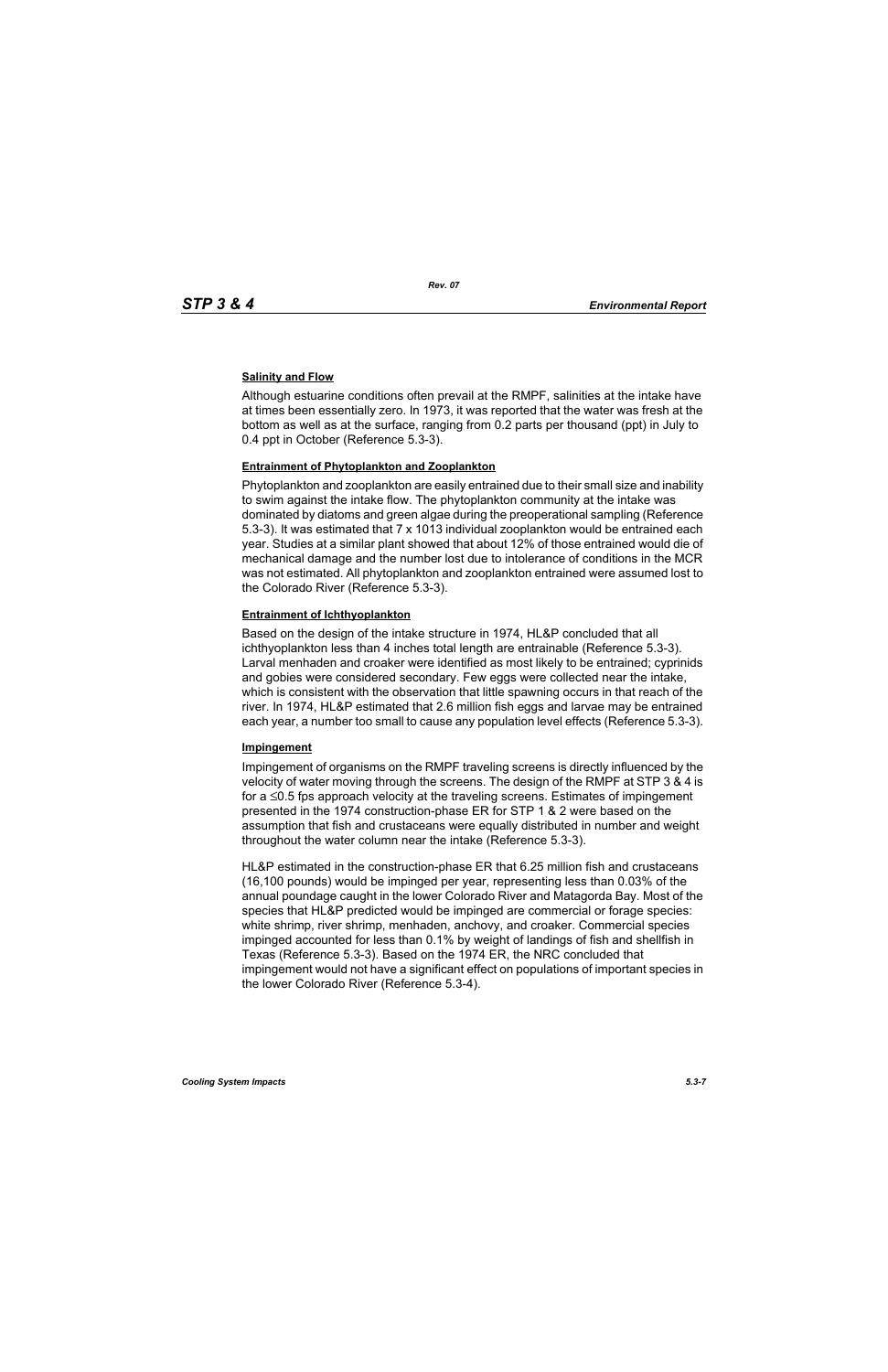### **NUS 1976: Year-Long Field Monitoring**

In 1975, STPNOC implemented a two-phase monitoring program to identify species that may be entrained by or impinged on the intake system (Reference 5.3-20). Phase 1 (April 75-April 76) included 26 sampling dates and several locations upstream and downstream of the intake, spaced at roughly 14-day intervals. Entrainment predictions based on direct measures of distribution and abundance of important organisms near the RMPF are considered representative of low flow conditions in the lower Colorado River. The NUS monitoring study is summarized in the NRC Operation FES (Reference 5.3-2).

Based on the physical characteristics of the river and the RMPF, NUS concluded that the makeup operation would affect an area of the Colorado River represented by the mid-channel, mid-depth (up to 10 feet) samples and the west bank samples (Reference 5.3-20). Mean densities of plankton and juvenile organisms were used to estimate entrainment. Estimates assumed that populations of organisms were relatively constant for a period of time (unspecified) around the sampling event, and that organisms were continually replenished at the sampling points by tidal and freshwater flow. The number of organisms entrained was calculated by multiplying the standing crop (individuals per cubic foot of river water) by the intake volume for a given time interval. Other assumptions and parameters of the calculations are given in Reference 5.3-20. The entrainment predictions were limited to plant operations during a particular set of low-flow conditions, which prevailed at STP 1 & 2 from August 1975 through March 1976.

#### **Salinity and Flow**

The Phase 1 monitoring study was conducted during an unusually dry year when Colorado River flows were low and estuarine conditions extended up to the STP site. All but two of the samples (May 6 and August 5) were collected when salinities at the intake represented estuarine conditions. Throughout the year-long monitoring period, bottom salinity remained high at the RMPF, ranging from 20.9 ppt in November 1975 to 31.0 ppt in August 1975. Surface salinity at the RMPF reached a maximum of 6.3 ppt on October 1, 1975, and by October 24, surface salinity reached an annual low of 0.8 ppt.

#### **Nekton in the Colorado River (Post-larval, Juvenile, and Adult Invertebrates and Fish)**

During Phase 1, post-larval, juvenile, or adult white shrimp, menhaden, anchovy, croaker, and mullet were most abundant in samples collected from the Colorado River. These commercially important species were most numerous at stations downriver from STP. All of these species except menhaden decreased in abundance upriver. Brown shrimp and blue crabs were sometimes abundant in samples upriver from the STP site (Reference 5.3-20).

To estimate entrainment at the RMPF, plankton tows were made at various stations upriver and downriver from the STP site to estimate the standing crop of entrainable organisms. Estimates of macroplankton and ichthyoplankton are given below.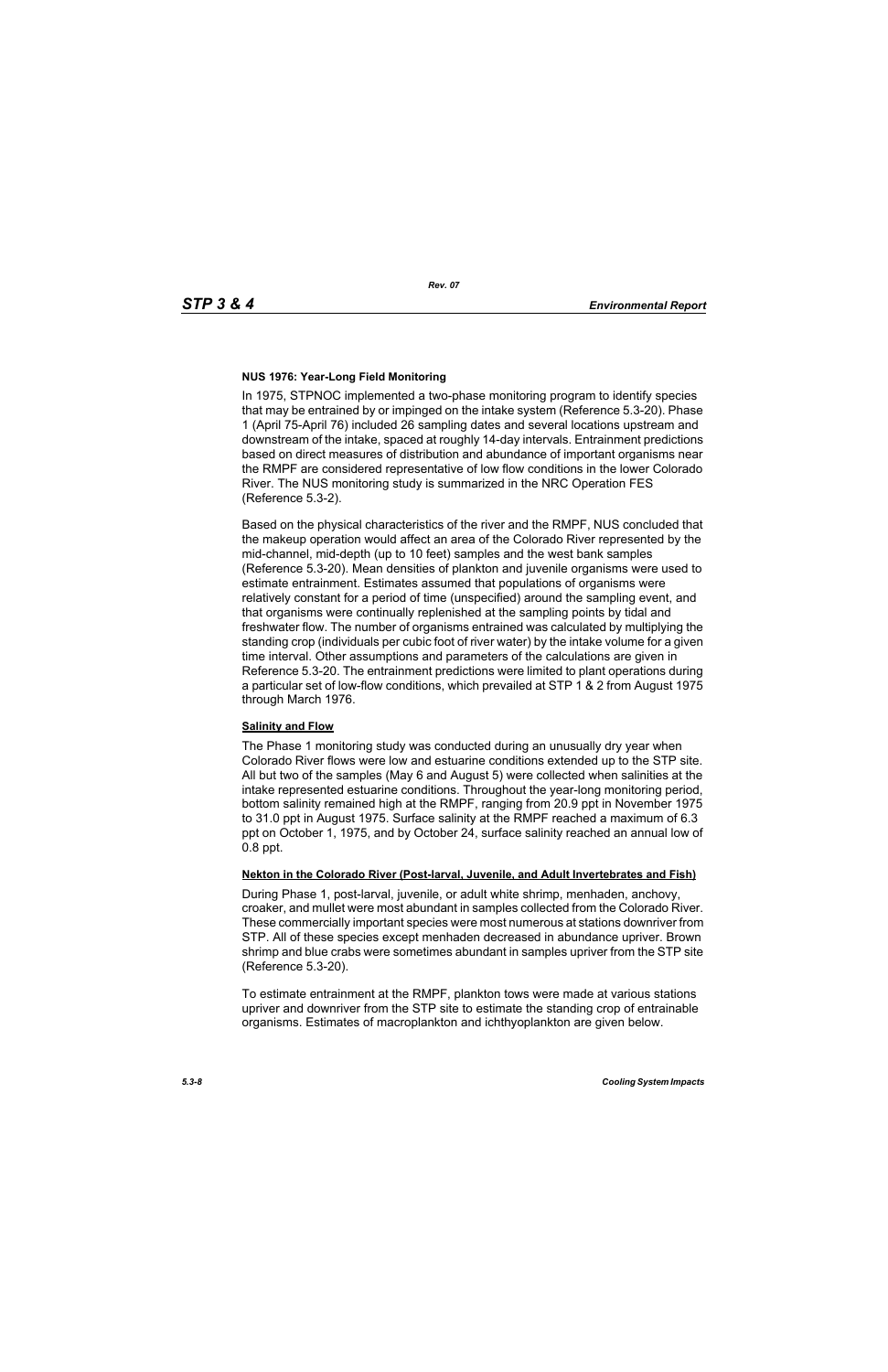#### **Entrainment of Macroplankton**

During Phase 1, the most important species in the macroplankton samples were decapod crustaceans, namely blue crab, white shrimp, and brown shrimp. Estimates of entrainment were based on densities of megalops of the commercially valuable blue crab and its congener, the pygmy blue crab, which cannot be distinguished at that stage, as well as first crab and juvenile stages of the blue crab. Estimates of entrainment of the shrimps were based on standing crops of post-larval white and brown shrimp.

Predictions of entrainment during the 8-month low flow period were as follows:

- Blue crab: 1.32  $\times$  10<sup>6</sup>
- White Shrimp:  $6.4 \times 10^3$
- Brown Shrimp:  $4.5 \times 10^3$

NUS estimated that in an 8-month period of low river flow, about one million blue and pygmy blue crab megalops, and about a quarter million blue crab individuals at the first crab and juvenile stage would be entrained (Reference 5.3-20). Of these, more than 83% would be entrained during August. Entrainment of white shrimp was predicted to occur exclusively in August, and of brown shrimp, only in March. NUS concluded that expected losses to entrainment were negligible compared with the millions of pounds of these species harvested annually in Texas, and the widespread distribution of the blue crab, white shrimp, and brown shrimp across Gulf of Mexico estuaries (Reference 5.3-20).

#### **Entrainment of Ichthyoplankton**

The total estimate of entrainment of ichthyoplankton during the 8-month period was 13,236,233 individuals; more than half of these were expected to be entrained during August 1975 due to an unseasonably high flow period that resulted in greater than normal pumping for that month. Normally, river flows are so low in August that little or no pumping would occur.

The highest densities of ichthyoplankton in samples representing the area of influence of the RMPF were reported in May–October 1975 and March–April 1976. The most abundant ichthyoplankton consistently (for more than 3 of the 8 months) in the area were Gulf menhaden, Atlantic croaker, bay anchovy, and naked goby (*Gobiosoma bosci*, which is the most common goby on oyster reefs [Reference 5.3-22]). On August 5, 1975, high river flows and low salinity prevailed at the RMPF, and freshwater drum and several cyprinids (*Family Cyprinidae*) occurred in the ichthyoplankton in large numbers. Freshwater drum larvae were so plentiful on that day that they made up 48% of the 8-month total of approximately 13 million individuals expected to be entrained. NUS emphasizes that these results reflect anomalous conditions due to extremely high August flows and should not be interpreted as typical entrainment scenarios (Reference 5.3-20).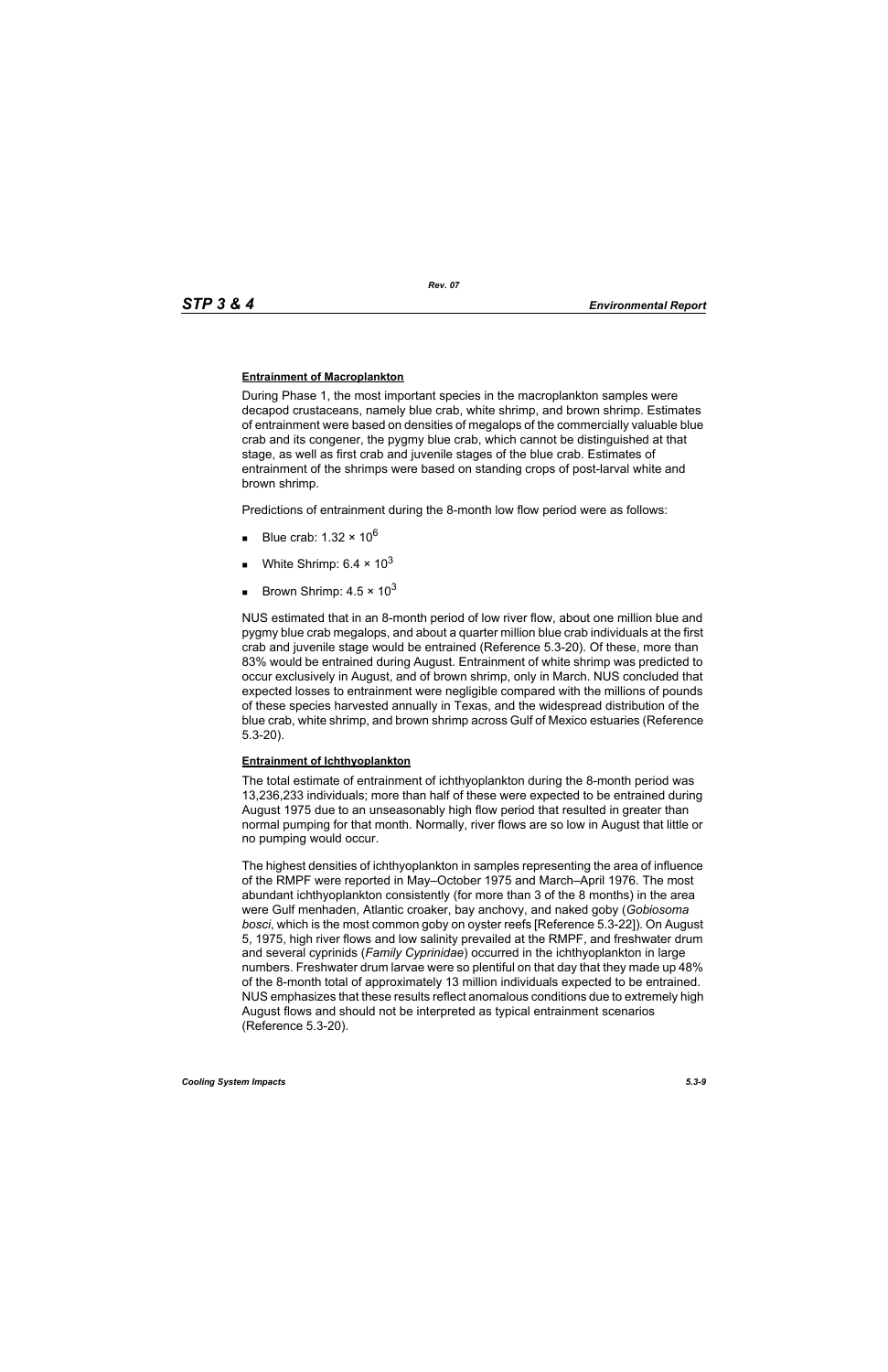The Phase 1 entrainment study for STP 1 & 2 estimated that in an 8-month period of low river flow, the following entrainment of important ichthyoplankton would occur:

- Croaker: 3.37  $\times$  10<sup>6</sup> (more than 90% in December and January)
- Menhaden:  $1.35 \times 10^6$  (86% in September)
- Anchovy:  $5.44 \times 10^5$  (70% in March)
- Naked goby:  $3.2 \times 10^5$  (all months except January and February)

Other infrequently collected ichthyoplankton were reported to be subject to entrainment at low levels, as follows:

- Pinfish (*Lagodon rhomboides*): 4.04 × 10<sup>4</sup> (February and March)
- Sand sea trout: 1.26  $\times$  10<sup>4</sup> (February and March)
- Striped anchovy (*Anchoa hepsetus*): 9.78 × 104 (March only)
- Gizzard shad:  $3.53 \times 10^4$  (March only)
- Black drum:  $3.86 \times 10^3$  (March only)
- Star drum (*Stellifer lanceolatus*): 9.6 × 10<sup>3</sup> (August only)

The entrainment estimates made by NUS during low flow months were about 2.5 times those predicted in the HL&P ER, largely because lower flow and higher salinity conditions in the river lead to increases in the density of organisms subject to entrainment at the RMPF (References 5.3-20 and 5.3-3). Estimated losses of crustaceans and fish to entrainment reported in NUS were deemed insignificant by NRC in light of the overall abundance and high reproductive potential of these species in the Gulf of Mexico (References 5.3-20 and 5.3-2).

# **McAden et al. (1984 and 1985): Phase 2 -Focused Study of Intake Area**

The Phase 2 monitoring (July 1983–December 1984) collected both impingement and entrainment samples. Impingement samples were taken at the traveling screens during filling of the MCR from July to September 1983, and again the following September. Each week during the sampling period, samples were taken at two screens for three 30-minute periods over a 24-hour period (roughly every 8 hours).

To document entrainment of organisms, ichthyoplankton samples were collected in the Colorado River in the immediate vicinity of the RMPF (at sampling station 2, established during Phase 1). Samples were collected at three depths using a 0.5 mm mesh conical plankton net, and both stationary sets and oblique tows were used. Methods were the same as used during Phase 1 sampling (References 5.3-19 and 5.3- 21). Mid-depth samples from mid-channel locations were used to estimate entrainment, consistent with methods developed during Phase 1 (Reference 5.3-20).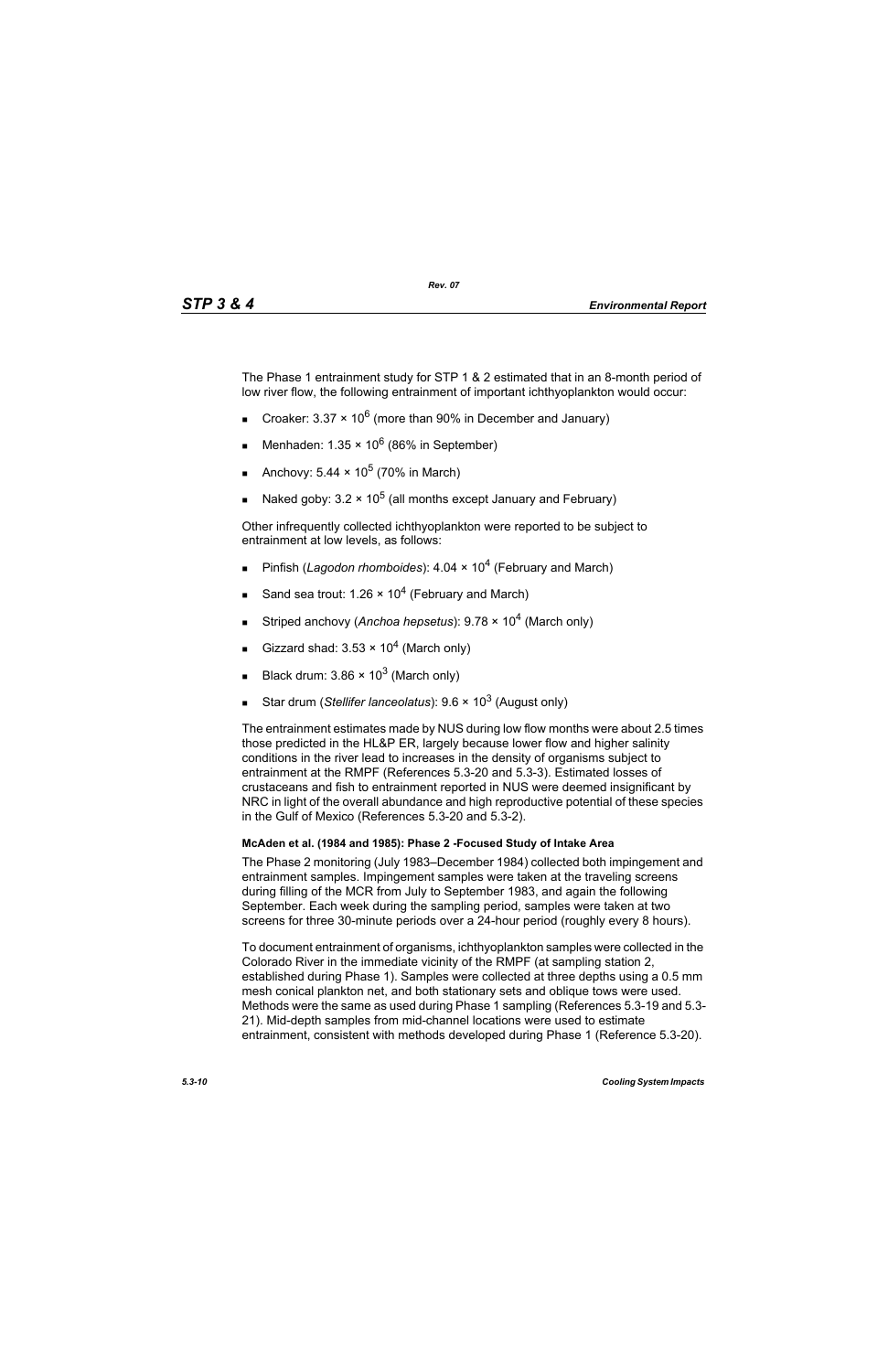Ichthyoplankton samples were also collected from the sedimentation basin. However, sampling difficulties prevented any collections from mid-depth locations, making comparisons of little value. Sedimentation basin samples are not discussed here.

#### **Salinity and Flow**

During the 3-month sampling period, salinity at the mid-depth (about 10 feet) sampling location in the Colorado River ranged from 0.3 ppt in late July to 20.7 ppt in early August. Average Colorado River flow ranged from 492 cfs on July 13, 1983 to 2076 cfs on August 10, 1983.

# **Nekton (Post-larval, Juvenile, and Adult Invertebrates and Fish)**

During the first year of Phase 2 sampling (July 1983 to June 1984), six shrimp species, two crab species, and a crayfish species were collected in seine and trawl samples at Station 2, in the vicinity of the STP RMPF (Reference 5.3-19). During the single sampling event in September 1984, one additional shrimp (*Palaemonetes pugio*) was collected by seine, and another (*Penaeus duorarum*) was collected on the revolving screens of the RMPF, but not by seine or trawl (Reference 5.3-21).

During the first year of Phase 2 sampling (July 1983 to June 1984), 30 species of fish were collected near the RMPF by trawl or seine; the large majority was estuarine or marine. Only four of the 30 fish were freshwater species (Reference 5.3-19). During the single sampling event in September, 1984, no fish or crustaceans were collected by trawl because dissolved oxygen concentrations at the bottom were thought to be too low to support these species. Seine collections yielded 20 species of fish, but only one (*Lepisosteus occulatus*, the spotted gar) lives in freshwater. Seine collections included eight estuarine/marine fish not collected in the previous year.

#### **Entrainment of Macroplankton and Ichthyoplankton**

During the Phase 2 study of ichthyoplankton abundance and entrainment, standing stocks of macroplankton and ichthyoplankton were measured using plankton tows, as described in Reference 5.3-14. To maintain consistency with Phase 1 data, entrainment estimates were based on mid-channel, mid-depth samples collected at station 2, near the RMPF. The number of individuals (per 100 cubic meters of Colorado River water) collected over a 24-hour period was multiplied by the volume of water pumped over the same period (Table 5.3-3). The number of macroplankton entrained over 24 hours ranged from about 1 million individuals in late July 1983 to more than 54 million individuals in mid-September 1983. More than 50 species of macroplankton were collected; most common were zoeae of *Callianassa* (ghost shrimp) and *Rhithropanopeus harrisii*. Jellyfish medusae were abundant in some samples and completely absent in others (References 5.3-19 and 5.3-21).

Estimates of ichthyoplankton entrainment also varied across the sampling periods, with a low of about 13,000 in September 1984 and a high of 553,000 in July 1983 (Table 5.3-3). In fact, the same sampling period yielded the lowest estimate of macroplankton entrainment and the highest estimate of ichthyoplankton entrainment (Table 5.3-3). The authors attributed the elevated ichthyoplankton entrainment levels to high densities of the bay anchovy. Bay anchovies were particularly abundant in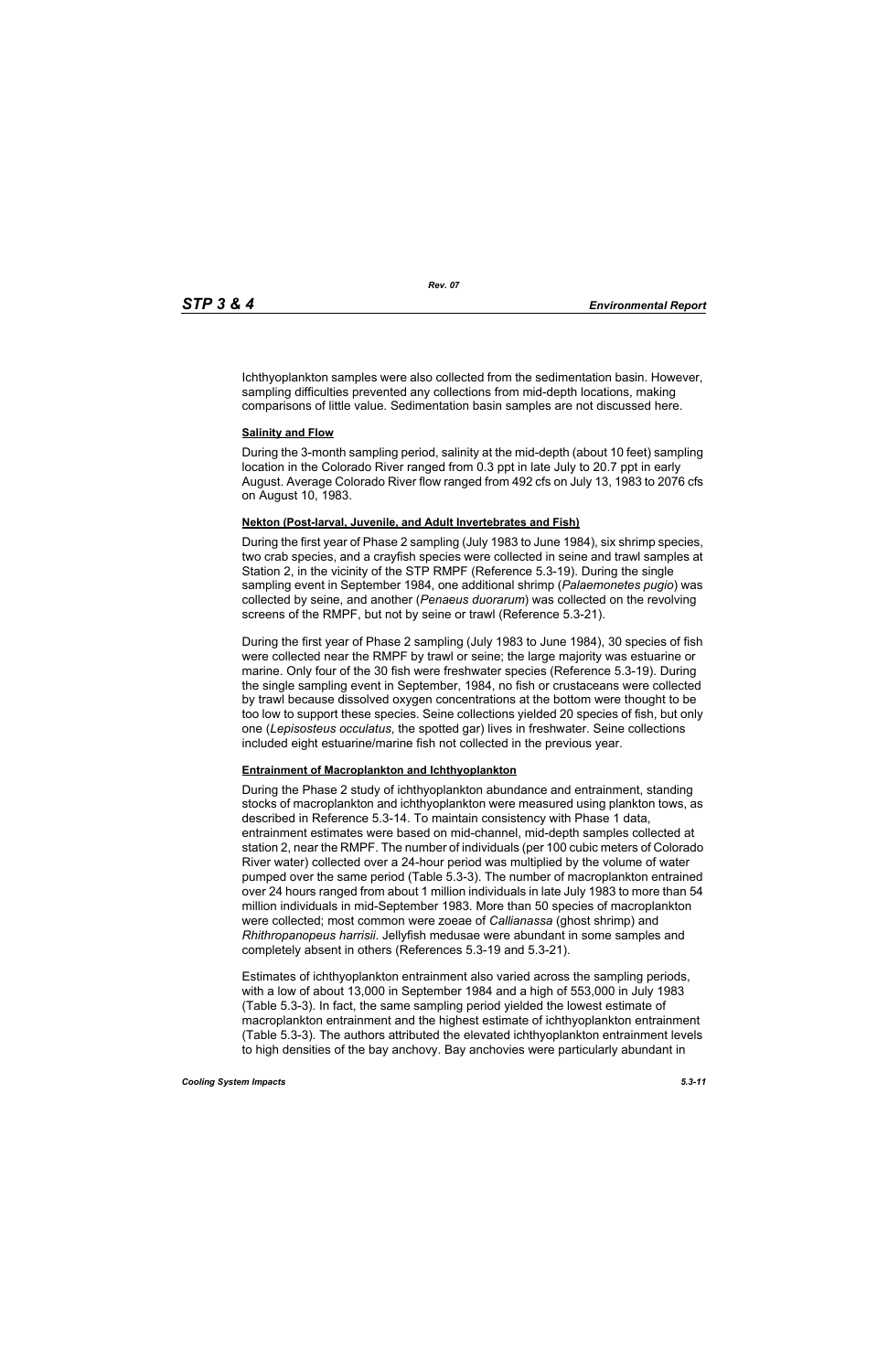samples in July 1983, when low salinities were observed from the surface to bottom of the river (Reference 5.3-19). Low salinity (as low as 0.2 ppt) apparently stressed the bay anchovies, making them more vulnerable to capture, and inflated abundance estimates for this species (References 5.3-19 and 5.3-2). Other ichthyoplankton that occurred frequently in the samples were several species of goby (*Gobionellus boleosoma*, *G. hastatus*, and *Gobiosoma bosci*). *Caranx hippos*, *Gobiosoma robustum*, and an unidentified centrarchid occurred in one sample each (References 5.3-19 and 5.3-21).

#### **Impingement of Crustaceans and Fish**

Impingement of macroinvertebrates and fish was monitored in 1983–84 during the filling of the MCR and again on a single date in September 1984 (References 5.3-19 and 5.3-21). Impingement was greatest in mid-July, when an estimated 14,976 crustaceans and fish were impinged over a 24-hour period (Table 5.3-4). The September 1984 estimate was the lowest (2880 individuals over a 24-hour period).

The most commonly impinged macroinvertebrate was the blue crab, which was collected during all impingement sampling events (Table 5.3-4). In addition, six shrimp, including four palaemonids and two penaeids, were impinged. Of these, the Ohio shrimp was the most often impinged.

A total of three individual fish were collected in impingement samples during the 1983– 1984 monitoring studies. Two were estuarine fish (inland silverside and crevalle jack) and one was a freshwater fish (green sunfish). The September 1984 impingement sampling yielded no fish.

#### **Conclusions of Monitoring**

The NRC concluded that losses of important aquatic species due to entrainment at the RMPF for STP 1 & 2 would be "insignificant" for the following reasons:

- Only a small portion of the lower Colorado River population of a species would occur near the intake, and only 10% of those present at the intake would be actually entrained
- **The Lower Colorado River tidal reach does not provide unique habitat or services** to estuarine or marine organisms, it is one of many similar tidal rivers on the Gulf Coast
- The commonly entrained organisms (anchovy, menhaden, croaker, blue crab) are ubiquitous and abundant along the Gulf of Mexico
- **Due to water allocation permit conditions, most withdrawals would occur during** high river flows when the assemblage is mostly freshwater (Reference 5.3-2)

The NRC concluded that effects of impingement on lower Colorado River fish and shellfish would be "minor," based on the following rationale: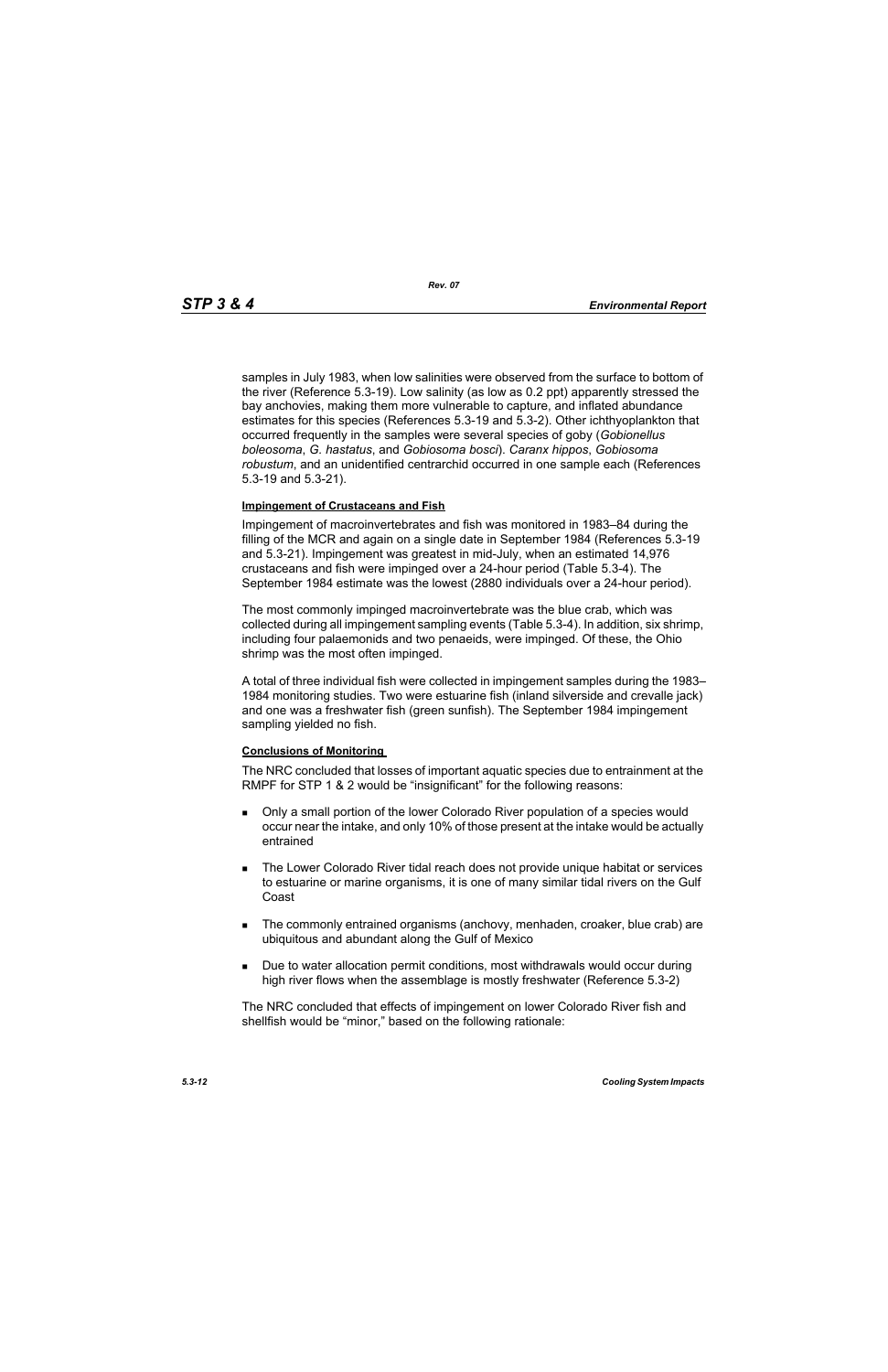*Rev. 07*

- Because absolute densities of organisms are low at the intake, low absolute numbers would be impinged
- **The intake design limits impingement, the timing of the pumps would limit** impingement of young of the year (assuming low withdrawals from July to September, when young are present), and use of upper strata river water would limit impingement of estuarine organisms in the salt wedge
- **The Lower Colorado River is not a unique nursery habitat for any species**
- Menhaden, croaker, anchovy, and mullet are ubiquitous and abundant (Reference 5.3-2)

#### **Main Cooling Reservoir**

Records of fish caught in the MCR provide a partial list of species that have survived entrainment and are tolerant of the temperature and salinity regimes in the reservoir. In a September 1994 catch and release fishing tournament for employees, the most commonly caught species were redfish (red drum) and catfish (presumably blue catfish, but tournament records did not differentiate among catfish species); other species landed included black drum, common carp, and largemouth bass. One specimen each of gar, croaker, and Southern flounder was reported.

STPNOC is currently undertaking a study to characterize the relative abundance of fish species in the MCR (see Section 6.5). Although intended primarily to gather information on the distribution and abundance of juvenile and adult fish in the reservoir, this study is also expected to yield useful information on survival of fish entrained at the RMPF. The study will not provide a comprehensive list of species entrained, because most estuarine species that are entrained will not survive in the MCR. Some species that could survive in the MCR may be entrained in such low numbers that they are not detected during the survey. However, the presence of a species in the MCR could provide additional insights on differential vulnerability of fish species to entrainment at the RMPF.

# **Relevance of Previous Entrainment and Impingement Studies to STP 3 & 4**

Impacts to aquatic biological resources from STP 1 & 2 were judged to be SMALL and acceptable (Reference 5.3-2). Because no threatened or endangered aquatic species occur in the vicinity, none would be impacted by plant operations (Reference 5.3-2). The RMPF was designed originally to serve four units, so no additional design modifications are required for this project. The intake bays, fish screens, trash racks, and bypass system are already operational for STP 1 & 2. The refurbishment of the RMPF to accommodate STP 3 & 4 will consist primarily of installing new pumps and traveling screens in existing pump bays. Impacts to aquatic species from the operation of STP 3 & 4 will be SMALL.

The RMPF proposed for the new units at STP 3 & 4 will presumably be in compliance with Section 316(b) of the Clean Water Act by virtue of the fact that it has "reduced flow commensurate with (a) closed-cycle re-circulating system" (69 FR 131, July 9, 2004, page 41592). This is one of the "compliance alternatives" a facility may select to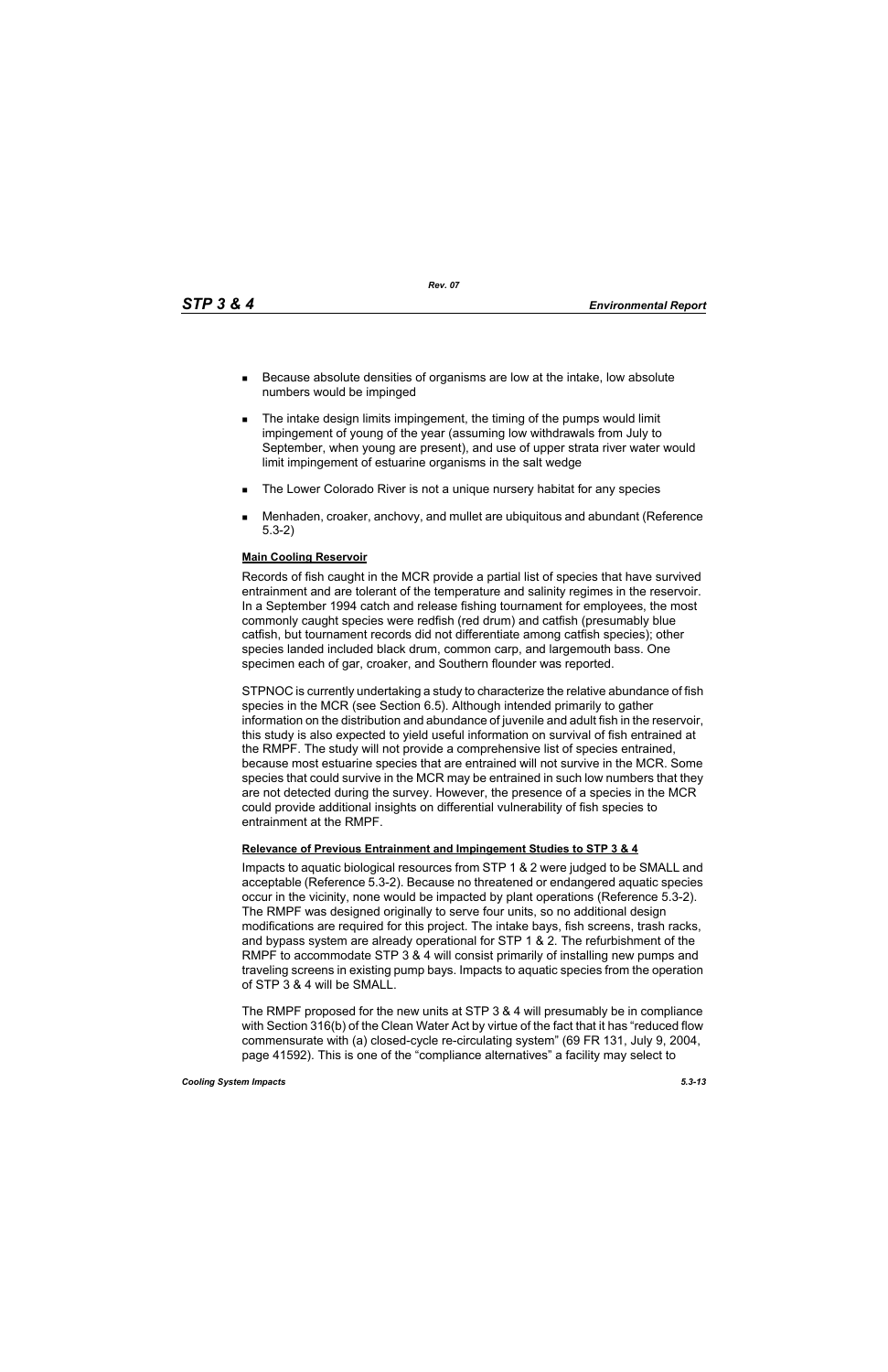demonstrate that it has installed the BTA for minimizing adverse impacts of CWIS (69 FR 131, July 9, 2004). However, the EPA's determination of BTA is one of the provisions of the Phase II regulation that is being challenged in court, which led the EPA to suspend the regulation in March 2007 (Reference 5.3-23). Regardless of the outcome of the legal challenge to the EPA rule, the STP intake system is expected to be in compliance with Section 316(b) because of its closed-cycle design. As stated in the rule, "any facility that reduces its flow to a level commensurate with a closed-cycle, recirculating cooling system meets the performance standards in today's rule because such a reduction in flow is deemed to satisfy any applicable impingement mortality and entrainment performance standards for all water bodies" (69 FR 131, July 9, 2004, page 41601).

In a June 27, 2007 letter, TCEQ stated, "…we have reviewed the information you submitted and based on our best professional judgment, we consider your facility to be a closed-cycle recirculating system (Reference 5.3-45). We also concur that the Main Cooling Reservoir (MCR) at your facility does not meet the definition of water in the state."

# **5.3.1.2.3 Long-Term Regional Evidence of No Significant Impact**

Virtually all available data on fish and invertebrate abundance in Matagorda Bay illustrates that most species show significant variability from year to year, as is typical in estuaries nationwide (Reference 5.3-24). In a complex analysis of the effect of the diversion of the lower Colorado River on epifauna in Matagorda Bay, Wilbur and Bass concluded that "the background level of interannual variability is so great for most species that a substantial and sustained change in abundance would have had to occur to suggest that it resulted from the diversion" (Reference 5.3-17). Variability in species assemblages and abundance is influenced by significant regional conditions such as a major flood in 1992 and a severe drought in 1996 (Reference 5.3-24).

To predict the impact of pumping associated with STP 3 & 4, it is useful to look retrospectively at effects on fish and shellfish populations that may be attributed to pumping for STP 1 & 2. No population data is routinely collected on fish in the lower Colorado River. However, long-term catch data in Matagorda Bay shows that populations of most commercial, recreational, and forage species have either remained stable or increased over the past two decades since STP 1 & 2 became operational. Selected analytical studies are referred to in References 5.3-17, 5.3-24, and 5.3-25.

The U.S. Army Corps of Engineers (USACE) diverted the lower Colorado River into the eastern arm of Matagorda Bay in 1991 to create habitat, increase nutrients, and moderate salinity. The overall goal was to improve fisheries productivity. Wilbur and Bass evaluated several long-term data sets that included fisheries abundance in various parts of the bay before and after the diversion (Reference 5.3-17). The expectation was that the diversion would be shown to have had a significant positive effect on at least some important species, such as white shrimp, brown shrimp, blue crab, croaker, anchovy, or menhaden. However, none of the data sets indicated significant shifts in species abundance, despite substantial habitat changes, such as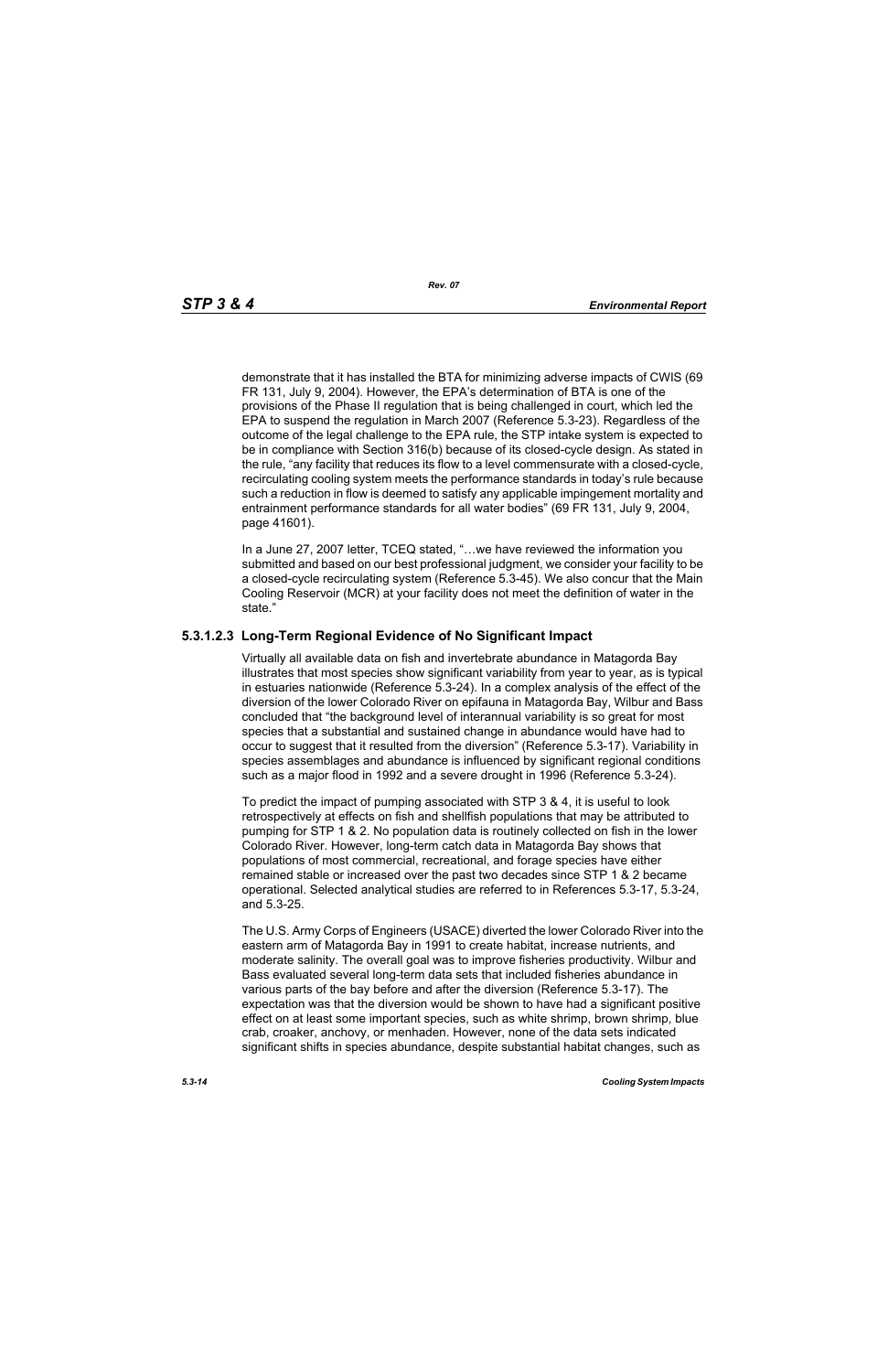the growth of a deltaic marsh at the end of the diversion cut. This study points out that, relative to other Gulf of Mexico estuaries, the Colorado River has a small average discharge (76.5 m3/s) compared with the size of Matagorda Bay (1070 km2). In fact, when the flow is less than 14 m3/s (500 cfs), as measured at the Wharton gauge station located upstream of STP, there is no discharge from the Colorado River. The authors noted that there were no diversion-related differences in abundance for any important species monitored by TPWD, and that blue crab and shrimp landings "did not exhibit any unusual deviations from historical interannual variability" (Reference 5.3- 17).

If a major diversion and habitat creation project did not elicit a population-level response from key species, it is unlikely that the relatively minor withdrawals of makeup water at the STP site will negatively impact these species.

The TPWD Coastal Fisheries Division samples the nine major bay systems in Texas to monitor the relative abundance of fish and shellfish. Their samples are independent of fisheries pressures, which can skew data away from representing ecologically relevant abundances. Trends in relative abundance of important species in East Matagorda Bay, Matagorda Bay, and the entire Texas coast are presented in Table 5.3-5 for several sample types: (1) gill nets in spring, (2) gill nets in fall, (3) bag seines, and (4) trawls (Reference 5.3 25).

The data clearly shows that populations of fish and shellfish in the Matagorda Bay estuary, and, by extension, the tidal reaches of the lower Colorado River, have either remained stable or increased since 1985 (Reference 5.3-25). This pattern holds even for species that have experienced a decline statewide, such as blue crab and white shrimp. The NRC prediction that the amount of entrainment and impingement that would occur at the STP 1 & 2 intake would be insignificant has been supported (Reference 5.3-2). No evidence of adverse impacts of water withdrawals by STP 3 & is shown.

A cooperative group of several Texas government agencies including LCRA, TPWD, TCEQ, and the Texas Water Development Board (TWDB), prepared an independent analysis of the long-term fisheries-independent data collected by TWPD in Matagorda and East Matagorda Bays (Reference 5.3-24). The study concluded that the current health and productivity of Matagorda Bay is generally good, and gave as evidence the approximately \$63 million that Matagorda Bay generates annually in commercial seafood harvests, and the \$115 million annually the bay contributes to the sport fishing industry (Reference 5.3-24). The current freshwater inflows have helped maintain the health and productivity of the bay, although the study acknowledges that a host of complex factors that are not yet fully understood interact to affect the overall productivity of the bay.

The LCRA study provides a summary of the economic value of the ecological services provided by Matagorda Bay, with particular reference to its role as habitat for estuarinedependent fish and shellfish. For example, commercial fishermen in Texas landed an estimated 95.2 million pounds of fish, shrimp, crabs and oysters in 1999. Shrimp are the most valuable resource along the Texas coast, accounting for 81% of the harvest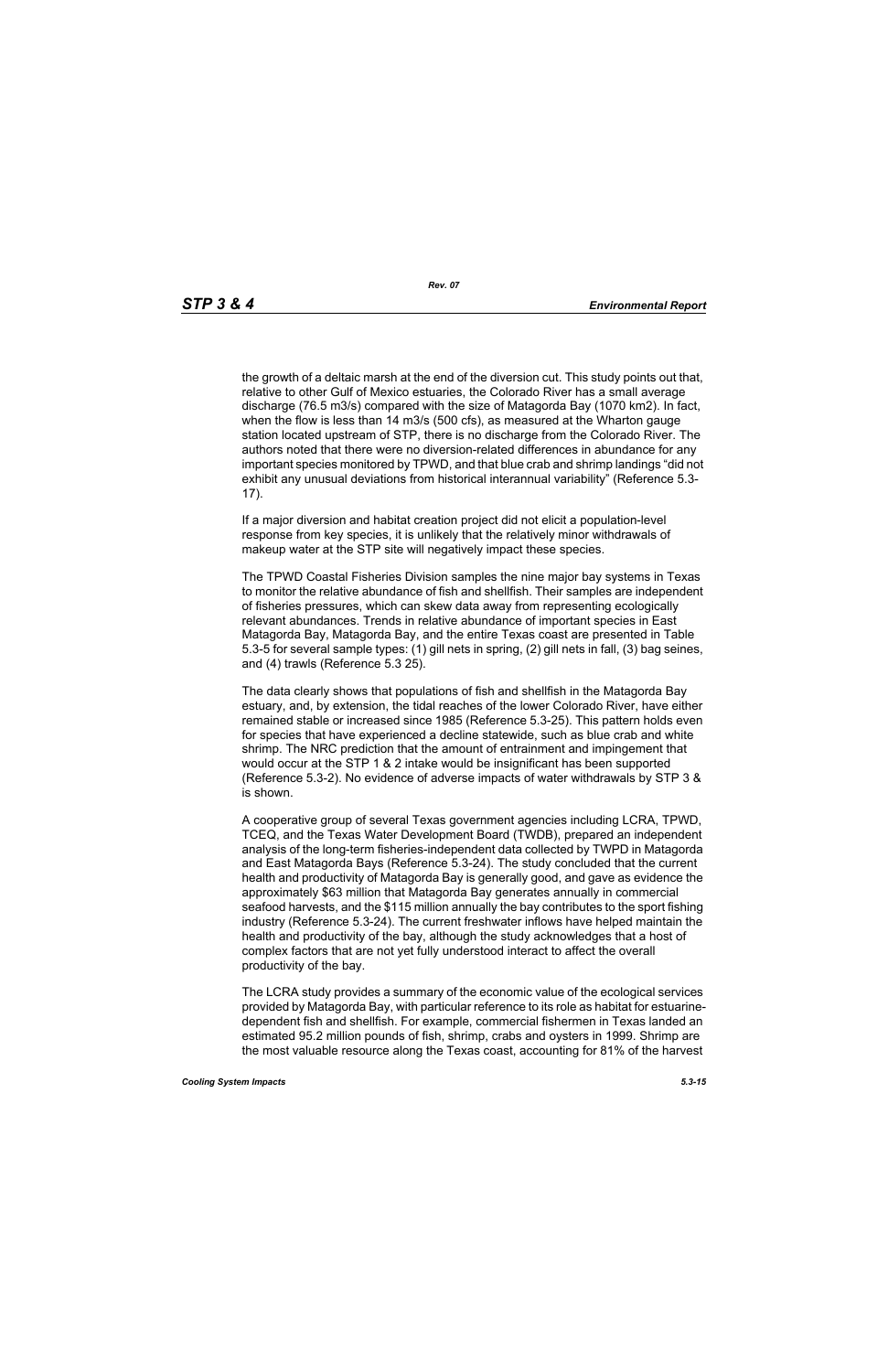and 88% of the dockside value in 1999 (Reference 5.3-24). Commercial shrimpers in the Matagorda Bay system landed one-fourth of the total shrimp catch from all Texas bays, representing 27% of the dockside value, on average, from 1995 to 1999 (total dockside value was 219 million in 1999 dollars). As reported by LCRA, a Texas A&M University study in 1995 estimated that the Matagorda estuary contributed 1847 jobs and \$71.86 million to commercial fishing (gulf and bay). Since the study was published, both landings and economic impact have increased (Reference 5.3-24).

# **5.3.1.3 Conclusions**

NRC assessed impacts of the STP 1 & 2 cooling water intakes in the Final Environmental Statement Related to the Operation of STP 1 & 2 (Reference 5.3-2). NRC concluded that "entrainment impacts appear insignificant when the entire Gulf of Texas coast populations are considered." With regard to lower Colorado River populations, the NRC observed that "there may be considerable variation in the numbers and kinds of species entrained from year to year" due to annual variation in river flow, salinity, and natural population fluctuations. Having said this, the NRC concluded that "entrainment losses…will not constitute a significant impact to their respective populations" because:

- A relatively small percentage of organisms passing the intake would be potentially affected and an even smaller percentage of the biota of the entire lower Colorado River would be potentially affected
- The lower Colorado River did not appear to be a unique nursery area for estuarinemarine organisms
- **The species primarily affected were ubiquitous and abundant along the Texas and** Gulf coast
- Most makeup water withdrawal would occur during periods of high river flow when densities of important estuarine-marine organisms are low in the area of the STP 3 & 4 intake

With respect to impingement, the NRC determined that operation of the RMPF "will result in only minor impingement effects on biota in the Colorado River in the vicinity of the intake structure." The NRC staff based this on the following facts:

- **The densities of fish and shellfish near the site are low compared to downstream** areas
- **The lower Colorado River was not a unique nursery area for estuarine-marine** organisms
- **Species expected to be most affected (e.g., Gulf menhaden, croaker, bay anchovy,** striped mullet) were ubiquitous and abundant along the Texas and Gulf coasts

As discussed previously in this section, the only major change that will be required to the RMPF to support STP 3 & 4 will be the installation of pumps in existing but currently unused pump bays. Because there will be no change in the configuration of the RMPF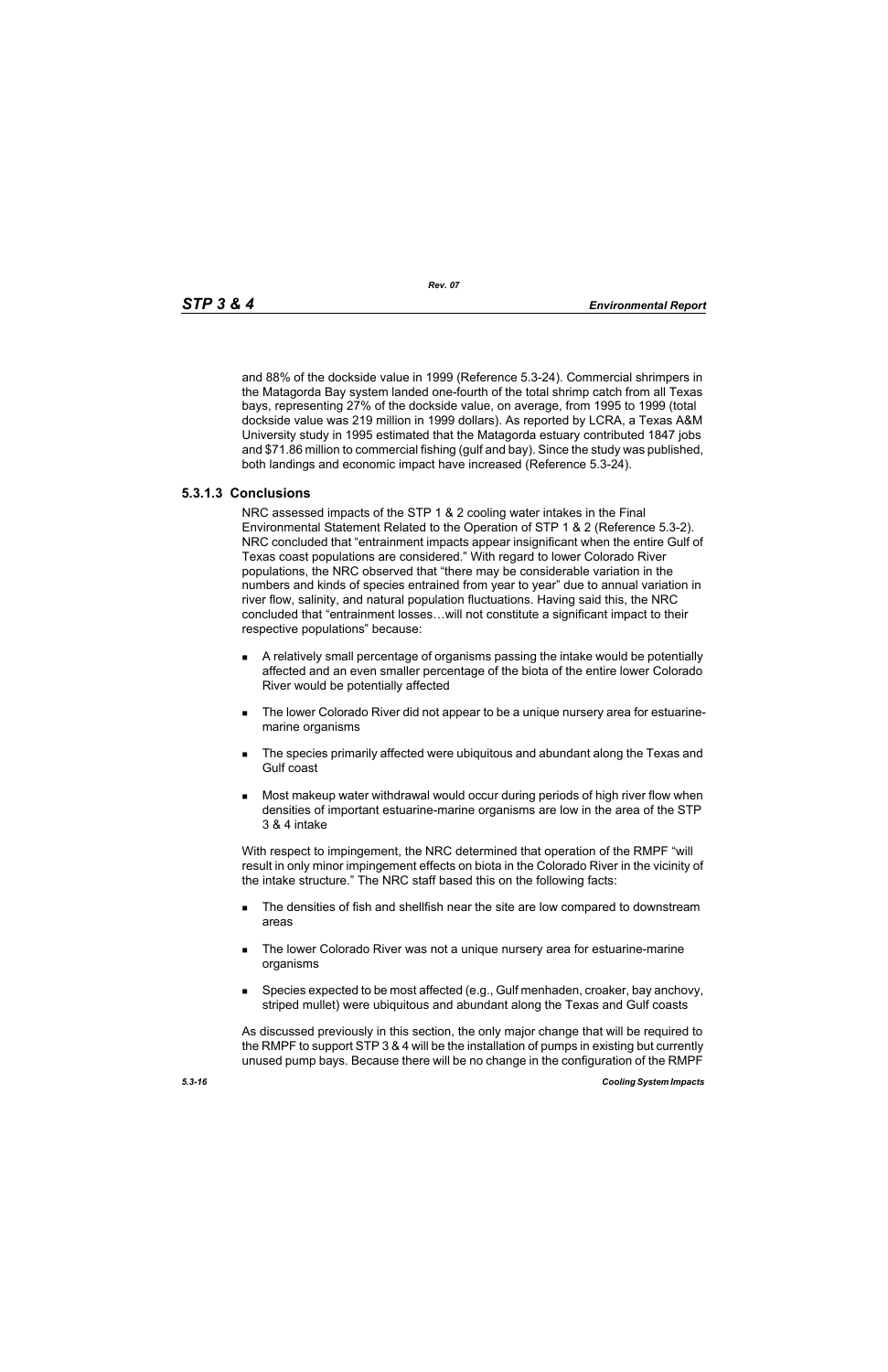(other than installing pumps and traveling screens) and there will be no significant change in intake velocity, the major difference with respect to entrainment and impingement will be the total volume of water pumped annually. The NRC's assessment of impacts in 1986 for STP 1 & 2 operations assumed that 83,900 acrefeet would be withdrawn ("diverted") per annum (Reference 5.3-2). With two additional units online, the volume of water pumped annually could approach (but not exceed) 102,000 acre-feet, the permit limit. Although entrainment and impingement losses are likely to be somewhat higher than projected by the NRC in its FES for operation, the NRC's conclusions relative to SMALL impacts of entrainment and impingement appear to remain valid. These conclusions have been substantiated by long-term monitoring studies conducted by the state of Texas that suggest that important populations in Matagorda Bay and the lower Colorado River are stable, if not expanding.

These long-term studies indicate that operation of the RMPF at STP 3 & 4 has had no measurable impact on any important species in the area. The addition of pumps for STP 3 & 4 is not expected to significantly affect the distribution or abundance of populations of important species in the area, or to cause any measurable communitylevel perturbations. Effects on important aquatic resources will be SMALL.

# **5.3.2 Discharge Systems**

The Final Plant Discharge, which is the existing blowdown facility on the Colorado River, is described in Subsection 3.4.2.1. Designed to reduce total dissolved concentrations in the MCR, it has been used (tested) only once, in 1997. Acceptable water quality has been maintained by selective diversion from the Colorado River during periods of high flow (Reference 5.3-26).

# **5.3.2.1 Thermal and Physical Impacts**

Effluent is discharged from the MCR through Outfall 001 to Segment No. 1401 ("Colorado River Tidal") of the lower Colorado River; the designated uses in Segment No. 1401 are contact recreation and high aquatic life use (Reference 5.3-27). Water quality in high aquatic life use waters is expected to be adequate to support high biotic diversity, high species richness, and a high degree of habitat diversity (Reference 5.3- 27).

The current TPDES permit (No. WQ0001908000, issued July 21, 2005) limits the average daily discharge to the Colorado River to 144,000,000 gallons per day. Outfall 001, the only outfall that discharges to the Colorado River, is equipped with a diffuser to enhance dilution at the point of discharge. Potential thermal, physical, and chemical effects of the discharge on aquatic resources are discussed in the sections that follow.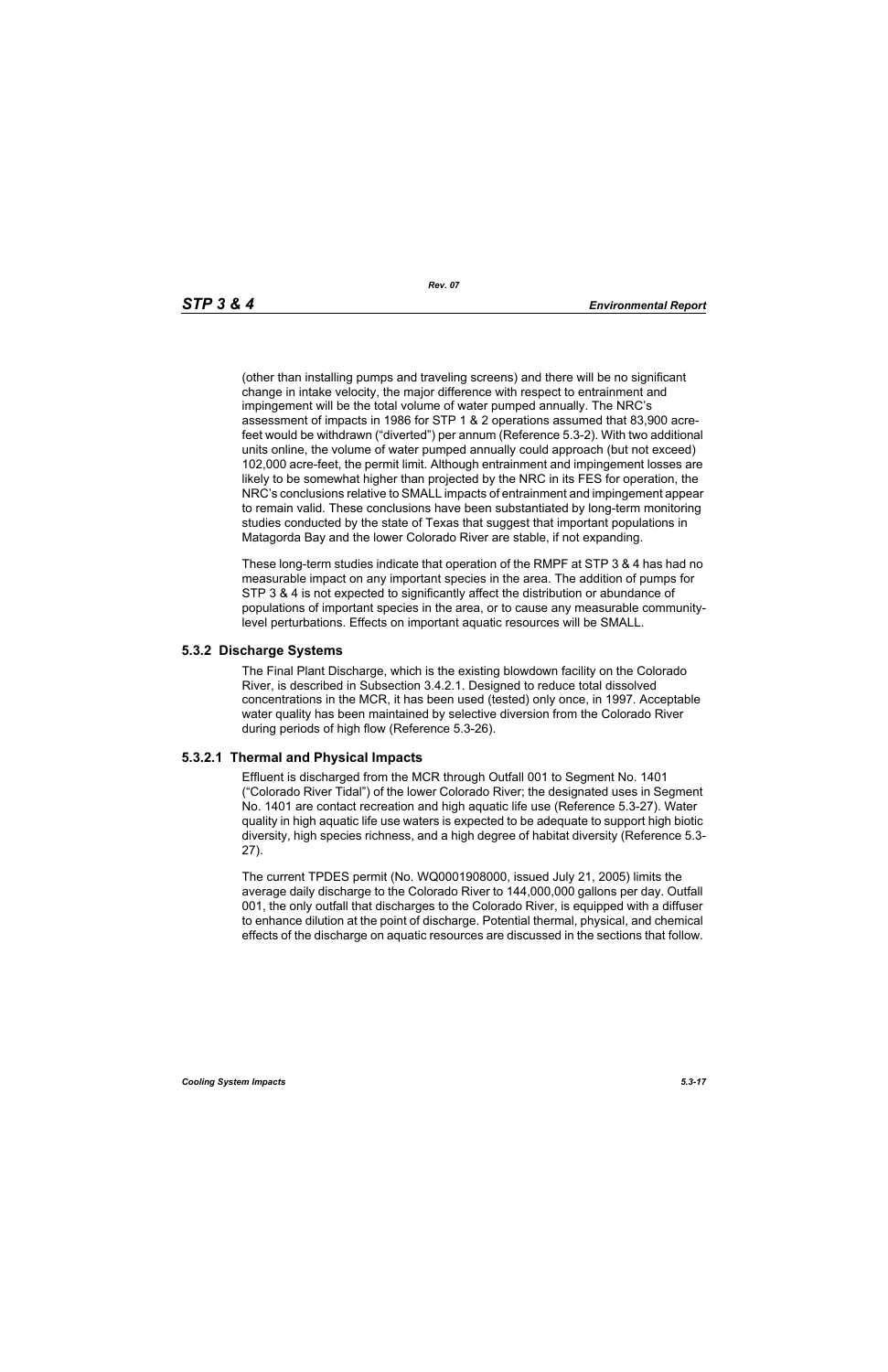# **5.3.2.2 Aquatic Ecosystems**

# **5.3.2.2.1 Thermal Effects**

Section 3.4 describes the cooling system proposed for STP 3 & 4. As discussed in Section 3.4, blowdown will be directed to the Colorado River via the existing blowdown structure, which includes a 1.1-mile-long discharge line that extends downstream along the west bank of the river and is equipped with seven discharge ports. One or more of the ports may be "valved" open, depending on river flows, to promote rapid mixing of the effluent (Reference 5.3-2).

The original NPDES permit (No. TX0064947) for STP 1 & 2, issued by the EPA in 1985, contained requirements on the number of discharge ports that must be opened, given a range of blowdown flow rates, but these port control requirements were removed from the permit when the state of Texas assumed responsibility for the NPDES program. However, STPNOC procedures direct operators to open two to seven blowdown valves, depending on blowdown rate. STPNOC also prescribes a range (80 to 308 cfs) of allowable blowdown rates.

Based on cooling system design and STP 1 & 2 operating experience, it is anticipated that it will be necessary to discharge from the MCR periodically to reduce levels of dissolved solids in the MCR. Blowdown flows will range from 80 to 308 cfs, depending on flows in the Colorado River. The current TPDES permit for STP 1 & 2 contains limits on daily average (95°F) and daily maximum (97°F) discharge temperatures, limits that are anticipated to be extended to the new units as they are based on state water quality standards. The current TPDES permit also stipulates that the discharge from Outfall 001 shall not exceed 12.5% of the flow of the Colorado River at the discharge point and prohibits discharges from Outfall 001 when flow in the Colorado River adjacent to the plant is less than 800 cfs. Because the blowdown flow will be no more than 12.5% of the Colorado River flow (and under normal circumstances will be an even smaller percentage) the effect on temperature downstream in the Colorado River will be negligible, and limited to an area in the immediate vicinity of the blowdown line. No recirculation of heated effluent is expected.

In 1975 and again in 1986, the NRC concluded that potential thermal impacts to aquatic organisms in the Colorado River from operation of STP 1 & 2 would be limited to the area immediately adjacent to the blowdown diffuser ports (References 5.3-2 and 5.3-4). Assuming STP 3 & 4 are held to the same TPDES permit limits and conditions with regard to blowdown (i.e., blowdown flow no greater than 12.5% of Colorado River flow; two to seven discharge port valves open, depending on blowdown rate), thermal impacts to aquatic biota will continue to be SMALL and will not warrant mitigation (beyond the measures already in place).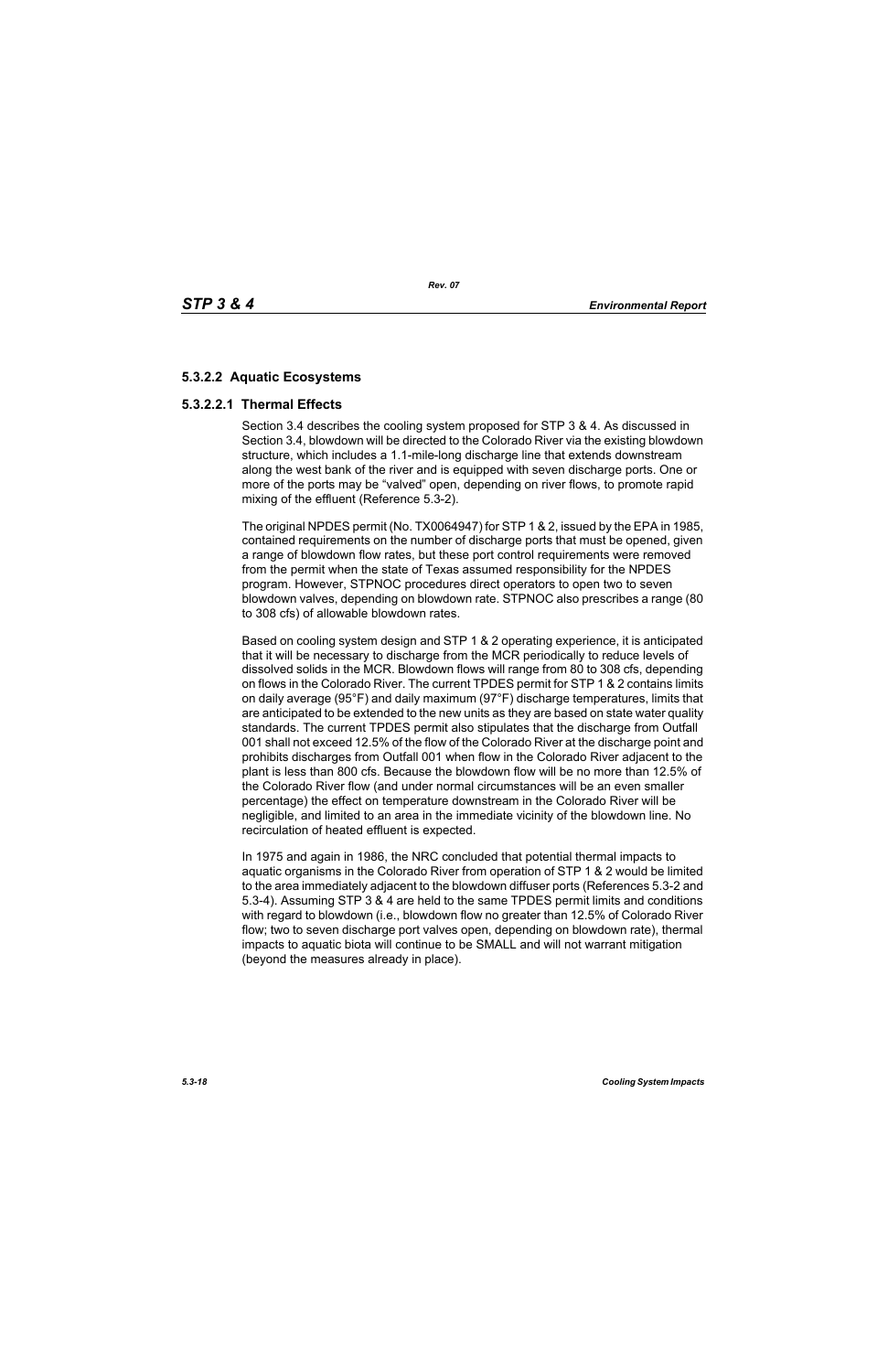# **5.3.2.2.2 Chemical Effects**

TPDES Permit No. WQ0001908000 allows a daily average pH of 6.0, and a daily maximum of 9.0. The permit also allows a daily chlorine limit of up to 0.05 mg/L.

Discharges to the Colorado River will occur only from the MCR. Inputs to the MCR include precipitation, makeup water from the Colorado River, and TPDES permitted discharges from other operations on site (including a mixture of low flow previously monitored effluent, treated sanitary sewage, storm water, and UHS cooling tower blowdown) (Reference 5.3-28). Additional details on the effluent are in Section 3.3.

Dissolved solids make up the majority of the waste discharged into the MCR. Both the construction and operation Environmental Reports for STP 1 & 2 and the NRC construction and operation FESs predicted it would be necessary to periodically blow down the STP 1 & 2 MCR to reduce the buildup of salts and solids (References 5.3-2, 5.3-3, 5.3-5, and 5.3-4). However, it has not been necessary to routinely discharge from the MCR. Acceptable water quality has been maintained by selective diversion from the Colorado River during periods of high flow (Reference 5.3-9). STP 1 & 2 has discharged to the Colorado River from the MCR only once in nearly 20 years of operation, in 1997.

The existing MCR will serve both STP 1 & 2 and STP 3 & 4. The addition of STP 3 & 4 is expected to increase the frequency of blowdown from the MCR to the Colorado River. The FES for operation of STP 1 & 2 assessed impacts of dissolved inorganic chemical substances (measurable as dissolved solids) from the MCR on the water quality of the Colorado River and concluded that the overall effects of reservoir blowdown would not be significant due to dilution by the Colorado River flow (Reference 5.3-2).

This would hold true for STP 3 & 4 as well, because the TPDES requirement that the blowdown flow not exceed 12.5% of the river flow implies a minimum dilution factor of 8 which would continue to be true for operation of four units. Any discharge of dissolved solids will mix quickly with the larger freshwater flow of the Colorado River. Therefore, impacts of dissolved chemical discharges to aquatic communities will be SMALL and will not warrant mitigation.

# **5.3.2.2.3 Physical Effects**

As discussed in the previous sections, TPDES Permit No. WQ0001908000 stipulates that blowdown flow cannot exceed 12.5% of the post-diversion flow of the Colorado River. Once the acceptable blowdown rate has been calculated by subtracting the amount diverted at the RMPF from the flow at Bay City USGS gauging station, an appropriate number of blowdown valves are opened and the blowdown is released. The maximum amount of blowdown that can be released is 308 cfs, which corresponds to a river flow of 2464 cfs.

The FES for construction of STP 1 & 2 assessed blowdown-induced scouring of the seven-port diffuser at blowdown rates of 0 to 308 cfs, and concluded that scouring would be limited to a few feet downstream of each port and would have no significant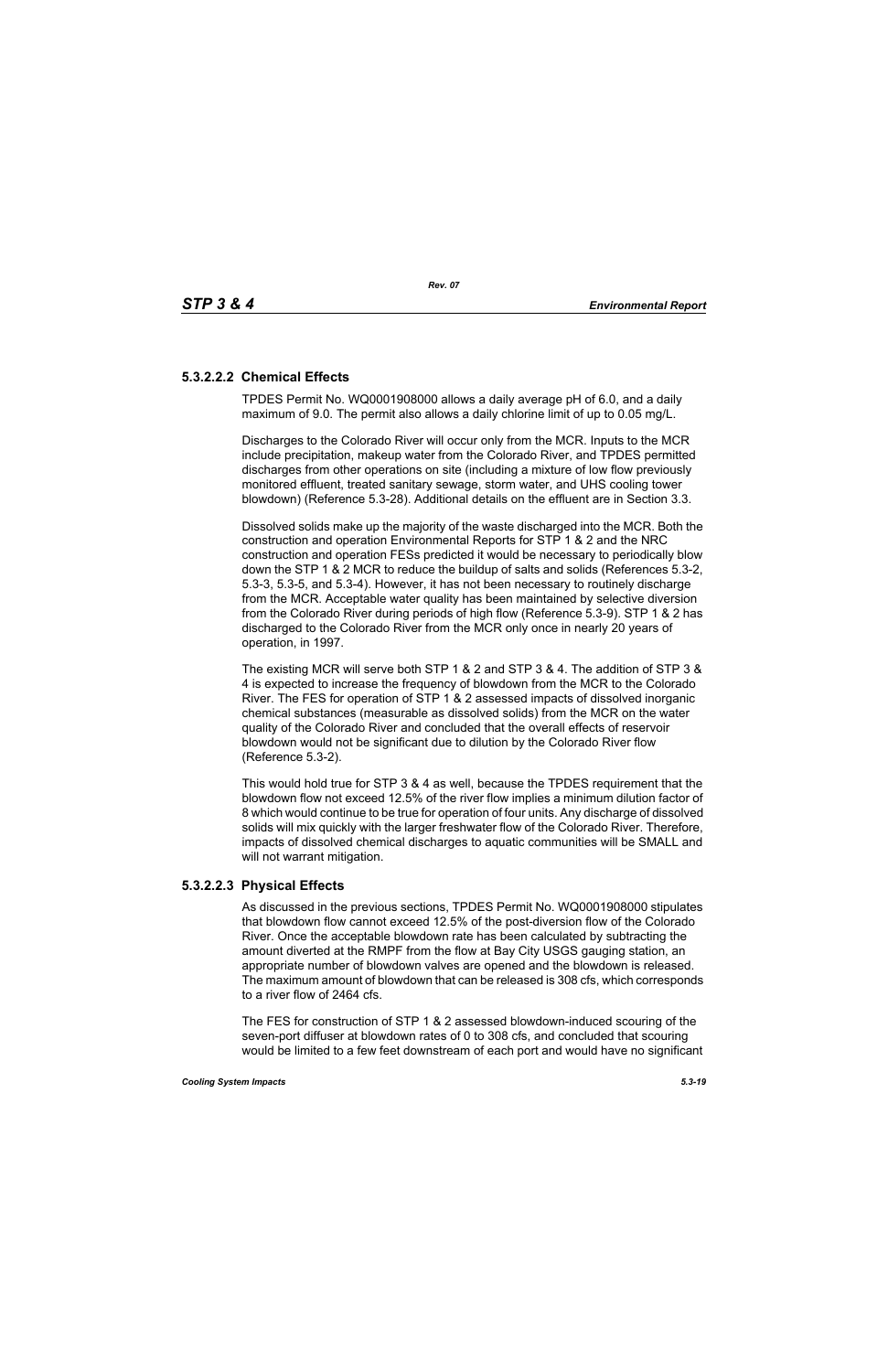adverse impacts on lower Colorado River biota (Reference 5.3-4). Assuming STP 3 & 4 are held to the same TPDES permit limits relative to blowdown and adhere to the same guidelines, blowdown-induced scouring should be SMALL and impacts to biota limited to some scouring in the immediate vicinity of the blowdown line (Reference 5.3- 4). Physical impacts to aquatic communities will therefore be SMALL and will not warrant mitigation.

# **5.3.3 Heat Dissipation Systems**

This section describes the impacts of the heat dissipation system during operation of STP 3 & 4, including the impacts of heat dissipation on the atmosphere and on terrestrial ecosystems. Consideration is given to potential atmospheric phenomena resulting from operation of this heat-dissipation system and the significance of the potential environmental impacts on terrestrial ecosystems and human activities in the STP site vicinity.

# **5.3.3.1 Heat Dissipation to the Atmosphere**

As described in Section 3.4, a closed-cycle cooling system will be used for STP 3 & 4, using the existing MCR. Additionally, mechanical draft cooling towers will be constructed to assist in heat load dissipation and serve as the UHS. Thermal discharges resulting from plant systems will be to the MCR and to the atmosphere. During normal operating conditions, most of the heat load from STP 3 & 4 will be to the MCR, and each of the towers would operate at one-half capacity. The cooling towers would operate at full capacity during emergency reactor shutdown.

# **Main Cooling Reservoir**

The plume from a cooling pond like the MCR would either exist as a ground level fog over the pond that will evaporate close to the edge of the pond, or lift to become stratus for moderate to calm wind conditions. Elevated plumes and the associated shadowing would not be expected from the operation of the MCR. NUREG-1555 concludes that drift from a cooling pond or lake would not need to be considered. Therefore, only fogging and the associated icing impacts are considered for the operation of the MCR.

# **Mechanical Draft Cooling Towers**

Cooling towers evaporate water to dissipate heat to the atmosphere. The evaporation is followed by partial recondensation which creates a visible mist or plume. The plume creates the potential for shadowing, fogging, icing, localized increases in humidity, and possibly water deposition. In addition to evaporation, small water droplets are blown out of the tops of the cooling towers. The water droplets are referred to as drift and can deposit water and dissolved salts on vegetation and surfaces.

For STP 3 & 4, STPNOC modeled the impacts from fogging, icing, shadowing, and drift deposition using the Electric Power Research Institute's Seasonal/Annual Cooling Tower Impact (SACTI) prediction code. This code incorporates the modeling concepts presented by Policastro et al., which were endorsed by the NRC in NUREG-1555 (References 5.3-29 and 5.3-16). The model provides predictions of seasonal and annual cooling tower impacts from mechanical or natural draft cooling towers. It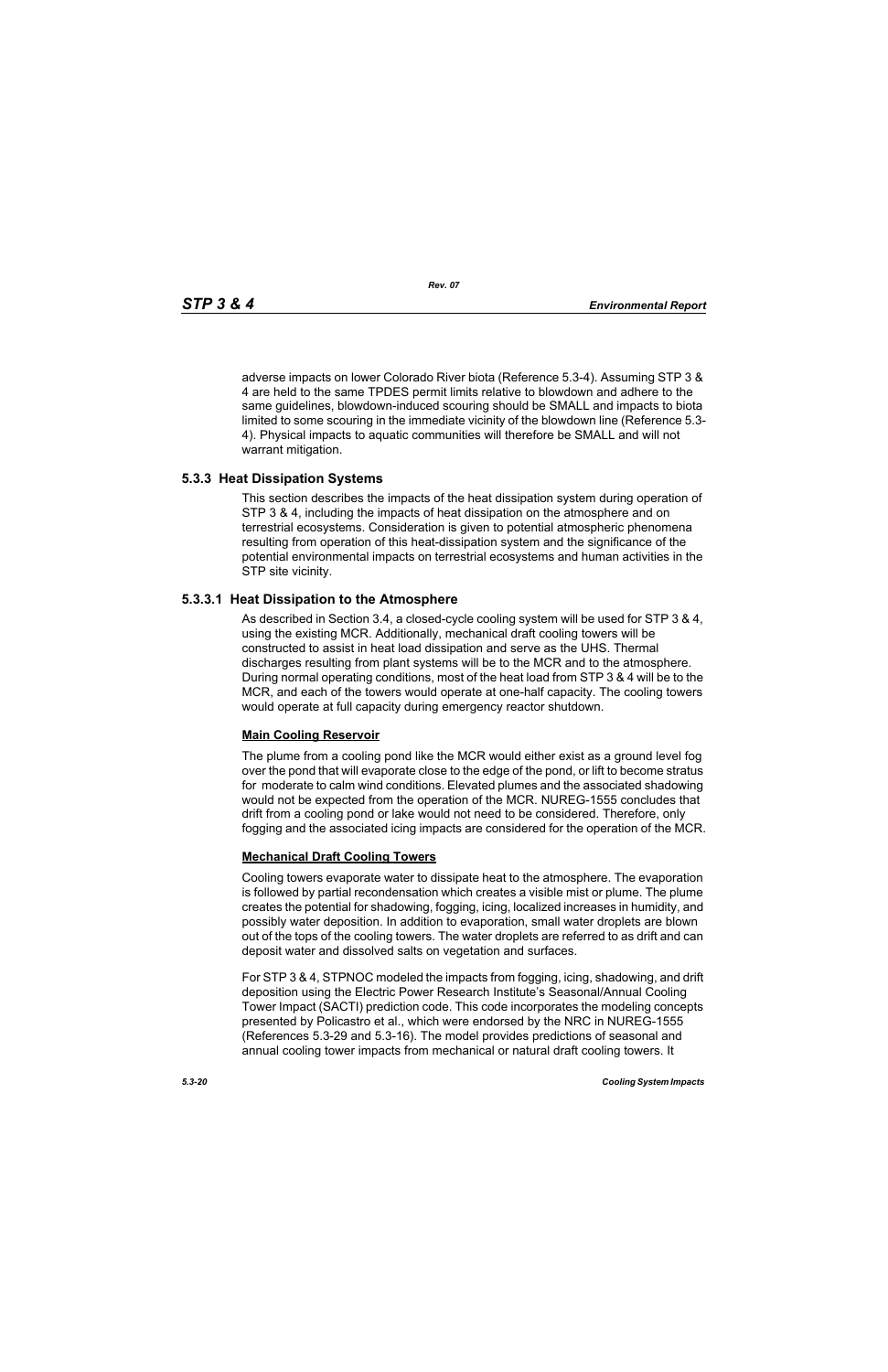predicts average plume length, rise, drift deposition, fogging, icing, and shadowing, providing results that have been validated with experimental data (Reference 5.3-29).

Engineering data for the ABWR was used to develop input to the SACTI model for normal operations. The SACTI model simulated two identical cooling towers, each with a maximum heat rejection rate of 30.5 MW and a maximum circulating water flow of 43,101 gallons per minute. The cooling towers are located south of each unit. The cooling tower height would be 119 feet. Three cycles of concentration were assumed for the analysis. The meteorological data was from the STP 1 & 2 meteorological tower for the years 1997, 1999, and 2000, and from the National Climatic Data Center for the same years from the Palacios Municipal Airport (Reference 5.3-30). Additional physical and performance characteristics of the mechanical draft cooling towers during normal operations would be as follows:

| <b>Parameter</b>                                                  | <b>Value</b>                     |
|-------------------------------------------------------------------|----------------------------------|
| Number of cooling towers                                          | 2                                |
| Tower width                                                       | 52 feet                          |
| Tower length                                                      | 284 feet                         |
| Diameter of individual fan outlet                                 | 28.3 feet                        |
| Number of fans per cooling tower                                  | 63                               |
| Cooling tower height (above surface elevation)                    | 119 feet                         |
| Surface elevation (above MSL)                                     | 34 feet                          |
| Design duty                                                       | 30.5 MW                          |
| Maximum drift rate (percentage of circulating water flow<br>rate) | 0.005%                           |
| Circulating water flow rate                                       | 43,101 gpm                       |
| Cooling range                                                     | 14.4 $\degree$ F                 |
| Approach                                                          | $9.7^{\circ}F$                   |
| Dry bulb temperature                                              | $115^{\circ}$ F                  |
| Wet bulb temperature                                              | 85.3°F                           |
| Air flow rate per fan                                             | 923,200 cubic feet<br>per minute |
| Cycles of concentration                                           | 3                                |
| Salt (NaCl) concentration                                         | 800 mg/L                         |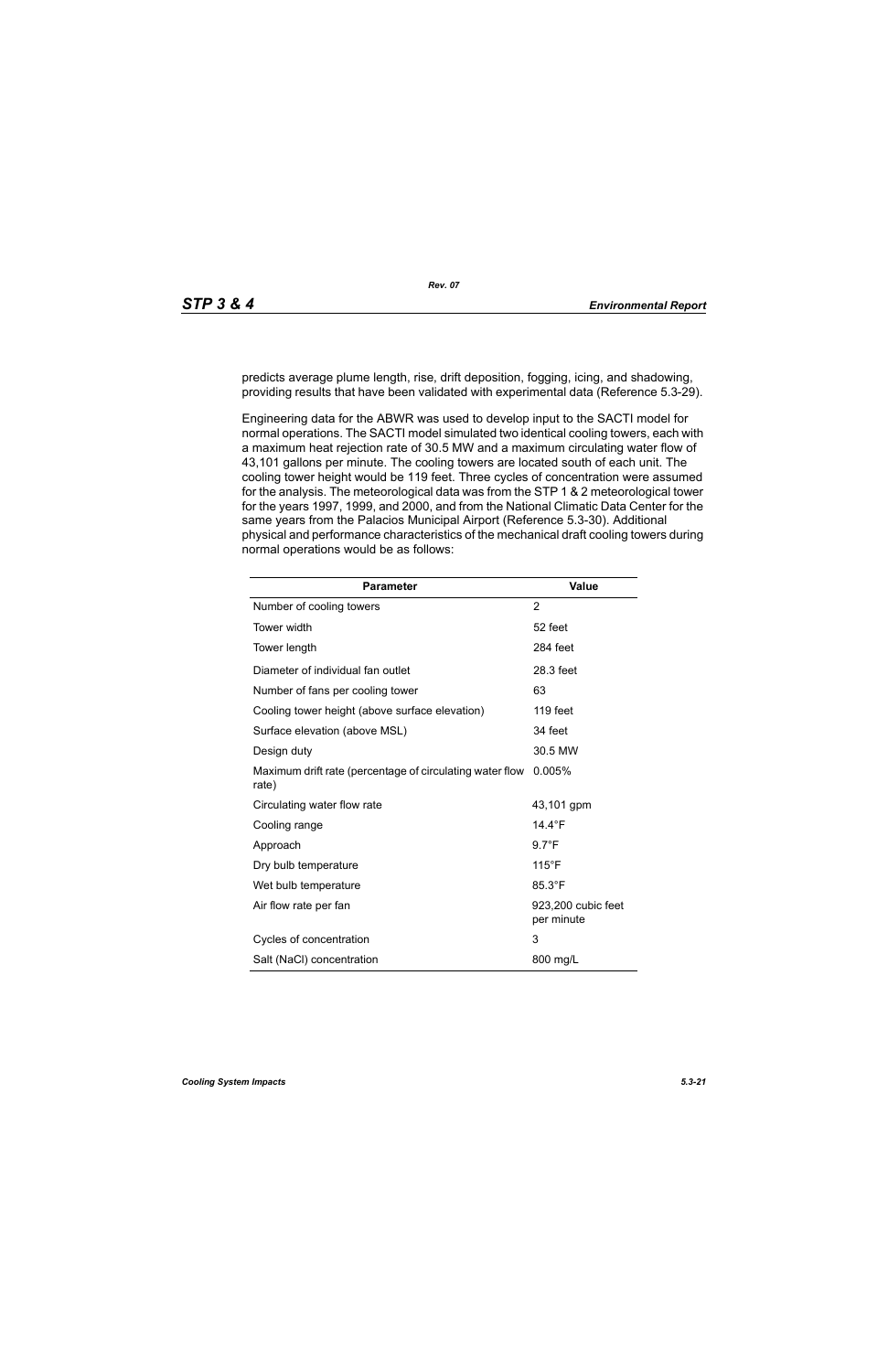# **5.3.3.1.1 Length and Frequency of Elevated Plumes for Mechanical Draft Cooling Towers**

The SACTI code calculated the expected plume lengths by direction for each season for the combined effect of the two mechanical draft cooling towers. The plumes would occur in all compass directions. The average plume length and height was calculated from the frequency of occurrence for each plume based on the distance from the tower. The median plume length and height is the distance where half of all the plumes would be expected to be shorter than that distance.

The average plume length would range from 0.2 miles in the summer season to 4 miles in the winter season. The annual prediction for the average plume length is 3 miles from the cooling towers. The median plume length would be less than two tenths of a mile for each season and annually. The average plume height ranges from 110 feet in the summer season to 720 feet in the winter season. The annual prediction for the average plume height is 180 feet. The median plume height would be 66 feet in every season. The annual prediction for the median plume height would also be 66 feet. The plume would extend beyond the site boundary for a maximum of 30 hours during the winter season to the north of the cooling towers. The annual prediction for the time that the plume extends beyond the site boundary was 43 hours per year in the northnorthwest direction.

The plumes from the cooling towers would occur in each direction of the compass and would be spread over a wide area, reducing the time that the plume would be visible from any particular location. The average plume lengths would be short and would not be long enough to reach the site boundary in most directions. Due to the varying directions and short average plume height and length, impacts from elevated plumes would be SMALL and not warrant mitigation.

|                                                                    | <b>Winter</b> | <b>Spring</b>       | Summer              | Fall                | Annual              |
|--------------------------------------------------------------------|---------------|---------------------|---------------------|---------------------|---------------------|
| Predominant direction                                              | <b>North</b>  | North-<br>northwest | <b>North</b>        | South               | South               |
| Average plume length (miles)                                       | 0.44          | 0.23                | 0.17                | 0.37                | 0.30                |
| Median plume length (miles)                                        | 0.12          | 0.12                | 0.12                | 0.12                | 0.12                |
| Average plume height (feet)                                        | 720           | 140                 | 110                 | 230                 | 180                 |
| Median plume height (feet)                                         | 66            | 66                  | 66                  | 66                  | 66                  |
| Maximum hours the plume<br>extends beyond the site<br>boundary     | 30            | 9                   | 1                   | 11                  | 43                  |
| Direction of maximum time<br>plume extends beyond site<br>boundary | <b>North</b>  | North-<br>northwest | North-<br>northwest | North-<br>northwest | North-<br>northwest |

As modeled, plumes from the mechanical draft cooling towers would be as follows: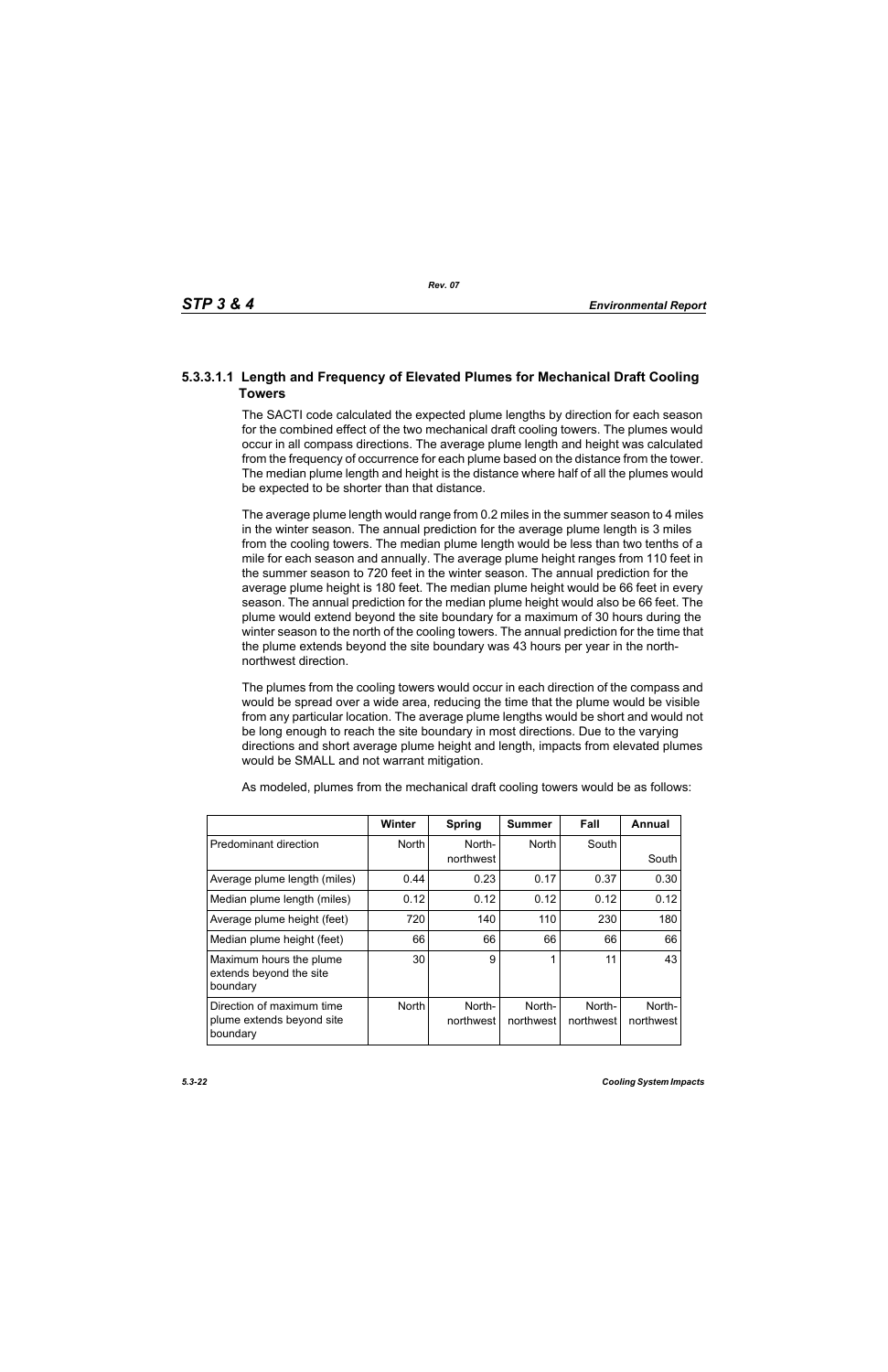# **5.3.3.1.2 Ground-Level Fogging and Icing**

# **Main Cooling Reservoir**

The MCR is an approximately 7000 acre cooling pond that was originally designed to serve as the heat removal system for four nuclear power reactors. Only two of the four originally proposed nuclear power reactors were constructed, and these two reactors (STP 1 & 2) use the MCR for cooling. STPNOC has proposed to construct two ABWR reactors at STP. These new reactors (STP 3 & 4) would also use the MCR for heat removal. Although the MCR was designed for four reactors, the additional heat load from the new units would increase the potential for fogging from the MCR.

A fog monitoring program was initiated before the operation of STP 1 & 2 to assess the impact of operation of the MCR on local meteorology. The monitoring program was conducted in two phases. Phase I (pre-operation) began in May 1987 and continued for one year collecting data before the August 1988 commercial operation of STP Unit 1. Phase II (post-operation) began in June 1989 after commercial operation of STP Unit 2 and continued for one year until June 1990. Fog monitoring was accomplished by operation of two visibility meters. One visibility meter was located on FM 521 approximately one mile northwest of STP 1 & 2. The second visibility meter was located approximately 11 miles west-southwest of STP 1 & 2 to serve as a control site. The pre-operational monitoring results totaled 229 hours per year for the FM 521 monitoring station and 163 hours per year for the control monitoring station. The increase in actual hours of fogging was 33 hours for the FM 521 monitoring station and 56 hours per year at the control monitoring station. The control monitoring station resulted in a greater increase in fogging events, indicating an overall increase in natural fog occurrence in the area during the period of the monitoring program. The results of the fog monitoring program do not indicate that the presence of the MCR significantly increases the fog occurrence over the naturally occurring fog for STP 1 & 2.

To determine the increase in fogging potential once STP 3 & 4 becomes operational, the MCR was modeled using the Gaussian Plume Model to determine the downwind plume concentrations of moisture from MCR water evaporation. Inputs for the Gaussian Plume Model include the receptor height, release height, source strength, wind speed, and vertical and lateral plume dispersion parameters. The vertical and lateral plume dispersion parameters were functions of downwind distance and stability class. The MCR was approximated as a square with each side being 5322-meters long, which corresponds to the square root of the pond area. Because of the size of the MCR in relation to the receptor location, the Gaussian Plume model, which is for a point source, was generalized to describe an area source. The generalization was calculated by integrating the point source solution over the pond area.

Daily evaporation rates in inches were provided from the MCR Thermal Calculation. The MCR Thermal Calculation predicts the water consumption from two unit (existing units) and four unit (existing units plus the proposed new units) operation. One of the outputs of this study is the daily evaporation rates. Values of daily evaporation for both the two unit operation and four unit operation at 93% and 100% load factors were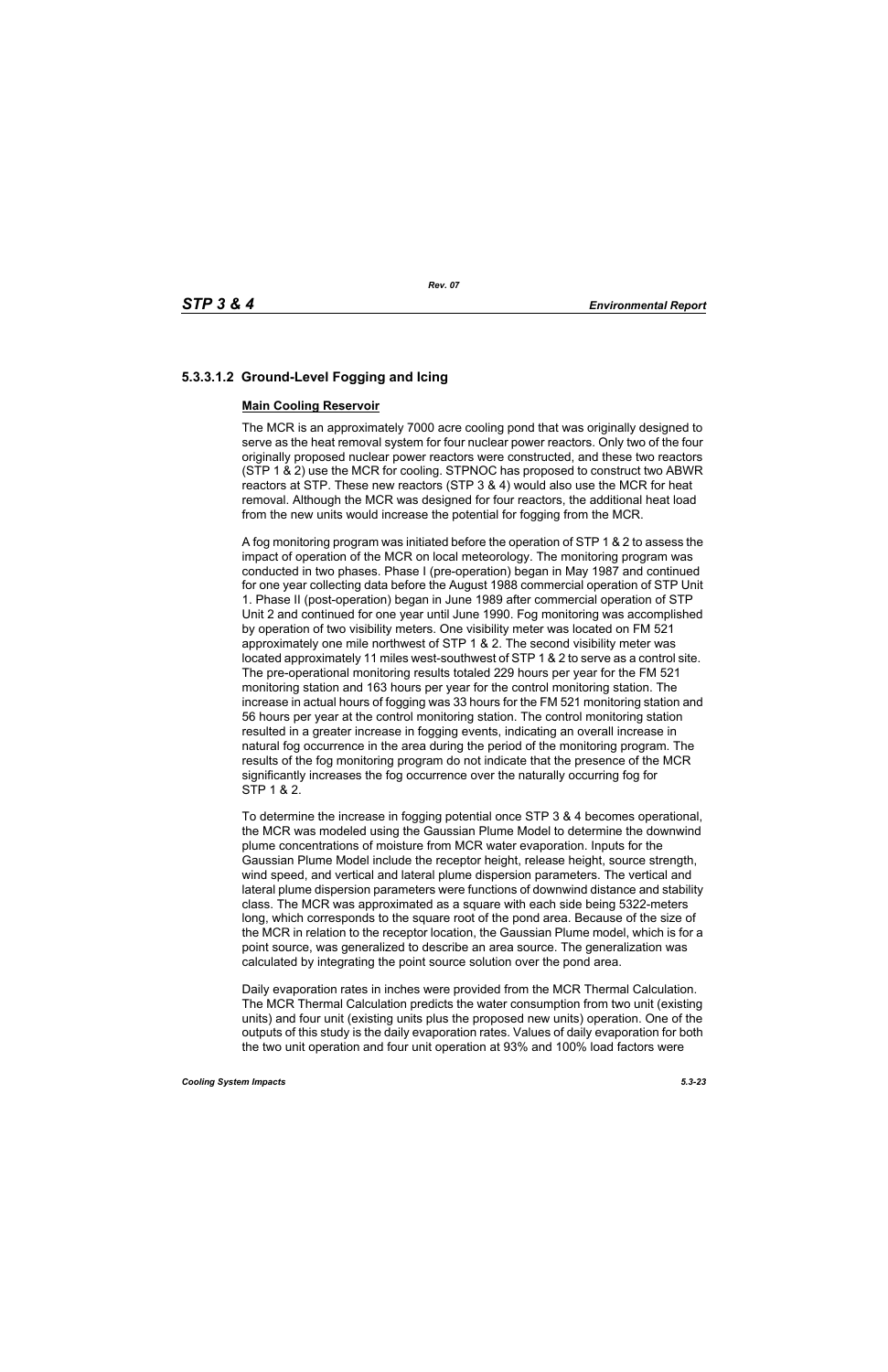provided. The daily evaporation for two and four unit operation at 100% load factor was converted to hourly evaporation rates using the hourly wind speed and relative humidity. Those hourly rates served as the source term in the model. The 100% load factor was assumed for conservatism.

The meteorological data used in the analysis was the same as the data used in other sections of the ER. The data was collected onsite from the STP 1 & 2 meteorological tower for the years 1997, 1999, and 2000. This data included the wind speed, wind direction, and stability class. Additional data was acquired from the National Climatic Data Center for the Palacios Municipal Airport. This data, also for the years 1997, 1999, and 2000, included the dew point temperature and the dry bulb temperature. The relative humidity of the ambient air was calculated from the dry bulb temperature and the dew point temperature.

There were two receptor locations identified, Receptor 1 is 500 meters north of the edge of the MCR on FM 521. Receptor 2 is 1800 meters north of the edge of the MCR along FM 521 where the road arcs around STP 1 & 2. These are expected to be the most sensitive locations to fogging events because of the proximity of these locations to the MCR and because they are in the predominant wind direction. Impacts at these receptor locations would bound any impact at other receptor locations. Because of the size of the MCR, wind blowing from multiple directions could pass over the MCR and reach the receptor locations. For this reason, any wind direction northward from East to West was assumed to pass over the MCR and reach the 500 meter receptor location, and any wind direction northward from Northeast to Northwest was assumed to pass over the MCR and reach the 1800 meter receptor location. The receptor locations were also assumed to be at the ground elevation of STP 1 & 2. The berm around the MCR is approximately 37 feet above the elevation of STP 1 & 2. Therefore, the plume would be released at a higher elevation than the receptor, and this elevation difference is accounted for in the model.

The number of times that the wind was blowing in one of the receptor locations for the entire meteorological period is provided in Table 1. The wind direction is toward Receptor 1 for 64 percent of the year and toward Receptor 2 for 47 percent of the year. This confirms that any impacts observed at these receptor locations would bound other receptor locations. Since the meteorological data was for three years, the total was divided by three to get an average annual number of hours that the wind direction is toward one of the receptors.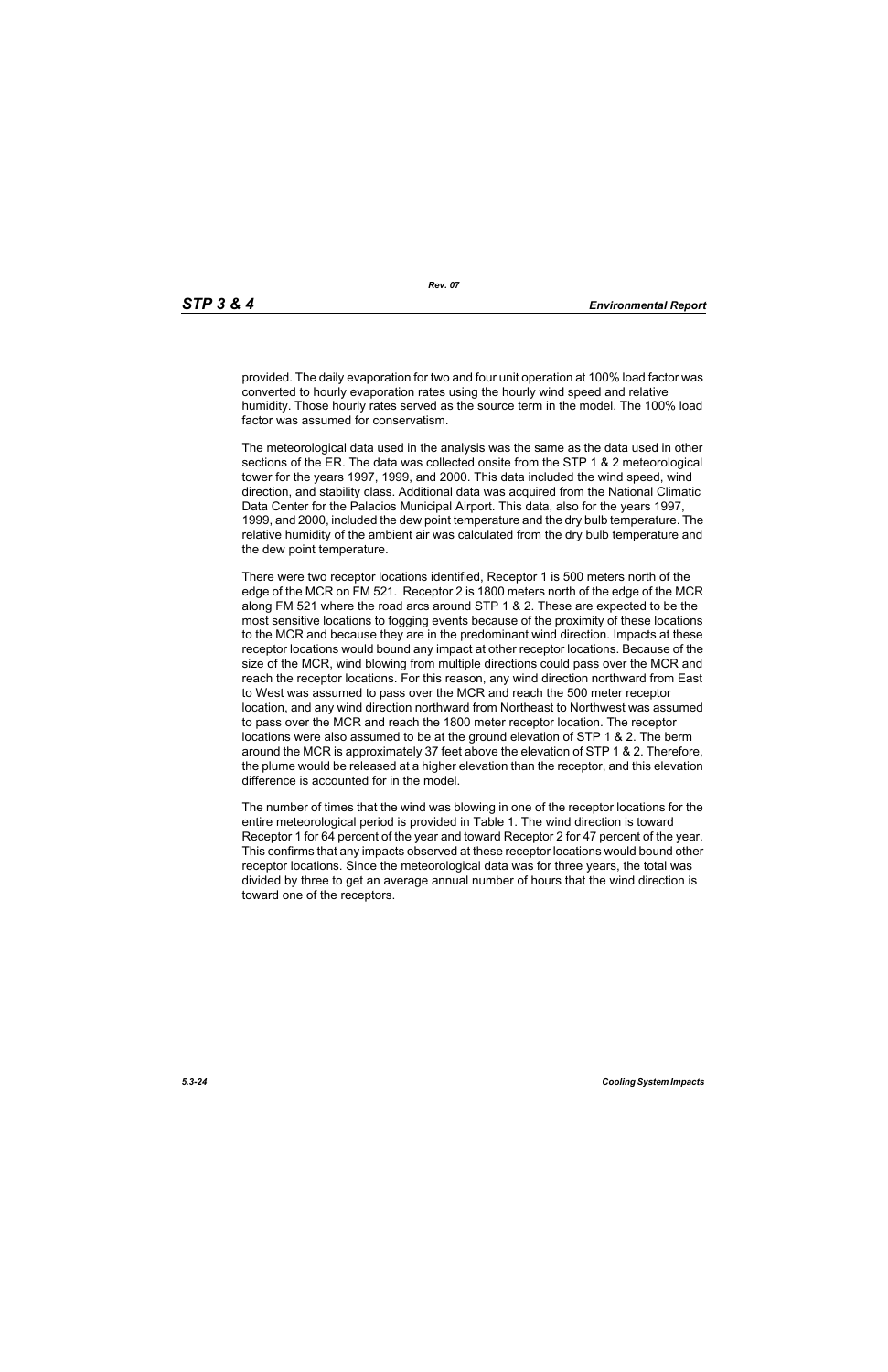| <b>Month</b>      | <b>Total</b><br>number of<br>hours that<br>the wind<br>direction is<br><b>toward</b><br>Receptor 1 | <b>Annual</b><br>number of<br>hours that<br>the wind<br>direction is<br>toward<br>Receptor 1 | Percentage<br>of time that<br>the wind<br>direction is<br><b>toward</b><br><b>Receptor 1</b> | <b>Total</b><br>number of<br>hours that<br>the wind<br>direction is<br><b>toward</b><br><b>Receptor 2</b> | <b>Annual</b><br>number of<br>hours that<br>the wind<br>direction is<br>toward<br><b>Receptor 2</b> | Percentage<br>of time that<br>the wind<br>direction is<br><b>toward</b><br><b>Receptor 2</b> |
|-------------------|----------------------------------------------------------------------------------------------------|----------------------------------------------------------------------------------------------|----------------------------------------------------------------------------------------------|-----------------------------------------------------------------------------------------------------------|-----------------------------------------------------------------------------------------------------|----------------------------------------------------------------------------------------------|
| <b>January</b>    | 1240                                                                                               | 413                                                                                          | 56%                                                                                          | 915                                                                                                       | 305                                                                                                 | 41%                                                                                          |
| <b>February</b>   | 1239                                                                                               | 413                                                                                          | 61%                                                                                          | 908                                                                                                       | 303                                                                                                 | 45%                                                                                          |
| <b>March</b>      | <u>1494</u>                                                                                        | <u>498</u>                                                                                   | 67%                                                                                          | 954                                                                                                       | 318                                                                                                 | <u>43%</u>                                                                                   |
| <b>April</b>      | 1430                                                                                               | <u>477</u>                                                                                   | 66%                                                                                          | 1022                                                                                                      | <u>341</u>                                                                                          | <u>47%</u>                                                                                   |
| <u>May</u>        | 1700                                                                                               | 567                                                                                          | 76%                                                                                          | 1398                                                                                                      | 466                                                                                                 | 63%                                                                                          |
| <u>June</u>       | 1820                                                                                               | 607                                                                                          | 84%                                                                                          | 1560                                                                                                      | 520                                                                                                 | 72%                                                                                          |
| <u>July</u>       | 1922                                                                                               | 641                                                                                          | 86%                                                                                          | 1658                                                                                                      | 553                                                                                                 | 74%                                                                                          |
| <b>August</b>     | 1730                                                                                               | 577                                                                                          | 78%                                                                                          | 1428                                                                                                      | 476                                                                                                 | 64%                                                                                          |
| <b>September</b>  | 1200                                                                                               | 400                                                                                          | 56%                                                                                          | 810                                                                                                       | 270                                                                                                 | 38%                                                                                          |
| October           | 1168                                                                                               | 389                                                                                          | 52%                                                                                          | 625                                                                                                       | 208                                                                                                 | 28%                                                                                          |
| November          | 937                                                                                                | 312                                                                                          | 43%                                                                                          | 588                                                                                                       | <u>196</u>                                                                                          | 27%                                                                                          |
| December          | 849                                                                                                | 283                                                                                          | 38%                                                                                          | <u>496</u>                                                                                                | <u>165</u>                                                                                          | 22%                                                                                          |
| <u>All Months</u> | 16729                                                                                              | 5576                                                                                         | 64%                                                                                          | 12362                                                                                                     | 4121                                                                                                | 47%                                                                                          |

Table 1. Number of hours that the wind direction is towards a receptor.

The model simulation then used the inputs described above to determine the number of hours that the relative humidity of the plume from the MCR would be 100 percent when only the heat load from the existing units was applied to the MCR. This value was then divided by three, the number of years in the meteorological period, to determine the average number of hours per year that the plume would have a relative humidity of 100 percent at one of the receptor locations. These would be hours where the potential for fogging would be significantly increased. Table 2 provides this information by month and annually.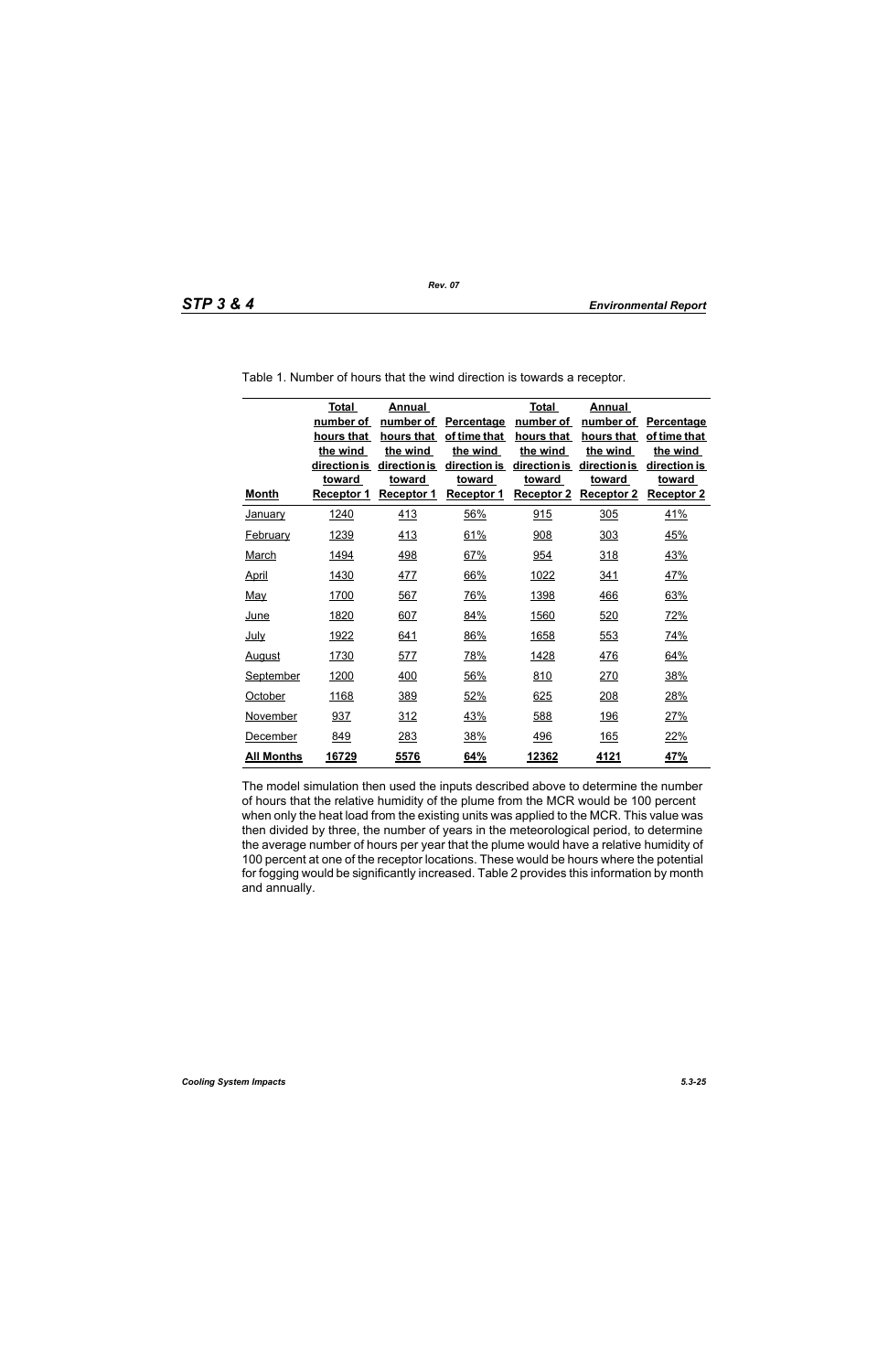| <b>Month</b>    | <b>Hours predicted</b><br>with 100%<br><b>Relative</b><br><b>Humidity at</b><br><b>Receptor 1</b> | Percentage of<br>the time with<br>100% Relative<br>Humidity <sup>a</sup> | <b>Hours predicted</b><br>with 100%<br><b>Relative</b><br><b>Humidity at</b><br><b>Receptor 2</b> | Percentage of<br>the time with<br>100% Relative<br><b>Humidity<sup>a</sup></b> |
|-----------------|---------------------------------------------------------------------------------------------------|--------------------------------------------------------------------------|---------------------------------------------------------------------------------------------------|--------------------------------------------------------------------------------|
| January         | 19                                                                                                | 3%                                                                       | 9                                                                                                 | $1\%$                                                                          |
| February        | 19                                                                                                | 3%                                                                       | 5                                                                                                 | $1\%$                                                                          |
| March           | 27                                                                                                | 4%                                                                       | 7                                                                                                 | $1\%$                                                                          |
| April           | 20                                                                                                | 3%                                                                       | 3                                                                                                 | 0%                                                                             |
| May             | 11                                                                                                | $1\%$                                                                    | 1                                                                                                 | 0%                                                                             |
| June            | 25                                                                                                | 3%                                                                       | $\overline{7}$                                                                                    | 1%                                                                             |
| July            | 30                                                                                                | 4%                                                                       | 5                                                                                                 | $1\%$                                                                          |
| August          | 22                                                                                                | 3%                                                                       | 4                                                                                                 | 0%                                                                             |
| September       | 32                                                                                                | 4%                                                                       | 7                                                                                                 | $1\%$                                                                          |
| October         | 28                                                                                                | 4%                                                                       | 5                                                                                                 | 1%                                                                             |
| November        | 42                                                                                                | 6%                                                                       | 15                                                                                                | 2%                                                                             |
| December        | 39                                                                                                | 5%                                                                       | 12                                                                                                | 2%                                                                             |
| <b>Annually</b> | 314                                                                                               | 4%                                                                       | 81                                                                                                | 1%                                                                             |

Table 2. Number of hours predicted at each receptor location where the Relative Humidity of the plume would be 100 percent for STP 1 & 2.

a. Compared to the total number of hours.

The total number of discrete events associated with the above information was also determined. If two or more consecutive hourly outputs resulted in the relative humidity of 100 percent, these were counted as a single discrete event. The total number of hours presented in Table 2 could then be divided by the number of discrete events to determine the average amount of time that each event lasts. Table 3 provides this information by month and annually. It can be seen that the average time for each event is fairly constant throughout the year.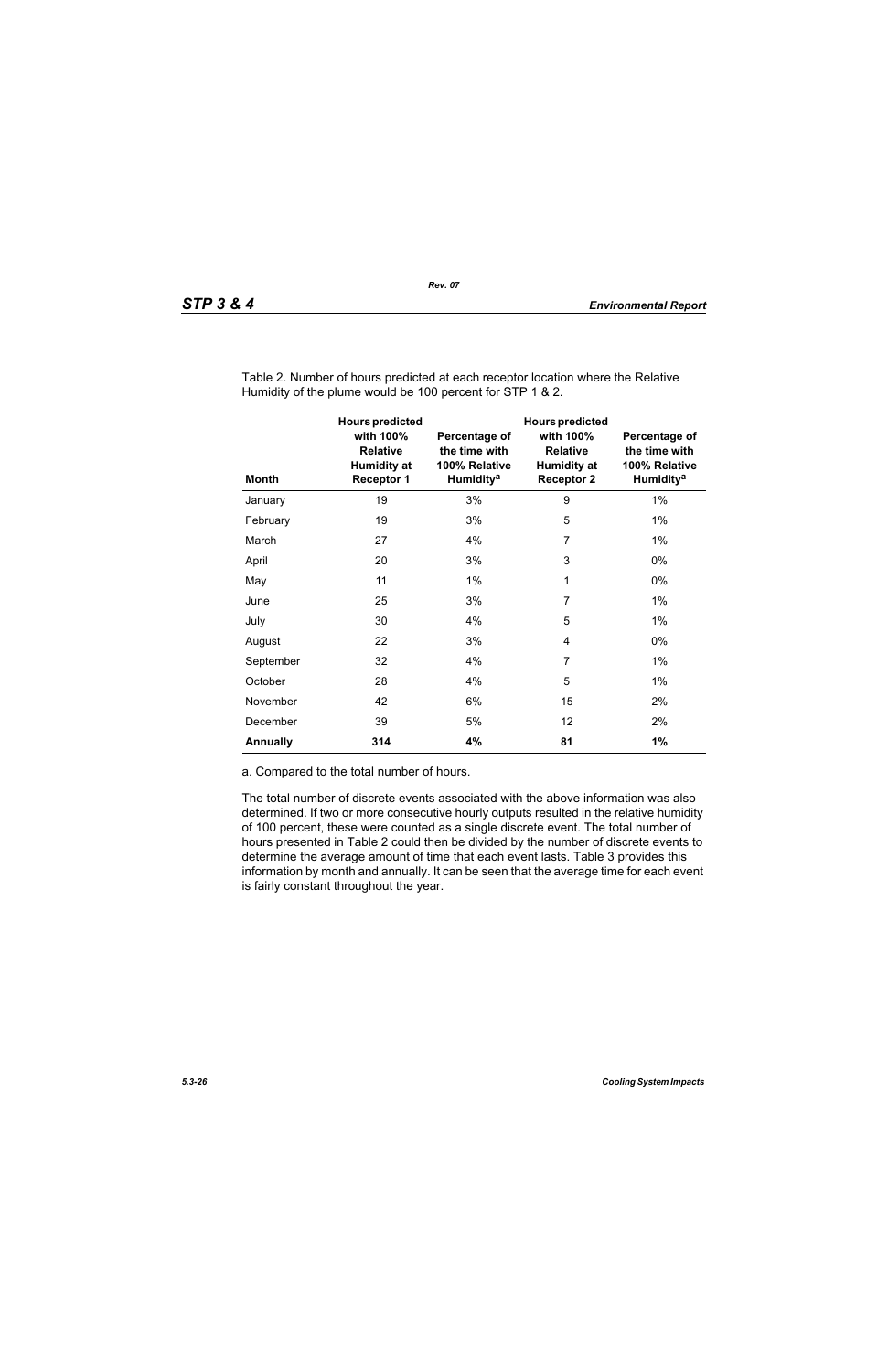| <b>Month</b>    | Number of<br>discrete events<br>where the<br><b>Relative</b><br><b>Humidity is</b><br>100% at<br><b>Receptor 1</b> | Average<br>number of<br>hours that each<br>discrete event<br>lasts at<br><b>Receptor 1</b> | <b>Number of</b><br>discrete events<br>where the<br><b>Relative</b><br><b>Humidity is</b><br>100% at<br><b>Receptor 2</b> | Average<br>number of<br>hours that each<br>discrete event<br>lasts at<br><b>Receptor 2</b> |
|-----------------|--------------------------------------------------------------------------------------------------------------------|--------------------------------------------------------------------------------------------|---------------------------------------------------------------------------------------------------------------------------|--------------------------------------------------------------------------------------------|
| January         | 9                                                                                                                  | $\overline{2}$                                                                             | 5                                                                                                                         | $\overline{2}$                                                                             |
| February        | 7                                                                                                                  | 3                                                                                          | 3                                                                                                                         | 2                                                                                          |
| March           | 9                                                                                                                  | 3                                                                                          | 4                                                                                                                         | $\overline{2}$                                                                             |
| April           | 9                                                                                                                  | $\overline{2}$                                                                             | 3                                                                                                                         | 1                                                                                          |
| May             | 5                                                                                                                  | $\overline{2}$                                                                             | 1                                                                                                                         | 1                                                                                          |
| June            | 10                                                                                                                 | $\overline{2}$                                                                             | 4                                                                                                                         | 2                                                                                          |
| July            | 15                                                                                                                 | $\overline{2}$                                                                             | 4                                                                                                                         | 1                                                                                          |
| August          | 10                                                                                                                 | $\overline{2}$                                                                             | $\overline{2}$                                                                                                            | 2                                                                                          |
| September       | 13                                                                                                                 | $\overline{2}$                                                                             | 3                                                                                                                         | $\overline{2}$                                                                             |
| October         | 12                                                                                                                 | 2                                                                                          | 3                                                                                                                         | 2                                                                                          |
| November        | 15                                                                                                                 | 3                                                                                          | 6                                                                                                                         | 3                                                                                          |
| December        | 11                                                                                                                 | 4                                                                                          | 5                                                                                                                         | 2                                                                                          |
| <b>Annually</b> | 125                                                                                                                | 3                                                                                          | 42                                                                                                                        | 2                                                                                          |

Table 3. Average time that the Plume Relative Humidity is 100 percent at each receptor location for STP 1 & 2.

The Gaussian Plume Model described above does not predict when or if fogging may occur. The output of the model is the number of hours that the relative humidity at a receptor location is 100 percent. Fogging is dependent on a number of meteorological factors and is not easily calculated. For this determination, an approximation between the number of hours of high relative humidity and the number of hours of observed fogging was determined. Five years of additional data from the National Climatic Data Center for the Palacios Municipal Airport was acquired. The data was for the years 2002 through 2006 and contained the dry bulb temperature, the dew point temperature, the number of hours of observed fog, and observations of visibility. The number of observations where the relative humidity of this data set was equal to 100 percent (determined by the difference between the dry bulb and dew point temperatures being zero) was determined to be 3,325. Of these observations, the total number of records that also contained observations of fog was determined to be 1,379. Therefore, 41 percent of the time that the Relative Humidity at the Palacios Municipal Airport was equal to 100 percent, there was also fogging. Although this is not an ideal way to determine the relationship between fogging and relative humidity, it should give an approximation that is realistic. Further statistics with this data set were calculated,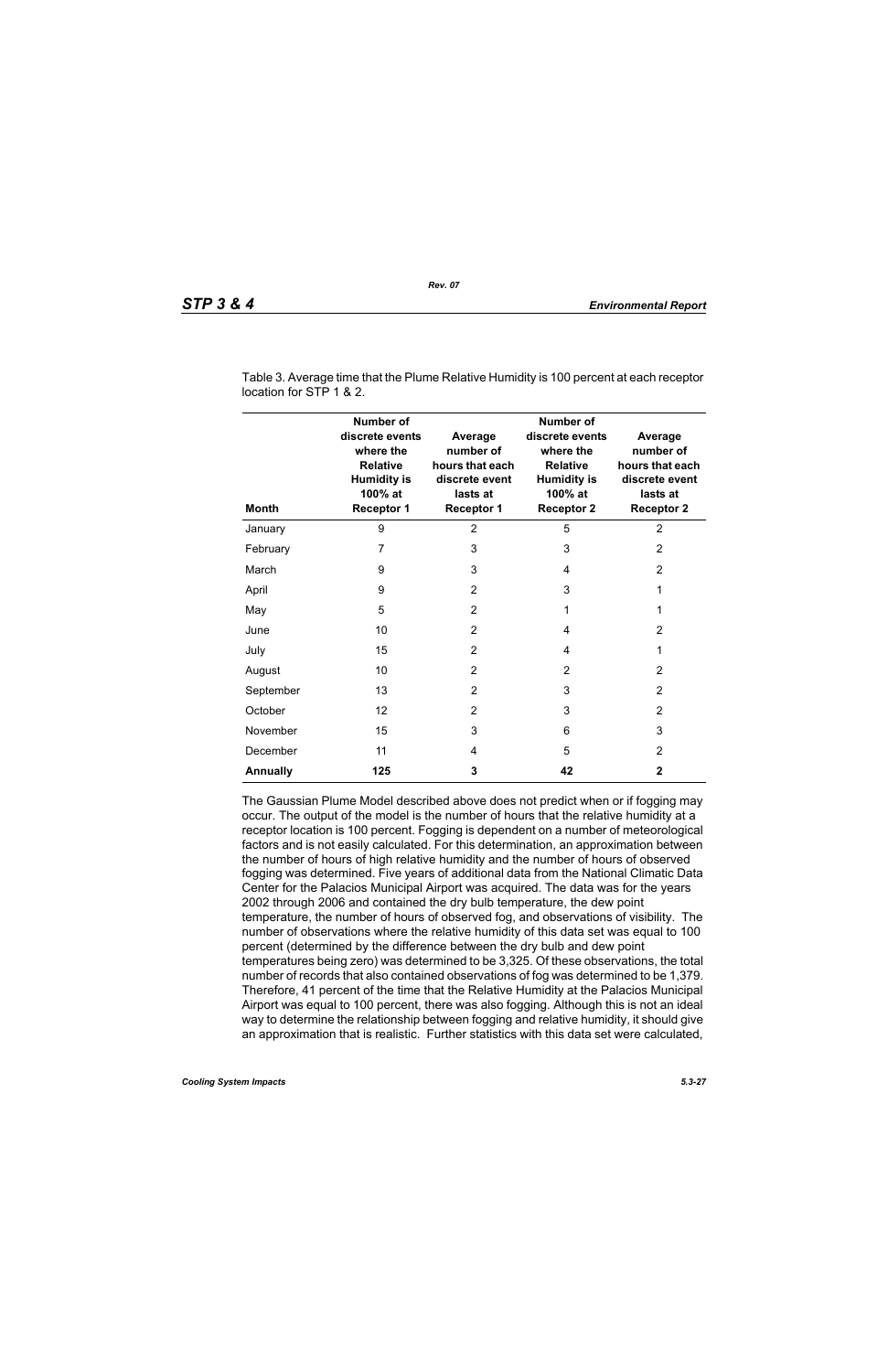and it was determined that 87 percent of all fogging observations occurred when the difference between the dry bulb and dew point was less than or equal to 2°F.

The number of events where visibility was impaired, where the visibility was less than 0.3 miles, was also determined from the 2002 through 2006 Palacios Municipal Airport meteorological data. Similar to the observed fogging events determination described above, the number of times that visibility was less than 0.3 miles and the relative humidity was equal to 100 percent was determined to be 214 hours. Therefore, 6 percent of the time that the relative humidity was 100 percent, the visibility was impaired.

Both the percentage of fogging and percentage of time that the visibility was impaired was applied to the number of times that the predicted relative humidity would be 100 percent from the MCR plume at the receptor locations. Table 4 presents the predicted fogging and impaired visibility for the two unit operation.

| <b>Month</b>                | <b>Hours of</b><br>predicted<br>fogging events<br>at Receptor 1 | <b>Hours of</b><br>predicted<br>fogging events<br>where the<br>visibility is less<br>than 0.3 miles<br>at Receptor 1 | <b>Hours of</b><br>predicted<br>fogging events<br>at Receptor 2 | <b>Hours of</b><br>predicted<br>fogging events<br>where the<br>visibility is less<br>than 0.3 miles<br>at Receptor 2 |
|-----------------------------|-----------------------------------------------------------------|----------------------------------------------------------------------------------------------------------------------|-----------------------------------------------------------------|----------------------------------------------------------------------------------------------------------------------|
| January                     | 8                                                               | 1                                                                                                                    | 4                                                               |                                                                                                                      |
| February                    | 8                                                               | 1                                                                                                                    | $\overline{2}$                                                  | 0                                                                                                                    |
| March                       | 11                                                              | $\overline{2}$                                                                                                       | 3                                                               | 0                                                                                                                    |
| April                       | 8                                                               | 1                                                                                                                    | 1                                                               | $\mathbf{0}$                                                                                                         |
| May                         | 5                                                               | 1                                                                                                                    | 1                                                               | 0                                                                                                                    |
| June                        | 10                                                              | 2                                                                                                                    | 3                                                               | 0                                                                                                                    |
| July                        | 12                                                              | $\overline{2}$                                                                                                       | 2                                                               | 0                                                                                                                    |
| August                      | 9                                                               | 1                                                                                                                    | $\overline{2}$                                                  | 0                                                                                                                    |
| September                   | 13                                                              | 2                                                                                                                    | 3                                                               | 0                                                                                                                    |
| October                     | 12                                                              | 2                                                                                                                    | 2                                                               | 0                                                                                                                    |
| November                    | 18                                                              | 3                                                                                                                    | 6                                                               | 1                                                                                                                    |
| December                    | 16                                                              | 3                                                                                                                    | 5                                                               | 1                                                                                                                    |
| <b>Annually<sup>a</sup></b> | 130                                                             | 20                                                                                                                   | 33                                                              | 5                                                                                                                    |

Table 4. Predicted fogging and impaired visibility at the downwind receptor locations for STP 1 & 2.

a Number of annual hours may not equal sum of monthly hours due to roundoff.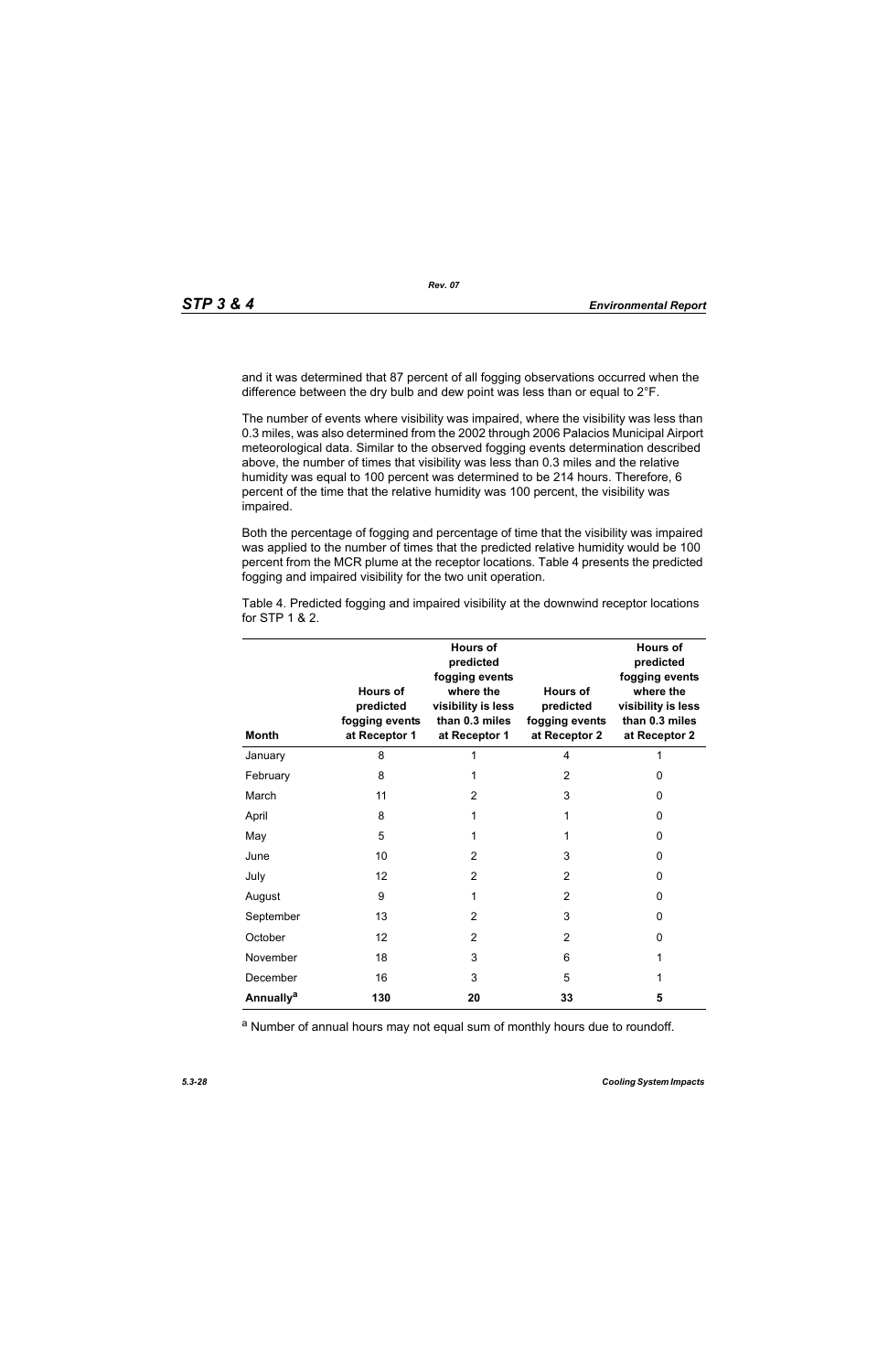Annually, 130 hours of fogging was predicted for locations northward between the East and West and within 500 meters of the edge of the MCR. This would approximate the closest approaches of FM 521. Fogging was predicted to occur for 33 hours annually for locations farther from the MCR, such as along FM 521 north of STP. The receptor location for the fog monitoring program discussed above for STP 1 & 2 is similar to the location of Receptor 2 of this analysis. The results of the fog monitoring program were that 33 additional hours of fogging were observed at that location. Coincidentally, 33 hours of fogging were also predicted at that location using the Gaussian Plume Model described and used in this analysis.

This model was then applied to the MCR with the heat load from STP 1 & 2 and STP 3 & 4. Table 5 presents the same information from Table 2 with the addition of STP 3 & 4. The number of times that the relative humidity at each receptor location is 100 percent increased by nearly a factor of two. This would be expected from an increase in heat load on the MCR by approximately a factor of two. In addition, Table 6 presents the average number of hours that the discrete relative humidity events occur. The number of discrete events increased, but the total average time that the events occur remained similar to the prediction for two unit operation, with 3 hours for Receptor 1 and 2 hours for Receptor 2.

|                 | <b>Hours predicted</b>                                                  |                                                                          | <b>Hours predicted</b>                                                  |                                                                                |
|-----------------|-------------------------------------------------------------------------|--------------------------------------------------------------------------|-------------------------------------------------------------------------|--------------------------------------------------------------------------------|
| <b>Month</b>    | with 100%<br><b>Relative</b><br><b>Humidity at</b><br><b>Receptor 1</b> | Percentage of<br>the time with<br>100% Relative<br>Humidity <sup>a</sup> | with 100%<br><b>Relative</b><br><b>Humidity at</b><br><b>Receptor 2</b> | Percentage of<br>the time with<br>100% Relative<br><b>Humidity<sup>a</sup></b> |
| January         | 32                                                                      | 4%                                                                       | 12                                                                      | 2%                                                                             |
| February        | 31                                                                      | 5%                                                                       | 11                                                                      | 2%                                                                             |
| March           | 45                                                                      | 6%                                                                       | 17                                                                      | 2%                                                                             |
| April           | 31                                                                      | 4%                                                                       | 10                                                                      | $1\%$                                                                          |
| May             | 33                                                                      | 4%                                                                       | $\overline{7}$                                                          | $1\%$                                                                          |
| June            | 45                                                                      | 6%                                                                       | 15                                                                      | 2%                                                                             |
| July            | 60                                                                      | 8%                                                                       | 18                                                                      | 2%                                                                             |
| August          | 61                                                                      | 8%                                                                       | 21                                                                      | 3%                                                                             |
| September       | 70                                                                      | 10%                                                                      | 24                                                                      | 3%                                                                             |
| October         | 43                                                                      | 6%                                                                       | 10                                                                      | $1\%$                                                                          |
| November        | 56                                                                      | 8%                                                                       | 21                                                                      | 3%                                                                             |
| December        | 49                                                                      | 7%                                                                       | 20                                                                      | 3%                                                                             |
| <b>Annually</b> | 554                                                                     | 6%                                                                       | 185                                                                     | 2%                                                                             |

Table 5. Number of hours predicted at each receptor location where the Relative Humidity of the plume would be 100 percent for STP 1 & 2 and STP 3 & 4.

a. Compared to the total number of hours.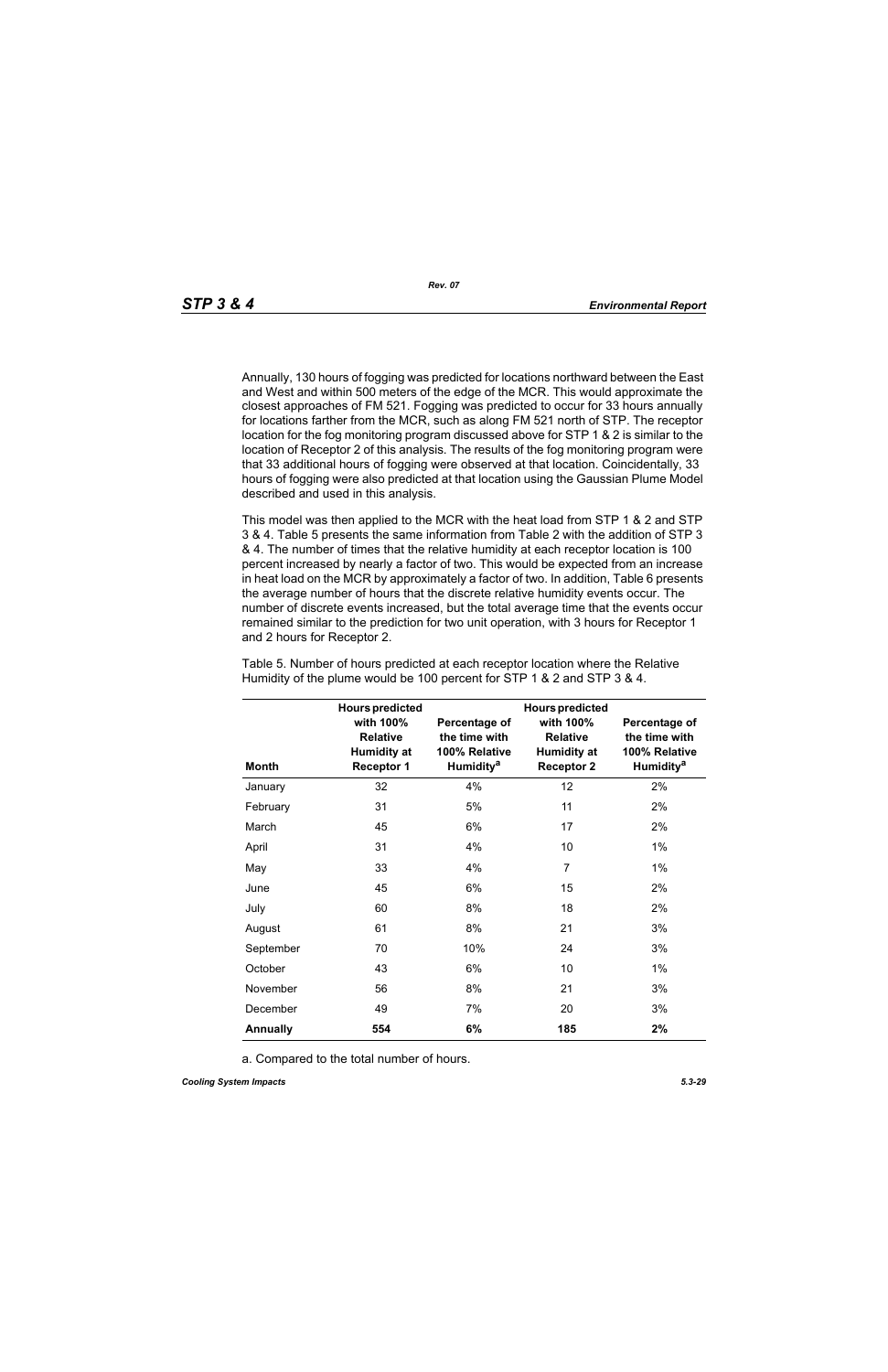| <b>Month</b>    | Number of<br>discrete events<br>with 100%<br><b>Relative</b><br><b>Humidity at</b><br><b>Receptor 1</b> | Average<br>number of<br>hours that each<br>discrete event<br>lasts at<br><b>Receptor 1</b> | <b>Number of</b><br>discrete events<br>with 100%<br><b>Relative</b><br><b>Humidity at</b><br><b>Receptor 2</b> | Average<br>number of<br>hours that each<br>discrete event<br>lasts at<br><b>Receptor 2</b> |
|-----------------|---------------------------------------------------------------------------------------------------------|--------------------------------------------------------------------------------------------|----------------------------------------------------------------------------------------------------------------|--------------------------------------------------------------------------------------------|
| January         | 15                                                                                                      | $\overline{2}$                                                                             | 7                                                                                                              | $\overline{2}$                                                                             |
| February        | 10                                                                                                      | 3                                                                                          | 6                                                                                                              | $\overline{2}$                                                                             |
| March           | 15                                                                                                      | 3                                                                                          | 8                                                                                                              | 2                                                                                          |
| April           | 12                                                                                                      | 3                                                                                          | 6                                                                                                              | $\overline{2}$                                                                             |
| May             | 13                                                                                                      | 3                                                                                          | 5                                                                                                              | 1                                                                                          |
| June            | 17                                                                                                      | 3                                                                                          | 8                                                                                                              | $\overline{2}$                                                                             |
| July            | 28                                                                                                      | $\overline{2}$                                                                             | 13                                                                                                             | 1                                                                                          |
| August          | 22                                                                                                      | 3                                                                                          | 10                                                                                                             | 2                                                                                          |
| September       | 22                                                                                                      | 3                                                                                          | 11                                                                                                             | 2                                                                                          |
| October         | 16                                                                                                      | 3                                                                                          | 6                                                                                                              | 2                                                                                          |
| November        | 19                                                                                                      | 3                                                                                          | 7                                                                                                              | 3                                                                                          |
| December        | 15                                                                                                      | 3                                                                                          | 7                                                                                                              | 3                                                                                          |
| <b>Annually</b> | 202                                                                                                     | 3                                                                                          | 94                                                                                                             | $\mathbf{2}$                                                                               |

Table 6. Average time that the Relative Humidity of the plume is 100 percent at each receptor location for STP 1 & 2 and STP 3 & 4

The same methodology described above to predict the number of hours of fogging and impaired visibility was used to determine the impacts from operation of STP 1 & 2 and STP 3 & 4 on the MCR. The ratios of 41 percent fogging and 6 percent impaired visibility were applied to the results of the modeling at each receptor location. Table 7 presents the results. The number of hours of predicted fogging and impaired visibility approximately double for the four unit operation.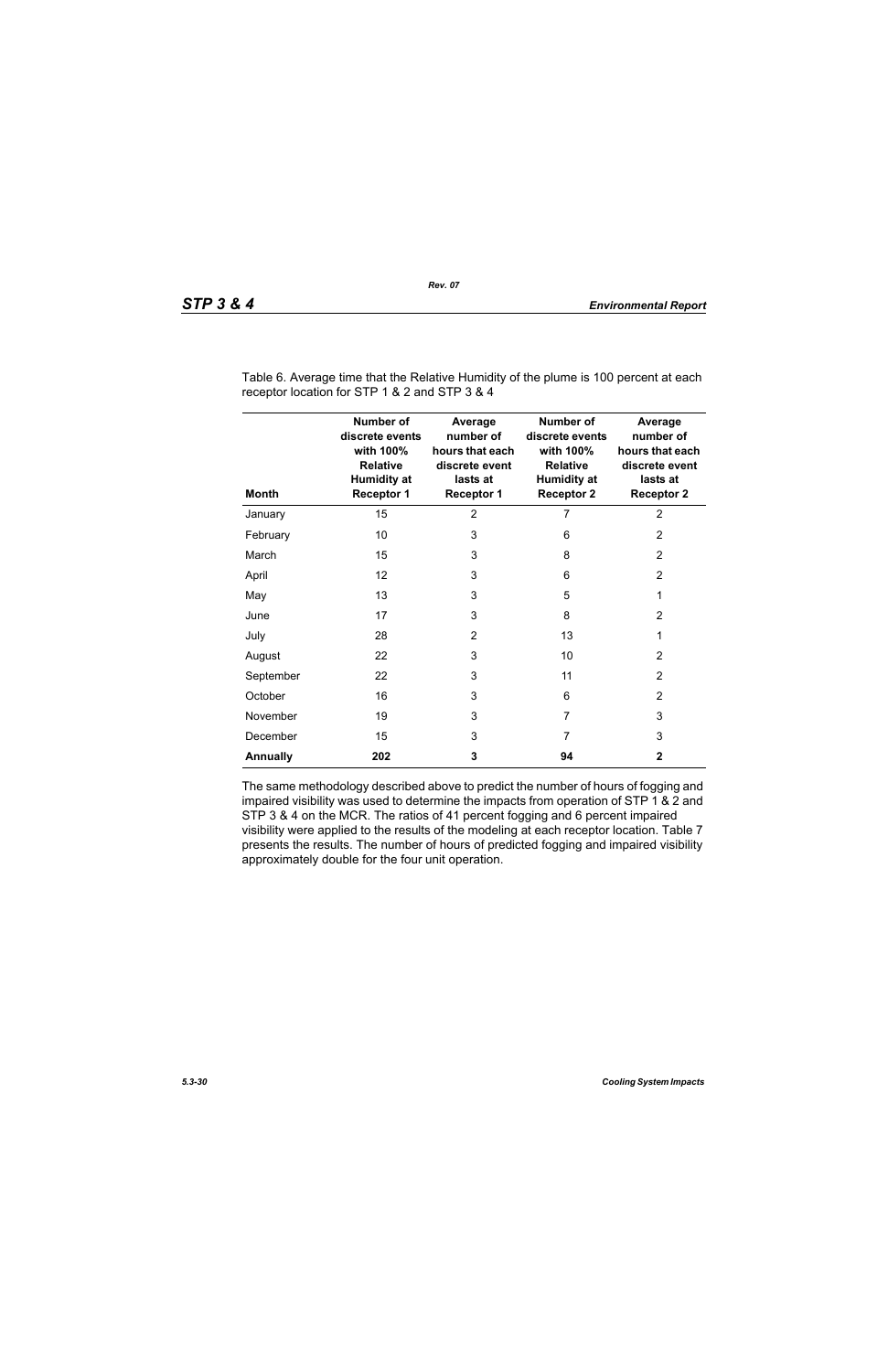| <b>Month</b>    | <b>Hours of</b><br>predicted<br>fogging events<br>at Receptor 1 | <b>Hours of</b><br>predicted<br>fogging events<br>where the<br>visibility is less<br>than 0.3 miles<br>at Receptor 1 | Hours of<br>predicted<br>fogging events<br>at Receptor 2 | <b>Hours of</b><br>predicted<br>fogging events<br>where the<br>visibility is less<br>than 0.3 miles<br>at Receptor 2 |
|-----------------|-----------------------------------------------------------------|----------------------------------------------------------------------------------------------------------------------|----------------------------------------------------------|----------------------------------------------------------------------------------------------------------------------|
| January         | 13                                                              | $\overline{2}$                                                                                                       | 5                                                        | 1                                                                                                                    |
| February        | 13                                                              | 2                                                                                                                    | 4                                                        | 1                                                                                                                    |
| March           | 19                                                              | 3                                                                                                                    | 7                                                        | 1                                                                                                                    |
| April           | 13                                                              | $\overline{2}$                                                                                                       | 4                                                        | 1                                                                                                                    |
| May             | 14                                                              | 2                                                                                                                    | 3                                                        | 0                                                                                                                    |
| June            | 19                                                              | 3                                                                                                                    | 6                                                        | 1                                                                                                                    |
| July            | 25                                                              | 4                                                                                                                    | 8                                                        | 1                                                                                                                    |
| August          | 25                                                              | 4                                                                                                                    | 9                                                        | 1                                                                                                                    |
| September       | 29                                                              | 4                                                                                                                    | 10                                                       | 2                                                                                                                    |
| October         | 18                                                              | 3                                                                                                                    | 4                                                        | 1                                                                                                                    |
| November        | 23                                                              | 4                                                                                                                    | 9                                                        | 1                                                                                                                    |
| December        | 20                                                              | 3                                                                                                                    | 8                                                        | 1                                                                                                                    |
| <b>Annually</b> | 230                                                             | 36                                                                                                                   | 77                                                       | 12                                                                                                                   |

Table 7. Predicted fogging and impaired visibility at the downwind receptor locations for STP 1 & 2 and STP 3 & 4.

As described above, the results of the fog monitoring program indicate that the presence of the MCR does not significantly increase the natural fog occurrence for STP 1 & 2 operation. Since the operation of the MCR with STP 1 & 2 does not increase the observable fogging over naturally occurring fogging, this level of fogging could be considered consistent with background levels, or levels without an observable impact. Furthermore, fogging from the MCR with STP 1 & 2 has not created an impact to any onsite or offsite areas. However, any amount of fogging over that level, such as the additional fogging from four-unit operation, could be noticeable and potentially cause an impact. The difference between the predicted fogging for four-unit operation and two-unit operation is 100 hours per year at Receptor 1 and 44 hours per year at Receptor 2. The hours where visibility would be impaired above existing levels would be 16 hours per year at Receptor 1 and 7 hours per year at Receptor 2.

Residents of the area near the MCR and commuters on FM 521 may notice the increase in localized fogging after STP 3 & 4 is operational. The fogging, especially near bodies of water, would often occur in the early morning hours. However, the total number of additional hours of fogging from the MCR would only be a fraction of the number of hours of naturally occurring fogging. The number of hours of impaired visibility from the operation of the MCR would also be small.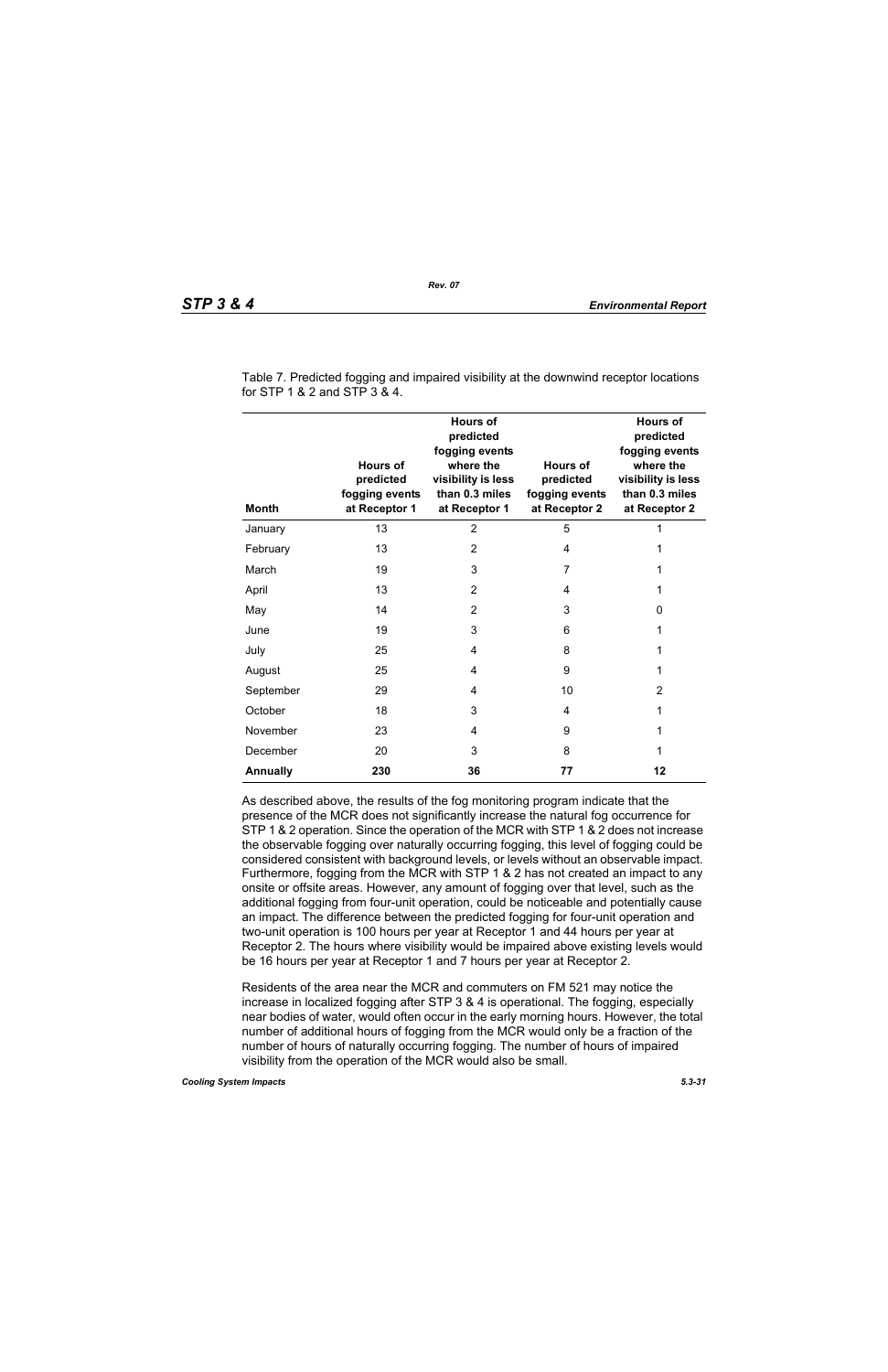Impacts from fogging of the MCR would be SMALL and would not warrant mitigation. Since the climate in the region is typically too warm for frequent and persistent freezing temperatures, impacts from icing would be SMALL and would not warrant mitigation.

# **Mechanical Draft Cooling Tower**

Fogging from the mechanical draft cooling towers occurs when the visible plume intersects with the ground, appearing like fog to an observer. Analysis of results from the SACTI code did not predict fogging to occur from the operation of the cooling towers.

Icing from the mechanical draft cooling towers would be the result of ground-level fogging when ambient temperatures are below freezing. Icing is also not predicted to occur from the operation of the cooling towers since minimal fogging from the operation of the mechanical draft cooling towers is predicted to occur and since the climate of the region is typically too warm for frequent freezing temperatures to occur.

# **5.3.3.1.3 Salt Deposition**

Water droplets blown from the mechanical draft cooling towers would have the same concentration of salts as the water in the cooling tower basin. Groundwater wells would be used for normal makeup water for the cooling towers. This would be supplemented by the MCR in the unlikely event that unanticipated peak site water demands would require additional water sources. Hydrogeochemical data for wells in the vicinity of STP 3 & 4 is provided in Table 2.3.1-20, and includes sodium and chloride concentrations in the groundwater. The maximum concentration of sodium from any of the wells was conservatively used to determine the corresponding maximum concentration of sodium chloride that could potentially be in the makeup water. As the water droplets blown from the towers evaporate, either in the air or on vegetation or equipment, salts are deposited.

The maximum predicted salt deposition is to the north of the cooling towers, less than or equal to 660 feet from the centerline of both of the cooling towers combined. The maximum deposition is 160 pounds per acre per month and occurs during the summer season. The maximum predicted salt deposition during each of the other seasons would also be within 660 feet from the cooling towers. The winter, spring and fall maximum salt deposition would be 81, 120, and 9 pounds per acre per month, respectively. Annually, the maximum salt deposition is 98 pounds per acre per month, also in the north direction and less than or equal to 660 feet from the cooling towers. This is greater than the NUREG-1555 significance level for possible visible effects to vegetation of 8.9 pounds per acre per month. Further discussion of the potential impacts of salt deposition on vegetation is provided in Subsection 5.3.3.2.

The summer season has the maximum deposition rates and the greatest extent of salt deposition. Each of the other seasons and annual salt deposition rates would be bounded by the summer season. As shown in Figure 5.3-1, the rate of salt deposition from the operation of the mechanical draft cooling towers rapidly decreases as the distance from the towers increases. The salt deposition rate falls below the NRC significance limit of 8.9 pounds per acre per month for all locations greater than 1600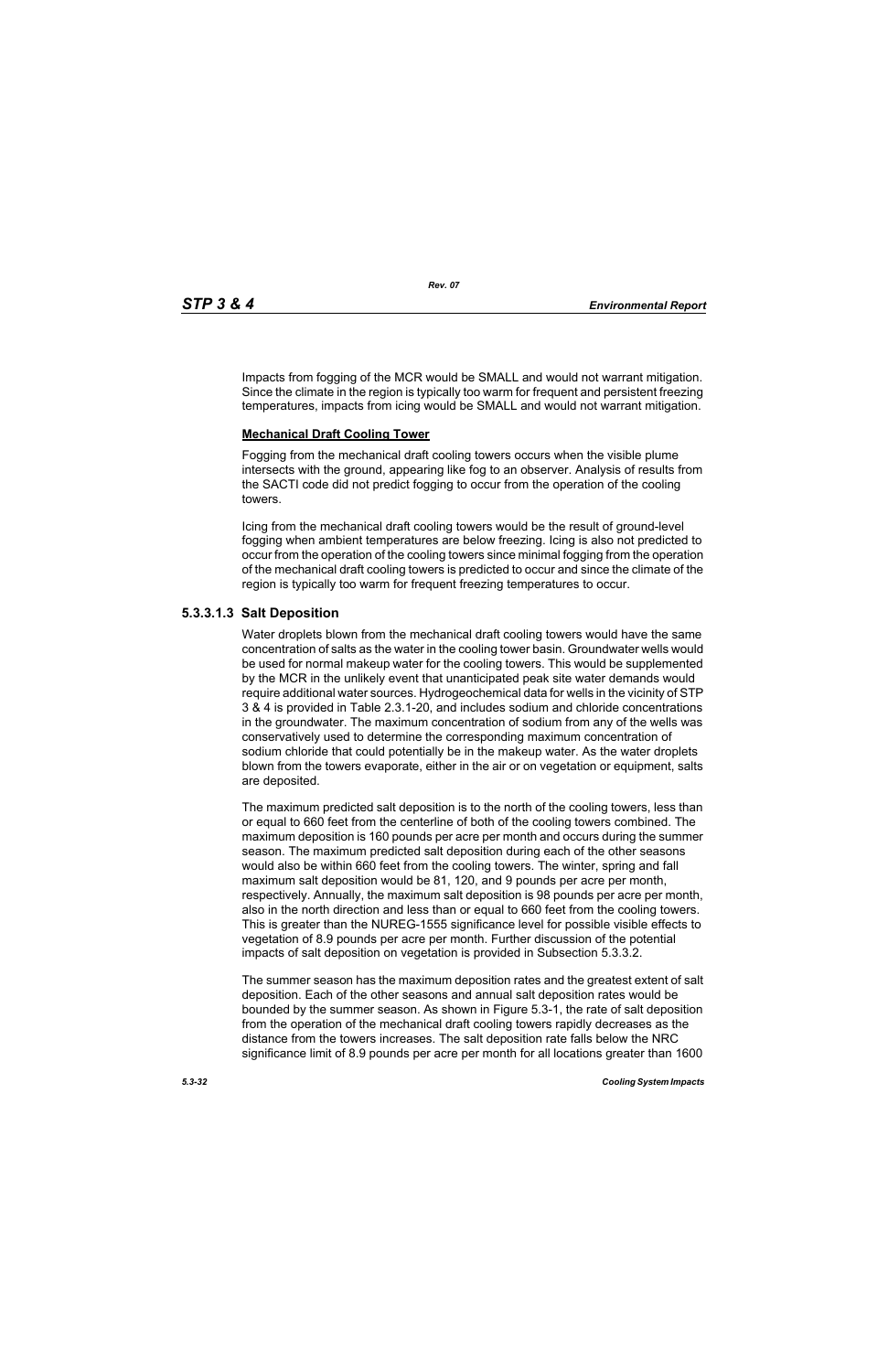feet from the towers. The salt deposition rates are greater than 1 pound per acre per month for some locations as far away from the towers as 4300 feet. The salt deposition rate for all distances greater than 4300 feet would be below 1 pound per acre per month. Salt deposition is only predicted to occur for locations up to two miles from the towers.

The NRC reports that visible damage from salt deposition to terrestrial vegetation at operating nuclear power plants with mechanical draft cooling towers has not been observed (Reference 5.3-32). Therefore, the impacts from the two mechanical draft cooling towers are not expected to be different from the impacts of the currently operating nuclear power plants.

The electrical switchyard for STP 3 & 4 is located approximately 1700 feet to the north of the proposed location of the cooling towers. A maximum predicted salt deposition of 8.8 pound per acre per month would be expected at this location during the summer season and 5.0 pound per acre per month annually. The electrical switchyard for STP 1 & 2 is located approximately 1400 feet to the east of the proposed location of the cooling towers. The salt deposition at this location is 0.65 pound per acre per month in the winter season and 0.43 pound per acre per month annually.

The predicted salt deposition from the operation of the cooling towers at locations away from the immediate vicinity of the mechanical draft cooling towers would be less than the NUREG-1555 significance level where visible effects to vegetation may be observed. Impacts to vegetation from salt deposition are described in Subsection 5.3.3.2. Salt deposition in other potentially sensitive areas, including at the STP 1 & 2 switchyard and STP 3 & 4 switchyard are not expected to impact these facilities. Therefore, the impact from salt deposition from the cooling towers would be SMALL and would not require mitigation.

# **5.3.3.1.4 Cloud Formation, Cloud Shadowing, and Additional Precipitation**

Vapor from cooling towers can create clouds or contribute to existing clouds. The SACTI code predicted the precipitation expected from the two mechanical draft cooling towers. The maximum precipitation would occur during the summer season, with a monthly total of less than an inch of precipitation within 660 feet north of the towers. The precipitation during each of the other seasons would be less than the summer season maximum. Annually, 2.2 inches of rain is predicted to occur, also 660 feet to the north of the cooling towers. This value is very small compared to the average annual rainfall for the South Texas region of 48 inches for the period 1971–2000 (Reference 5.3-33). Impacts from precipitation would be SMALL and would not require mitigation.

The formation of clouds could also prevent sunlight from reaching the ground, or cloud shadowing. This is especially important for agricultural fields or other sensitive areas. As shown in Figure 2.2-2, there are many agricultural areas in the vicinity of the STP site. Shadowing in the vicinity of the cooling towers and in these agricultural areas is predicted to occur for a maximum of 69 hours during the winter season, 64 hours during the fall season, 37 hours during the the spring season and 31 hours during the summer season at any location. The annual prediction was for a maximum of 158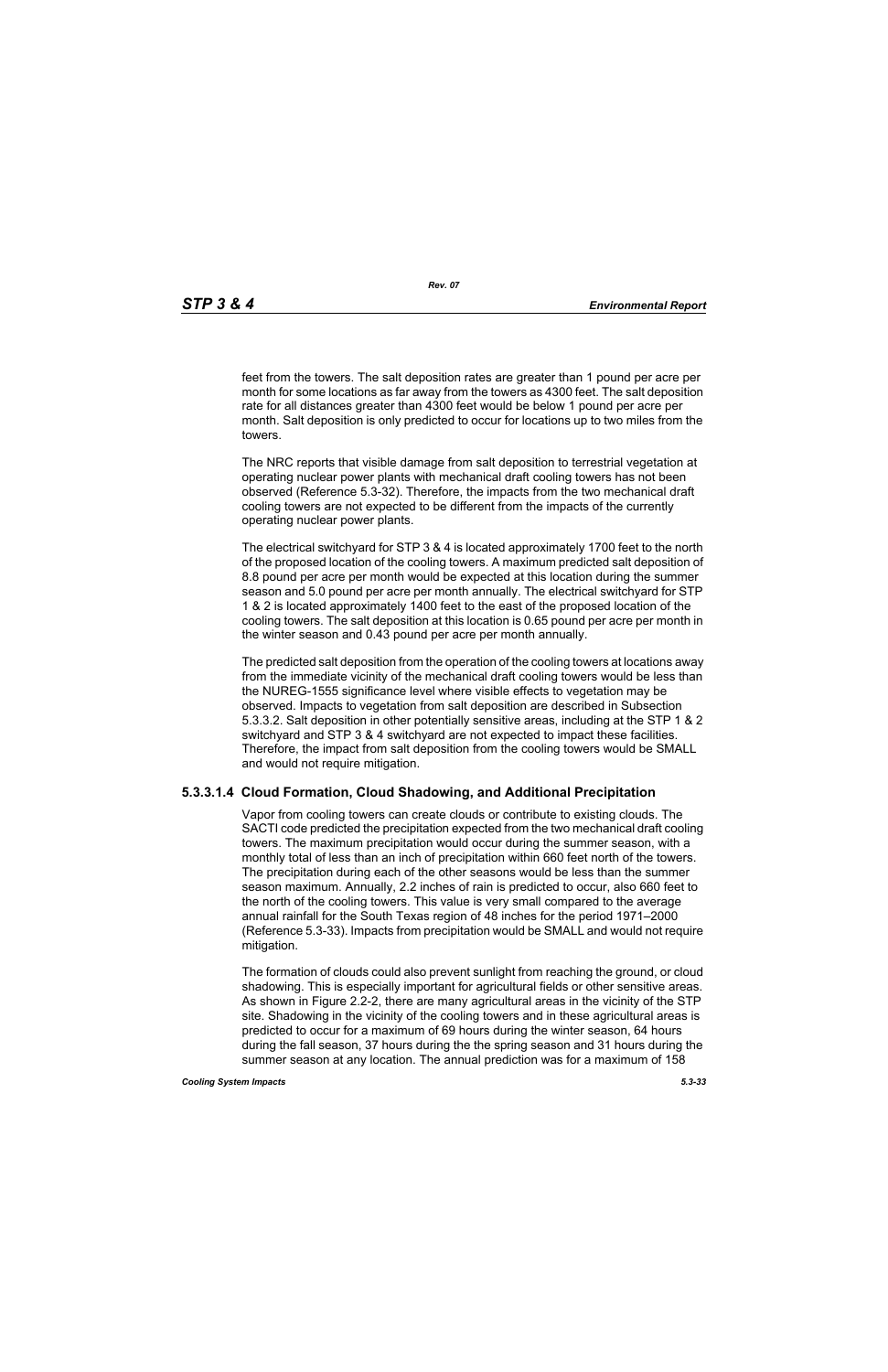hours of shadowing at any location. Shadowing in areas beyond the site boundaries would occur for less than 18 hours per season and 35 hours annually at any location. This represents a very small percentage of the total hours of each season and per year. Therefore, the impacts from cloud shadowing would be SMALL and would not require mitigation.

# **5.3.3.1.5 Interaction with Existing Pollution Sources**

No other sources of pollution occur within two kilometers of the STP site. Therefore, there would be no interaction with existing pollution sources.

# **5.3.3.1.6 Ground-Level Humidity Increase**

Increases in the absolute and relative humidity could result from the operation of the two mechanical draft cooling towers. The majority of the water evaporated in the cooling tower is buoyant and dissipates into the atmosphere. A small fraction of this evaporated water may not be as buoyant and could increase the ground level humidity. Specific meteorological conditions could also limit the dissipation into the atmosphere, but would be infrequent. The humidity in the region is typically high, and increases in the humidity would not be noticeable. In addition, the ground level increases in humidity would occur in the immediate vicinity of the cooling towers. The impacts from increases in absolute and relative humidity would be SMALL and mitigation would not be warranted.

# **5.3.3.2 Terrestrial Ecosystems**

As discussed in Section 3.4, STP 3 & 4 would use the existing MCR for condenser cooling. Two mechanical draft cooling towers, extending approximately 119.0 feet above grade (El. 153 ft. MSL), would be constructed to serve as the UHS for STP 3 & 4. As planned during MCR construction, inclusion of STP 3 & 4 in the existing cooling reservoir system will lead to an increase in operating water level, potentially impacting existing shoreline vegetation and terrestrial biota using the reservoir. The only important terrestrial species as defined in NUREG-1555 that use the MCR other than the federally listed brown pelican, which is listed as threatened, are the bald eagle and common game species such as ducks (see Subsection 2.4.1) (Reference 5.3-16). The brown pelican nests in other locations of Matagorda County, but currently uses the MCR only for resting, a source of freshwater, and possibly foraging.

Impacts from cooling tower operation on terrestrial biota can result from salt drift, vapor plumes, icing, precipitation modifications, noise, and avian collisions with structures (e.g., cooling towers). Each of these topics is discussed in Subsection 5.3.3.2.2. Overall, there are no important terrestrial habitats as defined in NUREG-1555 in the area encompassed by construction of the two mechanical draft cooling towers.

# **5.3.3.2.1 Main Cooling Reservoir**

The addition of STP 3 & 4 will result in an increase in the normal operating water level of the MCR from 47 feet MSL to 49 feet MSL, which could impact terrestrial biota associated with this impoundment. However, the reservoir side of the berm outlining the MCR is lined with "soil-cement" to prevent erosion and has largely prevented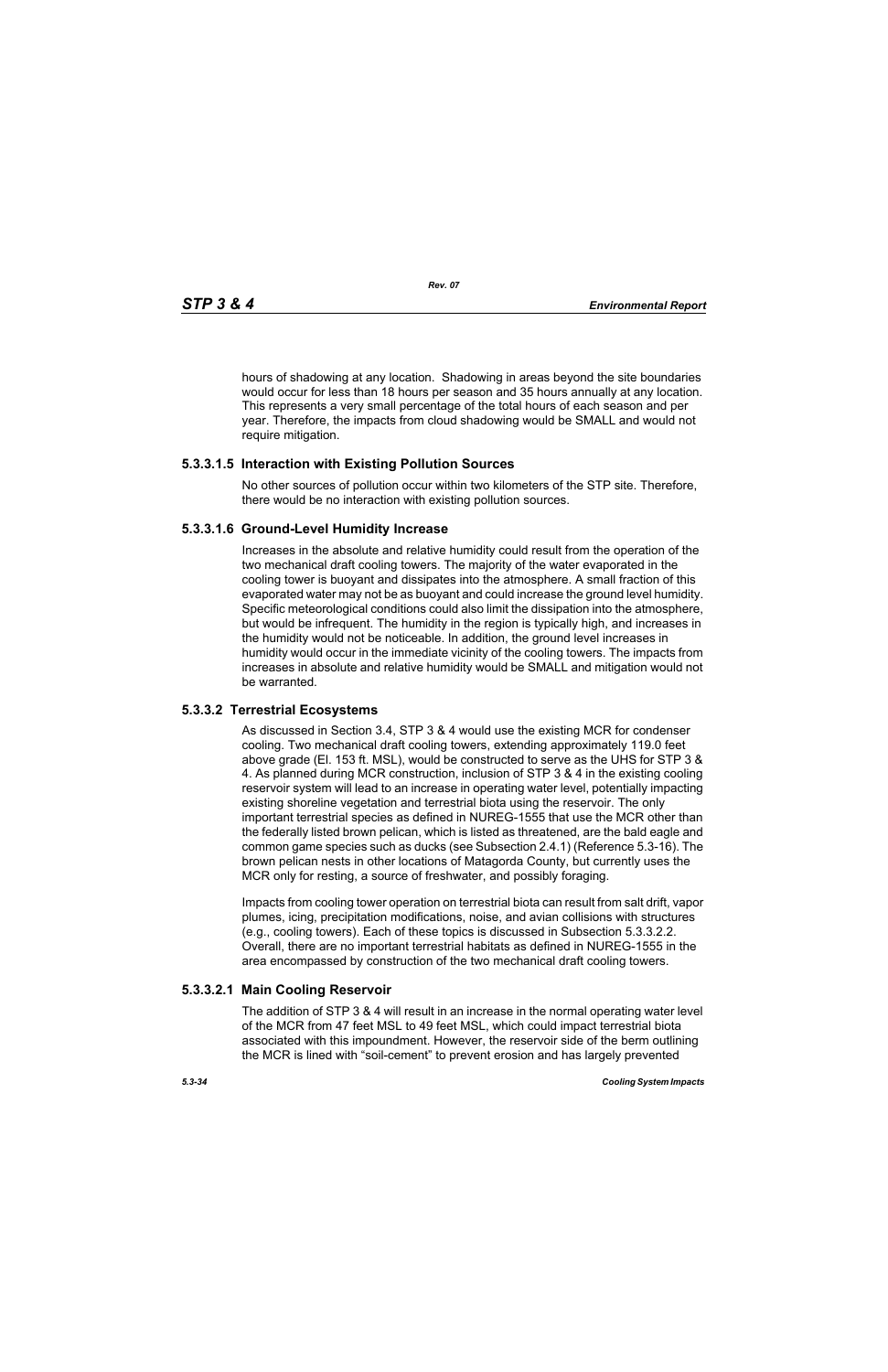establishment of vegetation on this side (Reference 5.3-34). Recent reconnaissance indicates that shoreline vegetation is extremely sparse and thus the water level increase would have a negligible impact on terrestrial biota.

As stated in Subsection 2.4.1, several species of water birds have nested on the terminal ends of the "Y-dike" in the MCR since the mid-1980s (Figure 2.4-1, Table 2.4- 1). These birds tend to nest on the road bed positioned on the crown of the dike and areas immediately adjacent to this road. An increase in water level of 2 feet will not encroach on these nests. Also, most of the 7-mile-long dike system is not being used by these nesting birds and is available as nesting habitat.

Wintering waterfowl and other water birds (recent reconnaissance) use this reservoir for foraging and resting (see Subsection 2.4.1) (Reference 5.3-35). Baker and Greene noted a shift from dabbling to diving ducks as the reservoir was initially filled (Reference 5.3-35). Diving ducks typically feed in waters less than 10 feet (3 meters) deep (References 5.3-36 and 5.3-37). Depending on the depth, some species that forage on benthos may lose a portion of the reservoir floor as foraging habitat due to the increased reservoir depth, but some of this loss should eventually be replaced as mollusks and other invertebrates colonize the newly flooded portions of the reservoir shoreline. Most piscivorous birds, such as eagles, ospreys, pelicans, herons, and gulls, forage on or near the surface of the reservoir and along its banks and will not be affected by a water level increase. These conclusions are based on the assumption that the fish populations are not affected (see Subsection 5.3.2).

# **5.3.3.2.2 Cooling Towers**

#### **Salt Drift**

The two mechanical draft cooling towers will be positioned immediately south of Units 3 & 4 in an industrial/developed area. Vegetation adjacent to this area includes relatively open habitats: mowed areas and other areas dominated by bluestem grasses, dewberry, and sea myrtle, all plants common to disturbed or abandoned agricultural land in this region (Reference 5.3-34). Vegetation near the cooling towers could be subjected to salt deposition attributable to drift from the towers. Salt deposition could potentially cause vegetation stress, either directly by deposition of salts onto foliage or indirectly from accumulation of salts in the soil.

To evaluate salt deposition on plants, an order-of-magnitude approach was used since some plant species are more sensitive to salt deposition than others, and tolerance levels of most species are not well known. Deposition of sodium chloride at rates of approximately 1 to 2 pounds per acre per month is typically not damaging to plants, while deposition rates approaching or exceeding 9 pounds per acre per month in any month during the growing season could cause leaf damage in many species (Reference 5.3-16). An alternate approach for evaluating salt deposition is to use 9 to 18 pounds per acre per month of sodium chloride deposited on leaves during the growing season as a general threshold for visible leaf damage (Reference 5.3-16).

As presented in Subsection 5.3.3.1.3, the maximum expected salt deposition rate from the combination of both towers would be 160 pounds per acre per month during the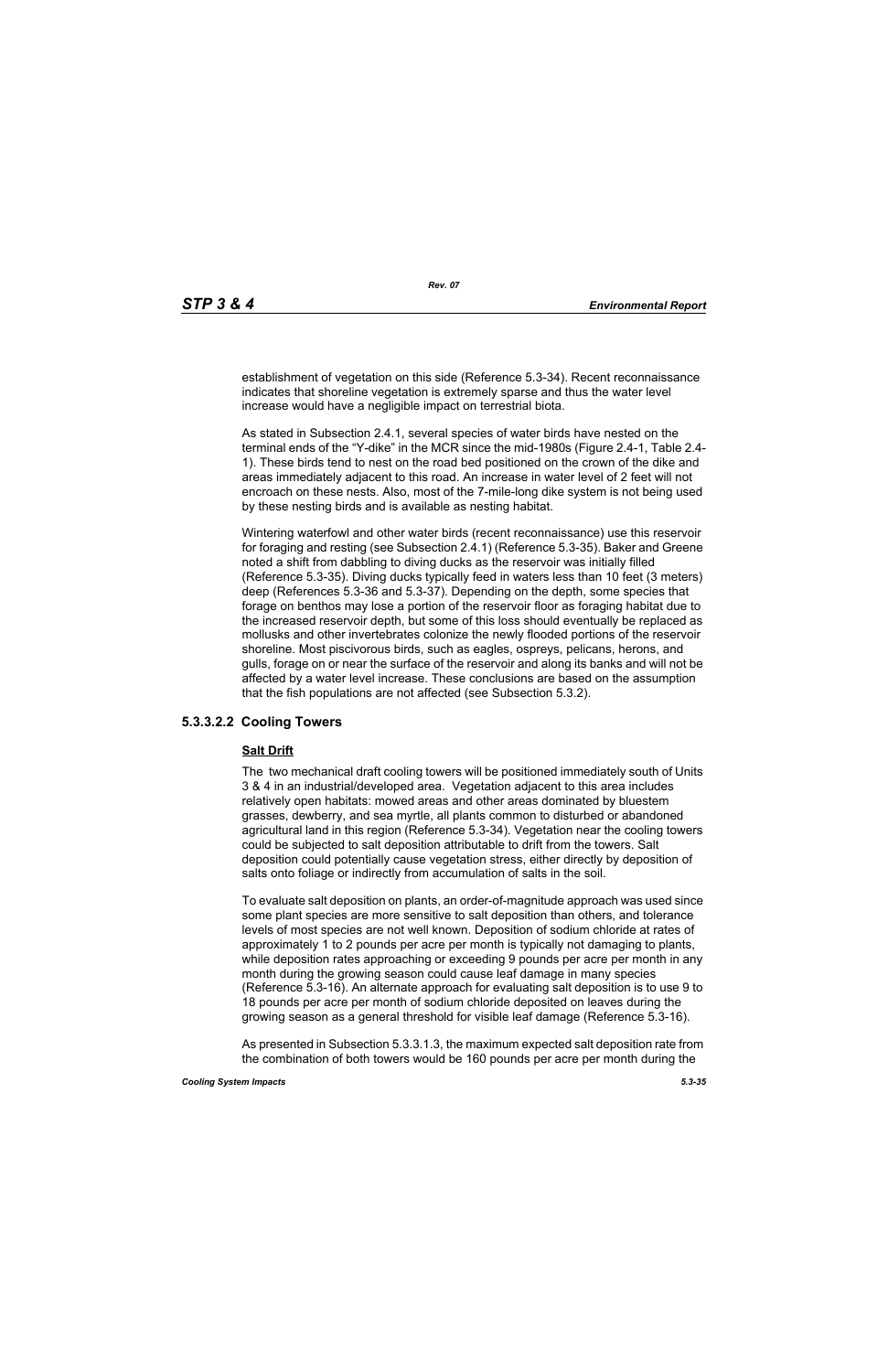summer. This maximum rate is approximately 18 times greater than the approximately 9 pounds per acre per month rate that is considered a threshold value for leaf damage in many species. However, the distance to the maximum deposition is only 0.12 mile (660 feet) from the center of the towers (Figure 5.3-1). No deposition greater than 8.9 pounds per acre per month would occur beyond 1600 feet (0.3 mile), thus all deposition above 8.9 pounds will occur within the site boundary and most of the deposition will occur on facilities rather than vegetation. As previously discussed, the vegetative cover in the vicinity of the cooling towers is either mowed areas or bluestem/sea myrtle habitat found on previously disturbed agricultural lands, both marginal habitat for most wildlife. Any impacts from salt drift on the local terrestrial ecosystems would therefore be SMALL and would not warrant mitigation. Cumulative impacts are discussed in Section 10.5.

# **Vapor Plumes and Icing**

As discussed in Subsection 5.3.3.1.1, the expected average plume length would range from 0.2 to 0.4 miles and the expected median plume length would be less than 0.2 miles (all seasons). As discussed in Subsection 5.3.3.1.2, ground level fogging as a result of cooling tower operation is not predicted to occur. Similarly, icing resulting from the cooling towers is not predicted to occur. Therefore the impacts of fogging and icing on terrestrial ecosystems would be SMALL and would not warrant mitigation.

#### **Precipitation Modifications**

As discussed in Subsection 5.3.3.1.4, the predicted maximum precipitation from the cooling towers would be approximately 2 inches of rain per year at 660 feet north of the towers. This amount is very small compared to the average annual precipitation of approximately 48 inches for the South Texas region over the 1971 to 2000 period (Reference 5.3-33). Thus, additional precipitation resulting from operation of the proposed units on local terrestrial ecosystems would be SMALL and would not warrant mitigation.

# **Noise**

Noise from the operation of each cooling tower would be approximately 65 dBA at 50 feet from the tower, according to vendor-supplied data. This noise level is below 80 to 85 dBA, the sound level at which some birds and small mammals are startled or frightened (Reference 5.3-38). Thus, it is unlikely that noise from each tower would disturb wildlife at distances greater than 50 feet from the tower. The incremental increase in noise resulting from simultaneous operation of the two cooling towers would be insignificant. Given that estimated noise level (51 dBA at 400 feet) associated with the new cooling towers is below the 60-65 dBA the NRC considers of small significance (Reference 5.3-32), noise impacts to terrestrial ecosystems would be SMALL and would not warrant mitigation.

# **Avian Collisions**

As discussed in Subsection 5.3.3.1, the two mechanical draft cooling towers associated with STP 3 & 4 will be 119 feet high. While tall natural draft cooling towers have been associated with bird kills, there have been no reported bird kills on the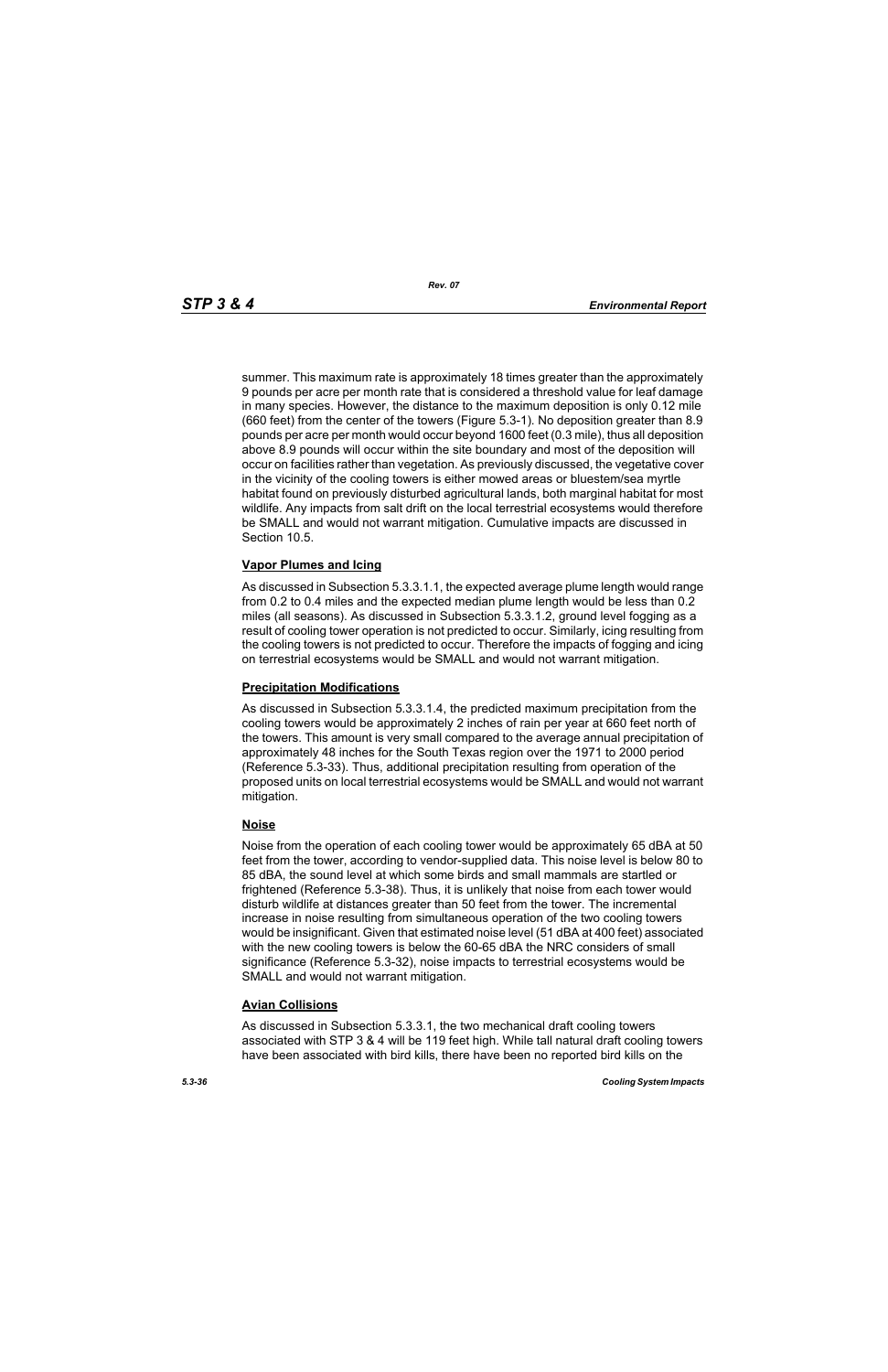existing STP 1 & 2 buildings and the relatively lower height of mechanical draft cooling towers pose little risk to migrating birds and cause negligible mortality (Reference 5.3- 32). Therefore, impacts to birds from collisions with the cooling towers would be SMALL and would not warrant mitigation.

In summary, there are SMALL impacts to terrestrial ecosystems or biota as a result of operation of the heat dissipation systems.

# **5.3.4 Impacts to Members of the Public**

This section describes the potential health impacts associated with the cooling system for the new units. Specifically, impacts to human health from thermophilic microorganisms and from noise resulting from operation of the cooling system are addressed.

As described in Section 3.4, the existing MCR will be used as a closed-cycle cooling system for STP 3 & 4. Mechanical draft cooling towers will be constructed to assist in heat load dissipation and serve as the UHS. Thermal discharges will result from the following systems:

- Circulating Water System discharge to the MCR
- **Turbine Service Water discharge to the MCR**
- Mechanical draft cooling tower blowdown to the MCR

# **5.3.4.1 Thermophilic Microorganism Impacts**

Consideration of the impacts of microorganisms on public health are important for facilities using cooling ponds, lakes, canals, or small rivers, because use of such water bodies may significantly increase the presence and numbers of microorganisms. "Microorganisms that are associated with cooling towers and thermal discharges can have negative impacts on human health. The presence and numbers of these organisms can be increased by the addition of heat; thus they are called thermophilic organisms. These microorganisms include the enteric pathogens *Salmonella sp*. and *Shigella sp.* as well as *Pseudomonas aeruginosa* and thermophilic fungi. They also include the bacteria *Legionella sp*., which causes Legionnaires' disease, and freeliving amebae of the genera *Naegleria* and *Acanthamoeba*. Exposure to these microorganisms, or in some cases the endotoxins or exotoxins produced by the organisms, can cause illness or death" (Reference 5.3-39).

These microorganisms are the causative agents of potentially serious human infections, the most serious of which is attributed to *Naegleria fowleri*. *Naegleria fowleri* is a free-living ameba that occurs worldwide. It is present in soil and virtually all natural surface waters such as lakes, ponds, and rivers. *Naegleria fowleri* grows and reproduces well at high temperatures (104º to 113ºF) and has been isolated from waters with temperatures as low as 79.7ºF (Reference 5.3-16). *Naegleria fowleri* thrives in warm, fresh water, particularly if the water is stagnant or slow moving. These protozoa are found in a variety of water bodies, including lakes, ponds, and poorly maintained swimming pools and hot tubs. Since a primary food source for the amebae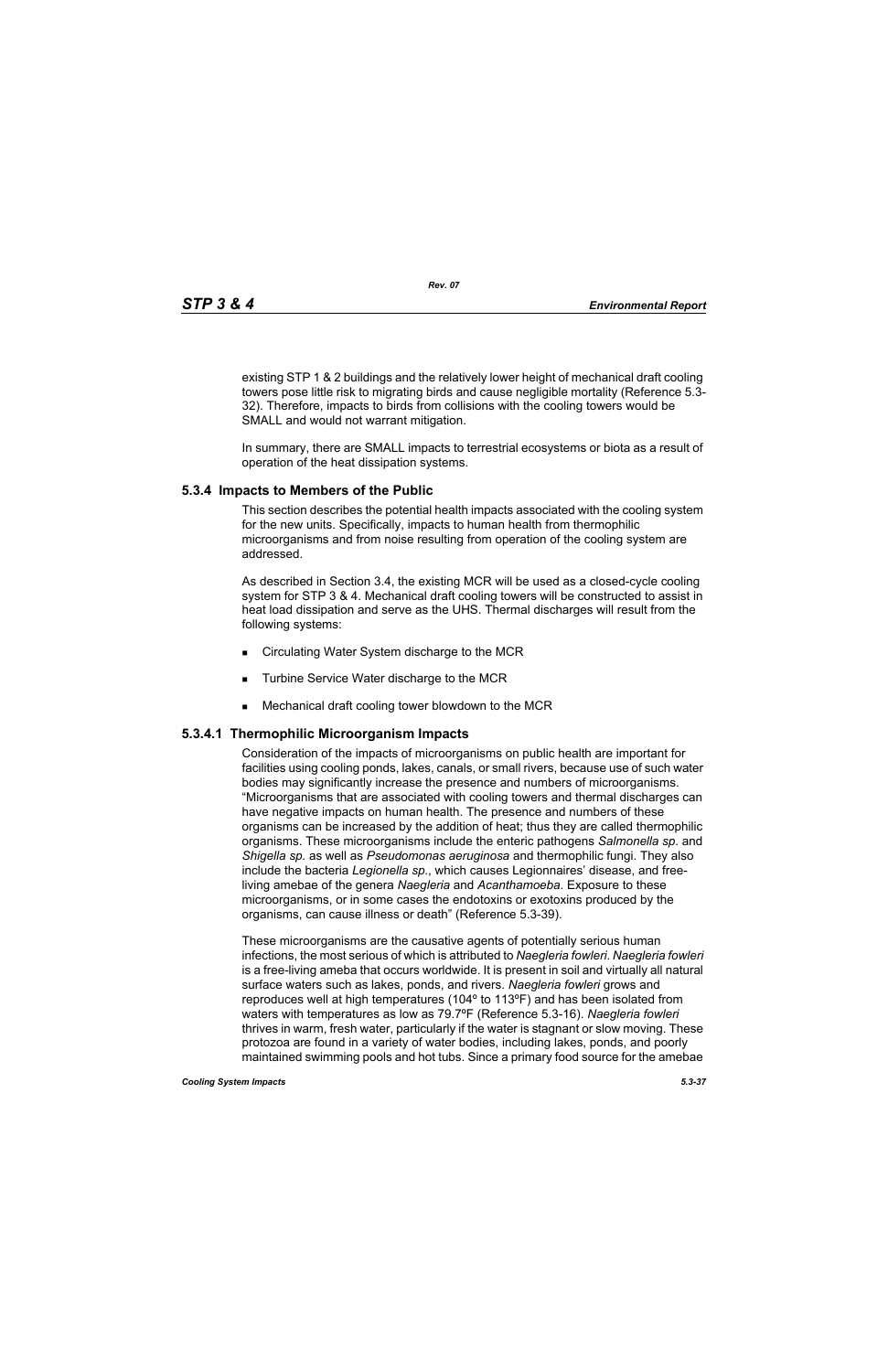is coliform bacteria, the presence of significant numbers of coliform bacteria will promote growth of this ameba. Although exposure to this organism is very common, the chance is less than 1 in 100 million that a person exposed to water inhabited by *Naegleria* will become infected. The route of infection is through the nasal passages, then on to the brain and spinal cord. The few cases reported in Texas have occurred in the months of May through September. Symptoms include changes in the ability to taste or smell, rapidly followed by headache, fever, nausea, and vomiting. While the disease is not transmissible from person to person, it is usually fatal (Reference 5.3-40).

On a routine frequency, the Center for Disease Control (CDC) compiles statistical data regarding waterborne disease and outbreaks in the United States. A review of reported data from 1997 through the most recent reporting cycle (2004) indicates that there have been seven reported cases of primary amebic meningoencephalitis associated with recreational waters (References 5.3-40, 5.3-41, 5.3-42, and 5.3-43). In addition, one case was reported by Texas Department of State Health Services (TDSHS) in 2005 (Reference 5.3-44). All cases were from water bodies in the central and northwestern portions of the state. None of the reported cases were in the vicinity of STP 3 & 4.

There are no regulations that could be tied to microorganisms that are associated with cooling towers or thermal discharges. No Occupational Safety and Health Administration (OSHA) or other legal standards for exposure to microorganisms exist at the present time.

Personnel access to the MCR is strictly controlled per administrative controls and security patrols. The MCR is located within the fenced site boundary, precluding access by members of the public. The anticipated usage frequency of the blowdown system has not been experienced during the years of operating STP 1 & 2. A single blowdown system test was performed in 1997. The capability for blowdown is to be retained, as the addition of the heat load from STP 3 & 4 may require this operation (see Subsection 3.4.2.4). All blowdowns will be within limits set in the TPDES wastewater discharge permit. TPDES discharge temperature limits would result in effluent temperatures between 95º–97ºF. Blowdowns would occur during high river flow periods (winter and spring) when river temperatures are significantly lower than the discharge temperature and not conducive to *Naegleria* blooms.

The risk to public health from thermophilic microorganisms associated with the potential discharge of MCR water via blowdown system operation would be SMALL and would not warrant mitigation.

# **5.3.4.2 Noise Impacts**

The principal sources of noise related to cooling system operations are the mechanical draft cooling towers and pumps to supply cooling water. As described in Subsection 4.4.1, there are no applicable state or local noise regulations for unincorporated areas of Matagorda County, where STP is located. As discussed in Subsection 2.2.1.2, the nearest full-time residence is approximately one and a half miles west-southwest from the exclusion area boundary (EAB) or approximately two and a third miles west-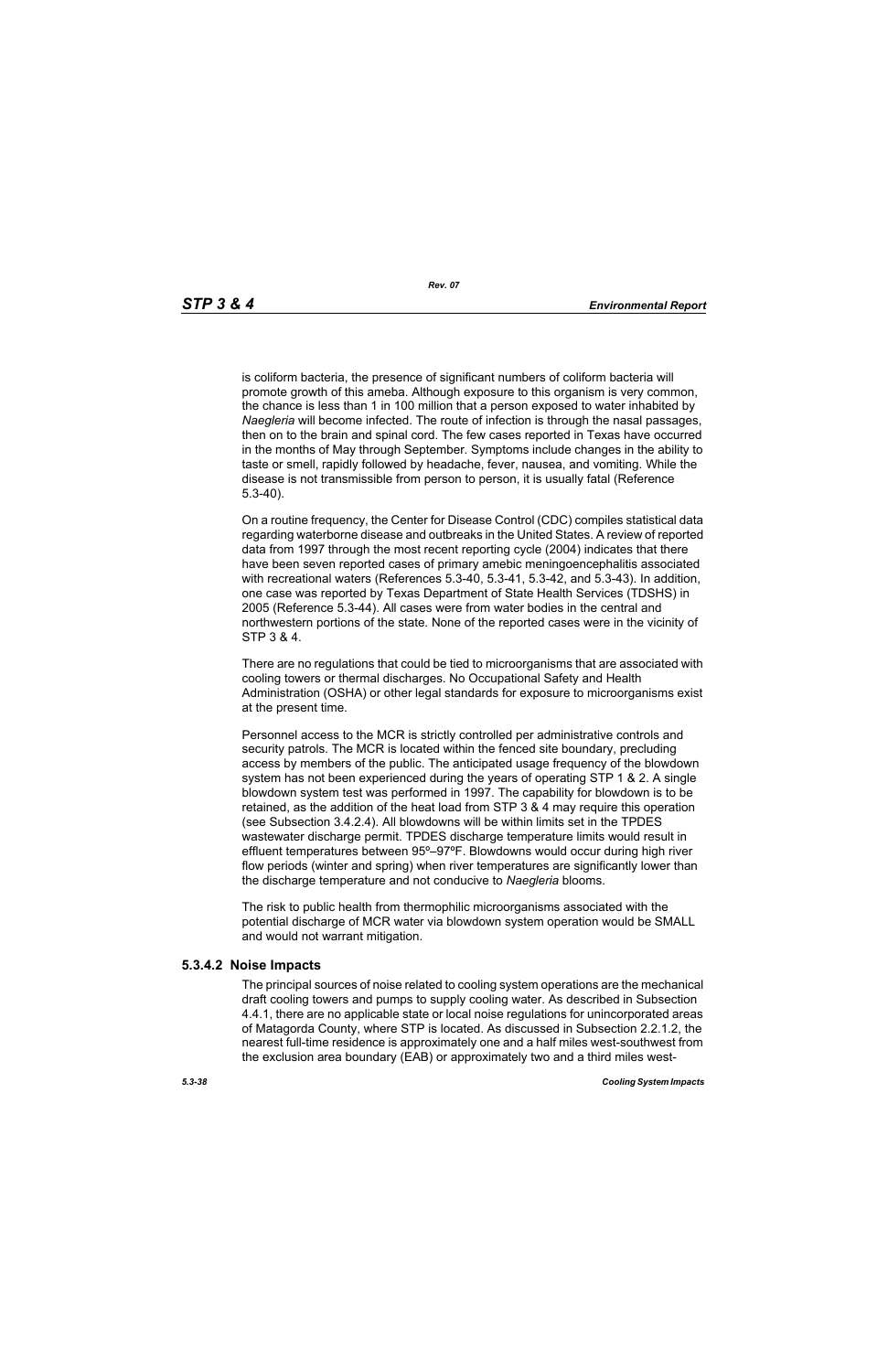southwest from the site of the new units (Figure 2.1-1), and distance and vegetation will attenuate any noise. Relative to the location of the nearest full-time residence, STP 3 & 4 cooling towers would be located approximately 0.6 mile from the site boundary. STPNOC has not received complaints about the noise of the existing units.

The overall cooling tower noise emissions are predicted to be 71 dBA 5 feet from the inlet and 51 dBA 400 feet from the inlet. Although there is no data available on RMPF noise levels, it is anticipated that these levels will not increase above existing STP 1 & 2 levels, which have not presented noise issues. Additionally, the RMPF is oriented to the east, away from the nearest full-time residence. As reported in the Generic Environmental Statement for License Renewal of Nuclear Power Plants (NUREG-1437) and referenced in NUREG-1555, noise levels below 65 dBA are considered of small significance (References 5.3-32 and 5.3-16). The day-night noise levels that are anticipated from the plant's cooling towers and cooling systems are less than 65 dBA at the site boundary, which is considered to be of small significance to the public. Thus, the impacts due to noise would be SMALL and would not warrant mitigation.

# **5.3.4.3 References**

- 5.3-1 What Is the "Texas Pollutant Discharge Elimination System (TPDES)"? TCEQ 2007. Available at http://www.tceq.state.tx.us/permitting/water\_quality/wastewater/pretreatm ent/tpdes\_definition.html.
- 5.3-2 "Final Environmental Statement Related to the Operation of STP 1 & 2," NRC (U.S. Nuclear Regulatory Commission), Office of Nuclear Reactor Regulation, Washington, D.C., August 1986.
- 5.3-3 HL&P (Houston Lighting & Power Company). Environmental Report Construction Phase, STP 1 & 2, 1974.
- 5.3-4 "Final Environmental Statement Related to the Proposed STP 1 & 2," NRC, Office of Nuclear Reactor Regulation, Washington, D.C., March 1975.
- 5.3-5 HL&P (Houston Lighting & Power Company), Environmental Report Operating License Stage, 1978.
- 5.3-6 "Annual Water Use Reports 2001," Reliant Energy, submitted to Texas Natural Resource Conservation Commission by Reliant Energy, Houston, February 22, 2002.
- 5.3-7 "Annual Water Use Reports 2002," Reliant Energy, 2003, submitted to TCEQ by Reliant Energy, Houston, February 14, 2002.
- 5.3-8 "Annual Water Use Reports 2003," STPNOC, submitted to TCEQ by STPNOC, Wadsworth, Texas, February 24, 2004.
- 5.3-9 "Annual Water Use Reports 2004," STPNOC, submitted to TCEQ by STPNOC, Wadsworth, Texas, February 23, 2005.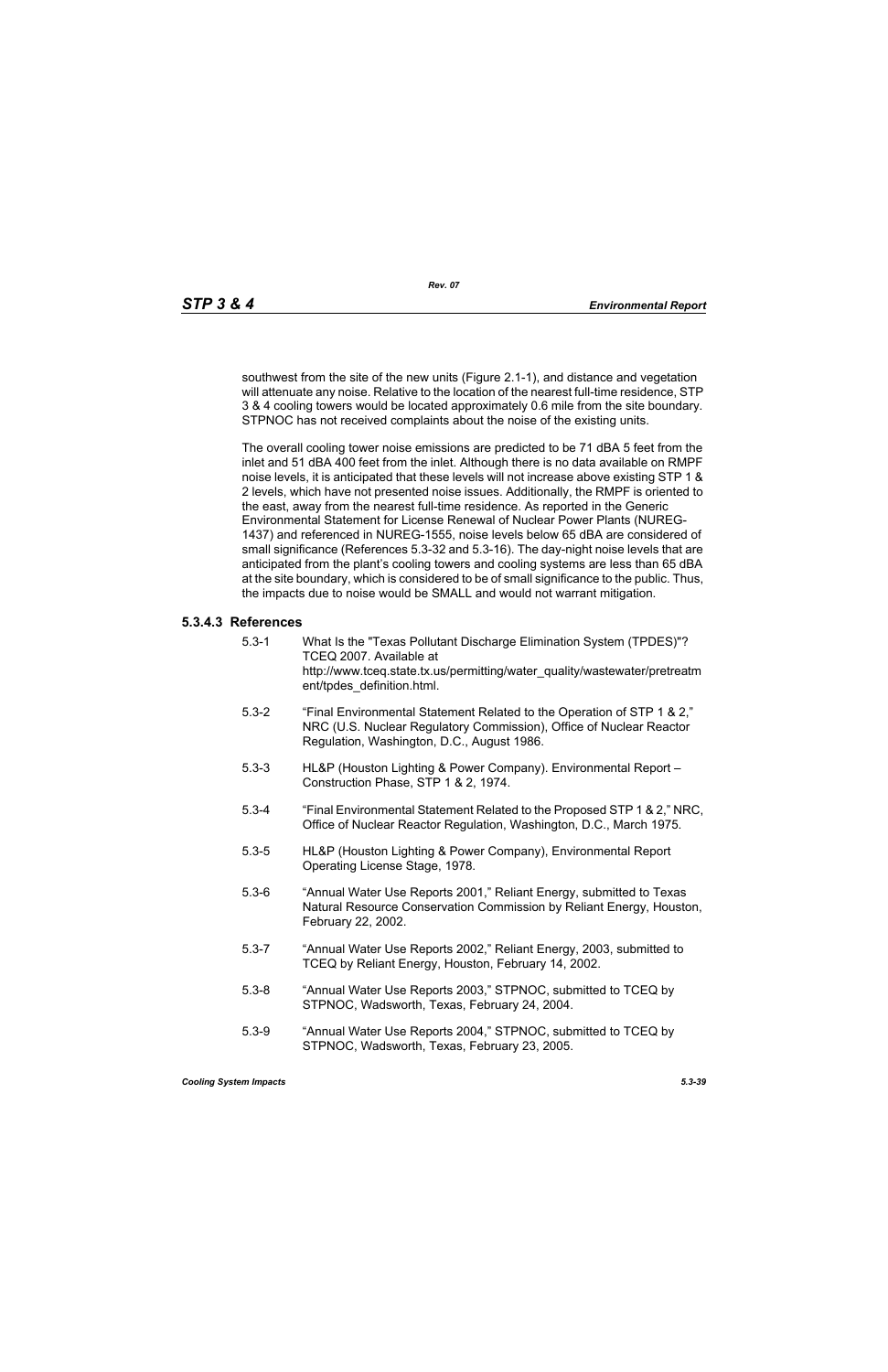- 5.3-10 "Annual Water Use Reports 2005," STPNOC, submitted to TCEQ by STPNOC, Wadsworth, Texas, February 22, 2006.
- 5.3-11 "Annual Water Use Reports 2006, STPNOC, submitted to TCEQ by STPNOC, Wadsworth, Texas, February 22, 2007.
- 5.3-12 USGS (U.S. Geological Survey), Water Resources Data Texas, Water Year 2006, Volume 4: Colorado River Basin, Lavaca River Basin, and Intervening Coastal Basins, 2007.
- 5.3-13 Nelson, D.M. and M.E. Monaco. National Overview of Evolution of NOAA's ELMR Program, NOAA Technical Memorandum NOS NCCOS CCMA 144, Silver Spring, Maryland, 2000.
- 5.3-14 Nelson, D. M.. Distribution and Abundance of Fish and Invertebrates in Gulf of Mexico Estuaries, Volume I: Data Summaries, ELMR Rep. No. 10. NOAA/NOS Strategic Environmental Assessments Division, Rockville, Maryland, 1992.
- 5.3-15 Patillo, M.E., T. E. Czapla, D.M. Nelson, and M.E. Monaco. Distribution and Abundance of Fish and Invertebrates in Gulf of Mexico Estuaries, Volume II: Species Life History Summaries, ELMR Rep. No. 11, NOAA/NOS Strategic Environmental Assessments Division, Rockville, Maryland, 1997.
- 5.3-16 "Standard Review Plans for Environmental Reviews of Nuclear Power Plants," NRC, NUREG-1555. Office of Nuclear Reactor Regulation, October 1999.
- 5.3-17 Wilbur, D. H. and R. Bass. "Effect of the Colorado River Diversion on Matagorda Bay Epifauna, Estuarine, Coastal, and Shelf Science," 47(3), 1998.
- 5.3-18 "Trends in Finfish Landings of Sport-Boat anglers in Texas Marine Waters," Green, L. M. and R. P. Campbell, May 1974–May 2003, Texas Parks and Wildlife Management Data Series No. 234, 2005.
- 5.3-19 "Colorado River Entrainment and Impingement Monitoring Program, Phase Two Studies," McAden, D.C., G. N. Greene, and W. B. Baker, July 1983– June 1984 (Report #1), Prepared for South Texas Project by Ecology Division, Environmental Protection Department, HL&P, October 1984.
- 5.3-20 NUS Corporation, Colorado River Entrainment Monitoring Program, Phase One Studies—April, 1975–March, 1976. South Texas Project, December 1976.
- 5.3-21 "Entrainment and Impingement Monitoring Program, Phase Two Studies," McAden, D. C., G. N. Greene, and W. B. Baker, Colorado River July-December 1984 (Report #2), Prepared for South Texas Project by Ecology Division, Environmental Protection Department, HL&P, April 1985.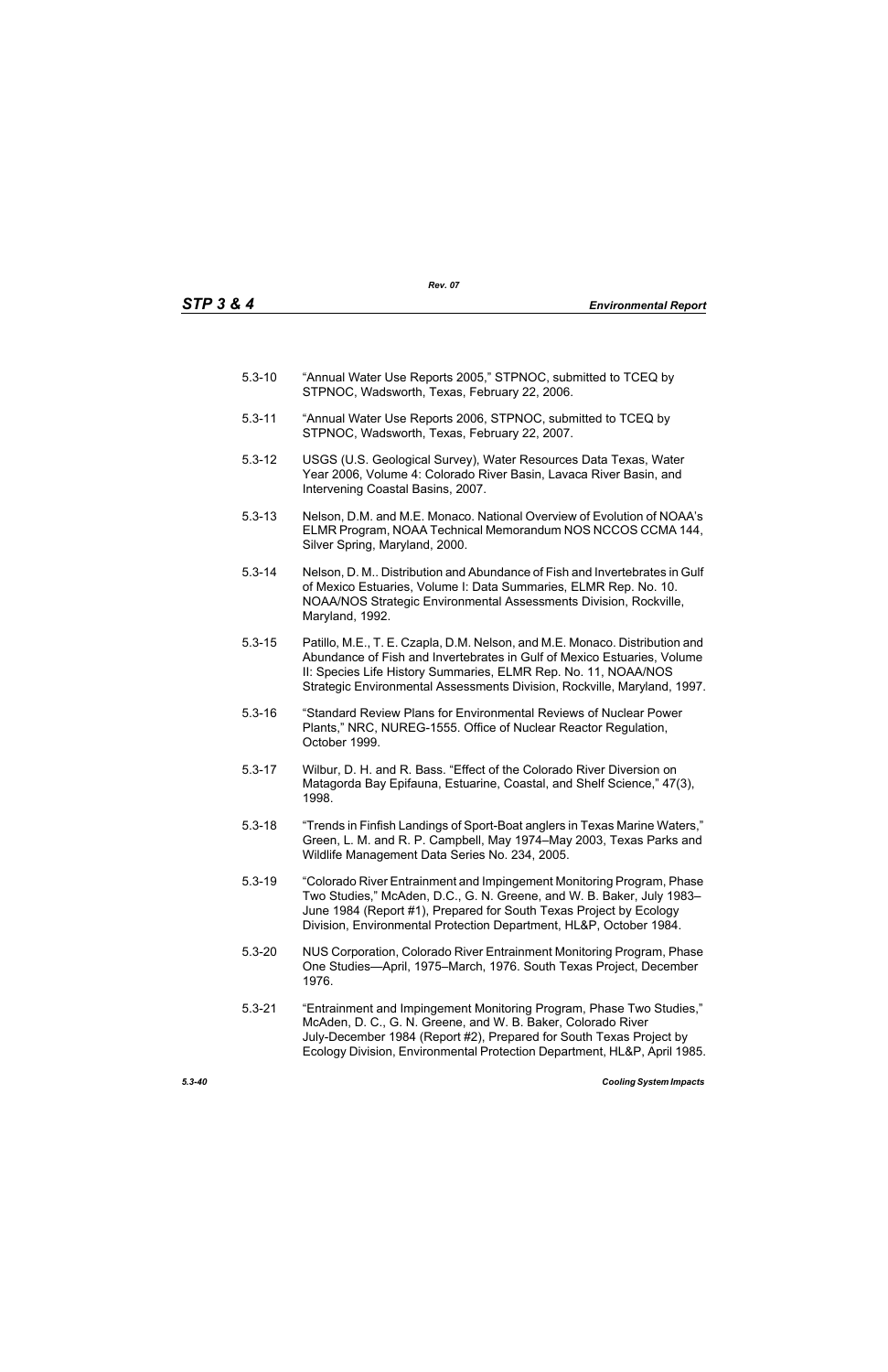- 5.3-22 "Fish of the Gulf of Mexico: Texas, Louisiana, and Adjacent Waters," Hoese, H. D. and R. H. Moore, 2nd. Edition, Texas A&M University Press, 1998.
- 5.3-23 Grumbles, B., Memorandum to Regional Administrators regarding Implementation of the Decision in Riverkeeper, Inc. v. EPA, Remanding the Cooling Water Intake Structures Phase II Regulation, U.S. Environmental Protection Agency Office of Water, Washington, D.C., March 20, 2007.
- 5.3-24 "Matagorda Bay Freshwater Inflow Needs Study (FINS)," LCRA 2006. TCEQ, Texas Parks and Wildlife, and TWDB, August 2006.
- 5.3-25 "Trends in Relative Abundance and Size of Selected Finfish and Shellfish Along the Texas Coast: November 1975–December 2003," Martinez-Andrate, F., P. Campbell, and B. Fuls. Texas Parks and Wildlife Management Data Series No. 232, 2005.
- 5.3-26 "Water Conservation Plan," STPNOC, STP Electric Generating Station, Revision 1, July 1, 2005.
- 5.3-27 "Texas Surface Water Quality Standards," TCEQ, adopted July 26, 2000. Available at http://www.tceq.state.tx.us/nav/eq/eq\_swqs.html.
- 5.3-28 "Fact Sheet and Executive Director's Preliminary Decision for proposed TPDES Permit No. WQ0001908000 to discharge to Water in the State," TCEQ 2005, prepared by J. O. Onyenobi, Wastewater Permitting Section, Water Quality Division, April 8, 2005.
- 5.3-29 "A Model for Seasonal and Annual Cooling Tower Impacts," Policastro, A. J., W. E. Dunn, and R. A. Carhart 1994, Atmospheric Environment Vol. 28, No. 3, Elsevier Science Ltd, Great Britain.
- 5.3-30 "Hourly Surface Meteorological Observations from the Palacios Municipal Airport," NCDC (National Climactic Data Center). Available at http://www.ncdc.noaa.gov/oa/ncdc.html, accessed on April 16, 2007.
- 5.3-31 HL&P, South Texas Project Electric Generating Station Fog Monitoring Program, October 1990.
- 5.3-32 "Generic Environmental Statement for License Renewal of Nuclear Power Plants," NRC, NUREG 1437, May 1996.
- 5.3-33 NWS (National Weather Service) 2007. Houston Extremes, Normals and Annual Summaries. Available at http://www.srh.noaa.gov/hgx/climate/iah/ normals/iah\_summary.htm, accessed April 25, 2007.
- 5.3-34 HL&PC, 1974. South Texas Project, Units 1 and 2, Environmental Report, Docket Nos. 50-498 and 50-499, July 1, 1974, and subsequent amendments.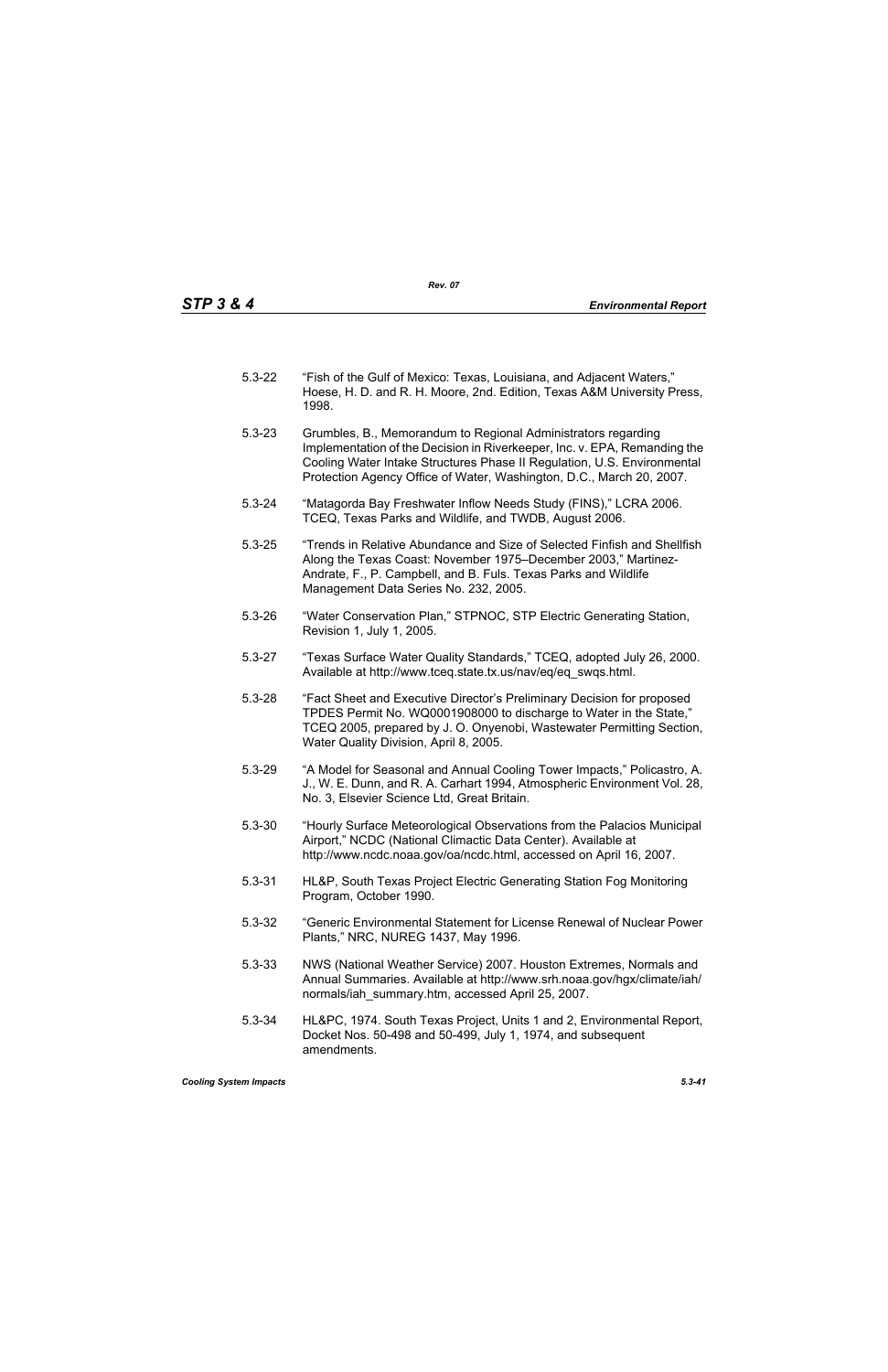| $5.3 - 35$ | "1987–1988 Special ecological studies for the South Texas Project, |
|------------|--------------------------------------------------------------------|
|            | Matagorda County, Texas," Baker, W. B. Jr. and G. N. Greene, HL&P, |
|            | Environmental Department, Houston, Texas, 1989.                    |

- 5.3-36 "Ring-necked duck (Aythya collaris) In The Birds of North America," Hohman, W.L., and R.T. Eberhardt, No. 329 (A. Poole and F. Gill, eds.). The Birds of North America, Inc., Philadelphia, Pennsylvania, 1998.
- 5.3-37 "Habitat suitability index models: Lesser scaup (wintering)," Mulholland, R., U.S. Fish and Wildlife Service Biological Report 82, 1985.
- 5.3-38 "Chapter 8: Noise In Environmental Impact Data Book." Golden, J.,Ouellette, R. P, Saari, S., and Cheremisinoff, P. N., Second Printing. Ann Arbor Science Publishers, Inc., Ann Arbor, Michigan, 1980.
- 5.3-39 GBRA Emphasizes Importance of Water Quality in Water Recreation," GBRA (Guadalupe-Blanco River Authority). Guadalupe-Blanco River Authority News Release, Seguin, Texas May 17, 2002.
- 5.3-40 "Morbidity and Mortality Weekly Review, Surveillance for Waterborne-Disease Outbreaks—United States, 1997–1998," CDC, Vol. 49/No. SS-4, Atlanta, Georgia, May 26, 2000.
- 5.3-41 "Morbidity and Mortality Weekly Review, Surveillance for Waterborne-Disease Outbreaks—United States, 1999–2000," CDC, Vol. 51/No. SS-8, Atlanta, Georgia, November 22, 2002.
- 5.3-42 "Morbidity and Mortality Weekly Review, Surveillance for Waterborne-Disease Outbreaks Associated with Recreational Water—United States, 2001–2002 and Surveillance for Waterborne-Disease Outbreaks Associated with Drinking Water-United States, 2001–2002," CDC, Vol. 53/No. SS-8, Atlanta, Georgia, October 22, 2004.
- 5.3-43 "Morbidity and Mortality Weekly Review, Surveillance for Waterborne Disease and Outbreaks Associated with Recreational Water—United States, 2003–2004 and Surveillance for Waterborne Disease and Outbreaks Associated with Drinking Water and Water not Intended for Drinking–United States, 2003-2004," CDC, Vol. 55/No. SS-12, Atlanta, Georgia, December 22, 2006.
- 5.3-44 "Rare Amebic Illness Confirmed," TDSHS (Texas Department of State Health Services), News Release, September 14, 2005.
- 5.3-45 TCEQ, Letter from Kelly Holligan (TCEQ) to R. A. Gangluff (STPNOC) Re: Cooling Water Intake Structures Phase II Rules; South Texas Project Electric Generating Station, TPDES Permit No. WQ0001908000, June 27, 2007.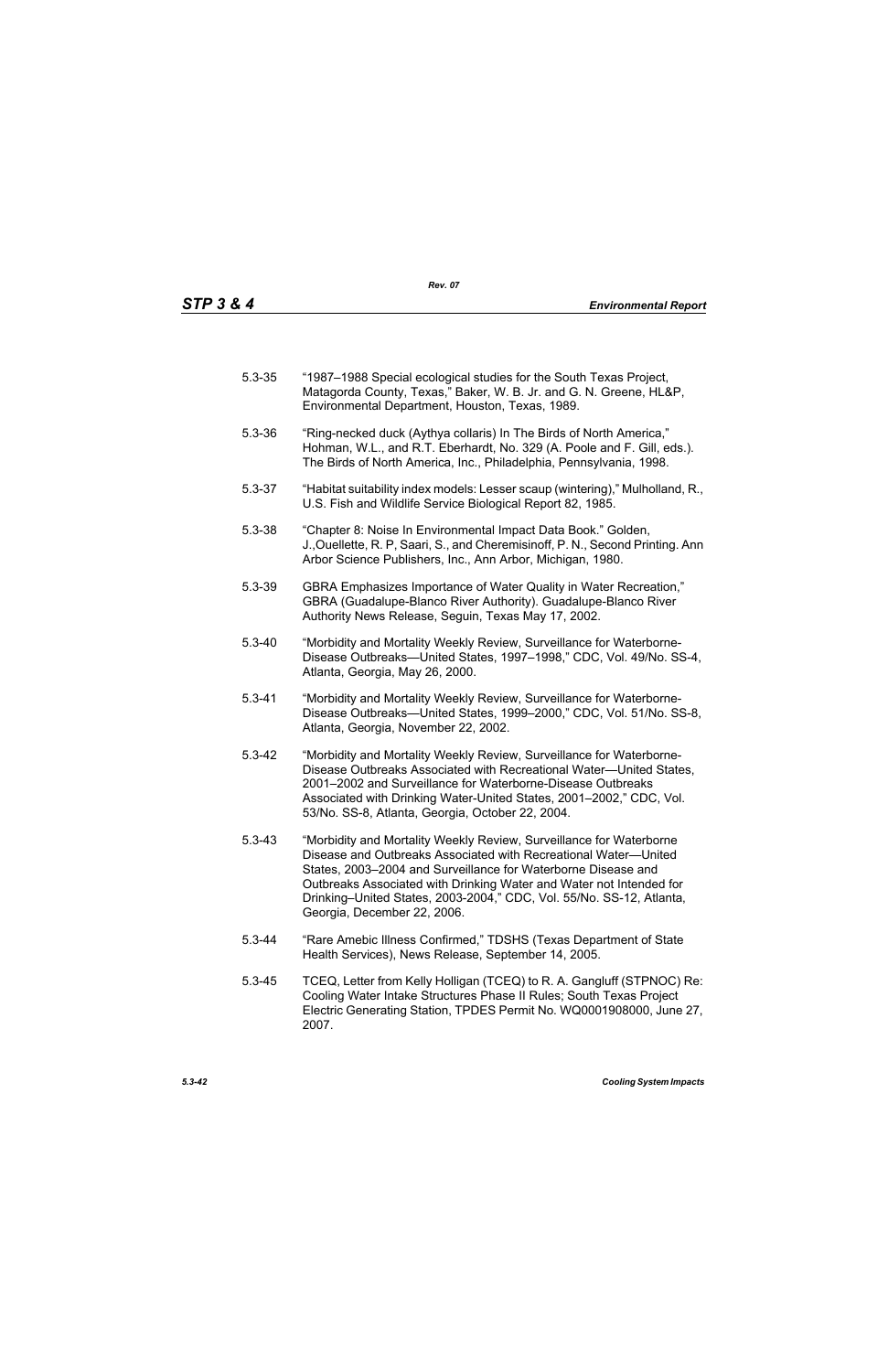|                      |                      | <b>TPWD</b><br>"principal | <b>TPWD</b><br>"recreationally |                |                 |
|----------------------|----------------------|---------------------------|--------------------------------|----------------|-----------------|
| <b>Species</b>       | <b>NOAA ELMR [1]</b> | fisheries" [2]            | important" [3]                 | <b>NRC [4]</b> | <b>LCRA [5]</b> |
| American oyster      | $\checkmark$         | $\checkmark$              |                                |                | $\checkmark$    |
| Brown shrimp         | $\checkmark$         |                           |                                | $\checkmark$   | $\checkmark$    |
| White shrimp         | $\checkmark$         | $\checkmark$              |                                | $\checkmark$   | ✓               |
| Blue crab            |                      |                           |                                |                |                 |
| Gulf menhaden        | $\checkmark$         |                           |                                | $\checkmark$   | $\checkmark$    |
| Bay anchovy          | $\checkmark$         |                           |                                | $\checkmark$   |                 |
| Sheepshead           | $\checkmark$         | $\checkmark$              |                                |                |                 |
| Sand sea trout       | $\checkmark$         |                           | $\checkmark$                   | $\checkmark$   |                 |
| Spotted sea<br>trout | $\checkmark$         |                           | $\checkmark$                   | $\checkmark$   | $\checkmark$    |
| Atlantic croaker     | $\checkmark$         |                           |                                | $\checkmark$   | $\checkmark$    |
| Black drum           | $\checkmark$         | $\checkmark$              |                                | $\checkmark$   | ✓               |
| Red drum             | $\checkmark$         |                           | $\checkmark$                   | $\checkmark$   | ✓               |
| Striped mullet       | $\checkmark$         | $\checkmark$              |                                |                | ✓               |
| Southern<br>flounder | $\checkmark$         | $\checkmark$              |                                | $\checkmark$   | ✓               |

# **Table 5.3-1 General Concurrence on "Important Species" in Lower Colorado River/Matagorda Bay Estuarine System**

 $\checkmark$  These species are not among the important finfish species listed in Table B.7 of NRC (1975), but receive considerable attention in the impact assessments of both NRC documents.

[1] References 5.3-14 and 5.3-15.

[2] Reference 5.3-17.

[3] Reference 5.3-18.

[4] References 5.3-2 and 5.3-9.

[5] Reference 5.3-24.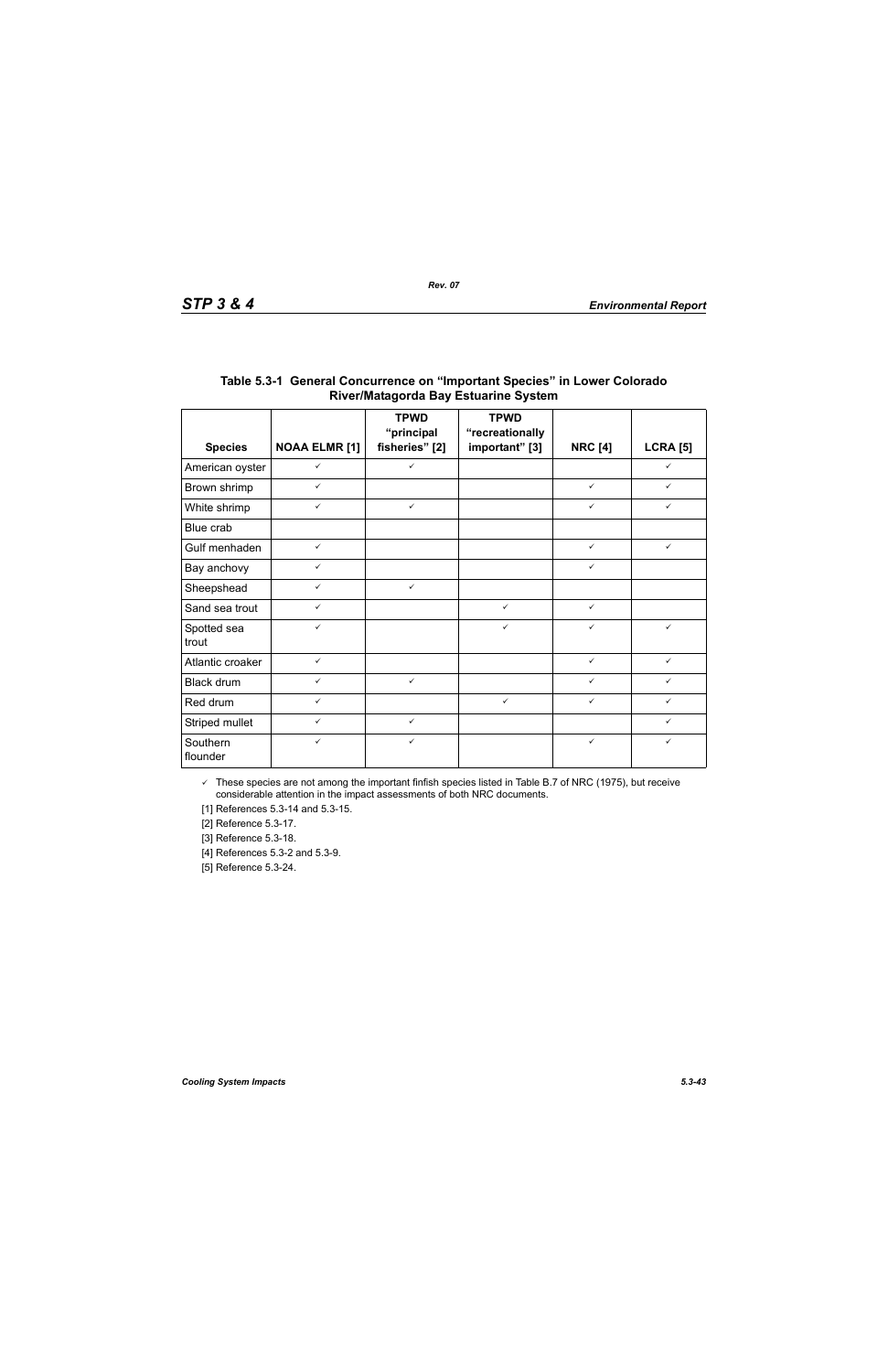|                            | <b>Relative Abundance in Salinity Zones</b> |                                        |                                   |                               |
|----------------------------|---------------------------------------------|----------------------------------------|-----------------------------------|-------------------------------|
| <b>Species</b>             | <b>Life Stage</b>                           | <b>Tidal Fresh</b><br>$( <0.5$ ppt $)$ | <b>Mixing</b><br>$(0.5 - 25$ ppt) | <b>Seawater</b><br>$(25$ ppt) |
| American oyster            | Adult                                       | Rare                                   | Common                            | Rare                          |
| Crassostrea<br>virginica   | Spawning adults                             |                                        | Common                            |                               |
|                            | Juveniles                                   | Rare                                   | Common                            | Rare                          |
|                            | Larvae                                      | Rare                                   | Common                            | Rare                          |
|                            | Eggs                                        |                                        | Common                            |                               |
| Brown shrimp               | Adult                                       | $\overline{\phantom{0}}$               | Common                            | <b>Highly Abundant</b>        |
| Farfantepenaeus<br>aztecus | Spawning adults                             |                                        |                                   |                               |
|                            | Juveniles                                   | Common                                 | <b>Highly Abundant</b>            | Common                        |
|                            | Larvae                                      | Common                                 | <b>Highly Abundant</b>            | <b>Highly Abundant</b>        |
|                            | Eggs                                        |                                        |                                   |                               |
| White shrimp               | Adult                                       | Rare                                   | Abundant                          | Common                        |
| Penaeus setiferus          | Spawning adults                             |                                        |                                   |                               |
|                            | Juveniles                                   | <b>Highly Abundant</b>                 | Abundant                          | Common                        |
|                            | Larvae                                      | <b>Highly Abundant</b>                 | <b>Highly Abundant</b>            | <b>Highly Abundant</b>        |
|                            | Eggs                                        |                                        |                                   |                               |
| Blue crab                  | Adult                                       | Common                                 | Abundant                          | Common                        |
| Callinectes sapidus        | Spawning adults                             | Common                                 | Rare                              |                               |
|                            | Juveniles                                   | Common                                 | Abundant                          | Common                        |
|                            | Larvae                                      | <b>Highly Abundant</b>                 | Abundant                          | Common                        |
|                            | Eggs                                        |                                        | Rare                              | Common                        |
| Gulf menhaden              | Adult                                       |                                        | Abundant                          | <b>Highly Abundant</b>        |
| Brevoortia patronus        | Spawning adults                             |                                        |                                   |                               |
|                            | <b>Juveniles</b>                            | <b>Highly Abundant</b>                 | <b>Highly Abundant</b>            | <b>Highly Abundant</b>        |
|                            | Larvae                                      |                                        |                                   |                               |
|                            | Eggs                                        |                                        |                                   |                               |
| Bay anchovy                | Adult                                       | Abundant                               | <b>Highly Abundant</b>            | Common                        |
| Anchoa mitchelli           | Spawning adults                             | Common                                 | <b>Highly Abundant</b>            | Common                        |
|                            | Juveniles                                   | Abundant                               | Abundant                          | Common                        |
|                            | Larvae                                      | Abundant                               | Common                            | Common                        |
|                            | Eggs                                        | Common                                 | Common                            | Common                        |

# **Table 5.3-2 Relative Abundance of Important Estuarine Organisms in Matagorda Bay**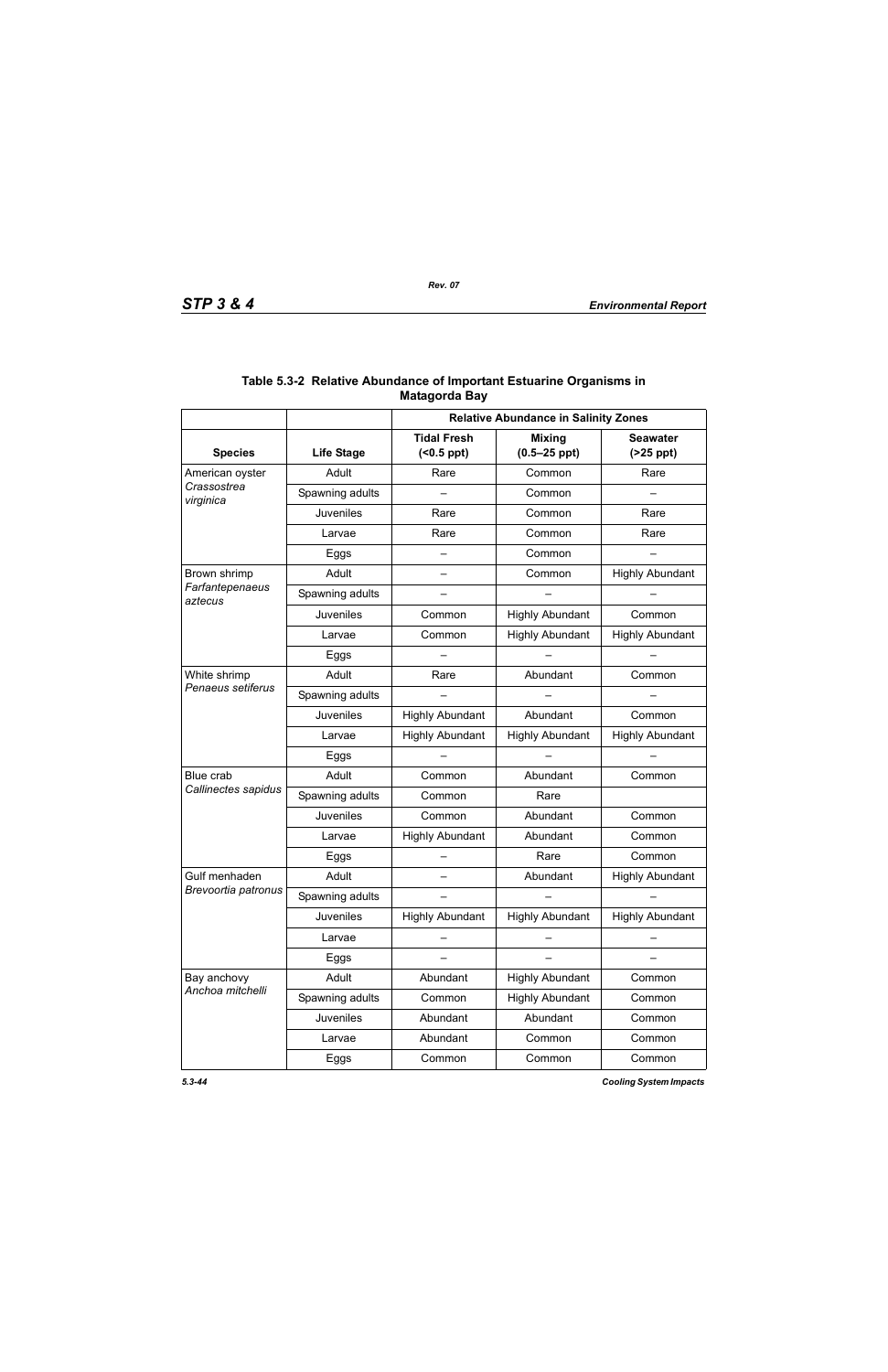|                                |                   | <b>Relative Abundance in Salinity Zones</b> |                                   |                               |  |
|--------------------------------|-------------------|---------------------------------------------|-----------------------------------|-------------------------------|--|
| <b>Species</b>                 | <b>Life Stage</b> | <b>Tidal Fresh</b><br>$( < 0.5$ ppt $)$     | <b>Mixing</b><br>$(0.5 - 25$ ppt) | <b>Seawater</b><br>$(25$ ppt) |  |
| Sheepshead                     | Adult             | Common                                      | Abundant                          | Abundant                      |  |
| Archosargus<br>probatocephalus | Spawning adults   |                                             |                                   |                               |  |
|                                | <b>Juveniles</b>  | Common                                      | Abundant                          | Common                        |  |
|                                | Larvae            |                                             |                                   |                               |  |
|                                | Eggs              |                                             |                                   |                               |  |
| Sand sea trout                 | Adult             |                                             | Common                            | Common                        |  |
| Cynoscion<br>arenarius         | Spawning adults   |                                             |                                   |                               |  |
|                                | Juveniles         | Common                                      | Common                            | Common                        |  |
|                                | Larvae            |                                             |                                   |                               |  |
|                                | Eggs              | —                                           |                                   |                               |  |
| Spotted sea trout              | Adult             | Rare                                        | Common                            | Common                        |  |
| Cynoscion<br>nebulosus         | Spawning adults   |                                             | Common                            | Common                        |  |
|                                | Juveniles         | Rare                                        | Common                            | Common                        |  |
|                                | Larvae            |                                             | Common                            | Common                        |  |
|                                | Eggs              |                                             | Common                            | Common                        |  |
| Atlantic croaker               | Adult             | Abundant                                    | Abundant                          | Abundant                      |  |
| Micropogonias<br>undulatus     | Spawning adults   |                                             |                                   |                               |  |
|                                | Juveniles         | Abundant                                    | <b>Highly Abundant</b>            | Abundant                      |  |
|                                | Larvae            |                                             |                                   |                               |  |
|                                | Eggs              |                                             |                                   |                               |  |
| <b>Black drum</b>              | Adult             | $\overline{\phantom{0}}$                    | Common                            | Common                        |  |
| Pogonias cromis                | Spawning adults   |                                             |                                   | Common                        |  |
|                                | <b>Juveniles</b>  | Common                                      | Common                            | Common                        |  |
|                                | Larvae            |                                             |                                   | Common                        |  |
|                                | Eggs              |                                             |                                   | Common                        |  |
| Red drum                       | Adult             | Rare                                        | Rare                              | Common                        |  |
| Sciaenops<br>ocellatus         | Spawning adults   |                                             |                                   | Common                        |  |
|                                | <b>Juveniles</b>  | Common                                      | Common                            | Common                        |  |
|                                | Larvae            |                                             |                                   | Common                        |  |
|                                | Eggs              | —                                           |                                   | Common                        |  |

### **Table 5.3-2 Relative Abundance of Important Estuarine Organisms in Matagorda Bay (Continued)**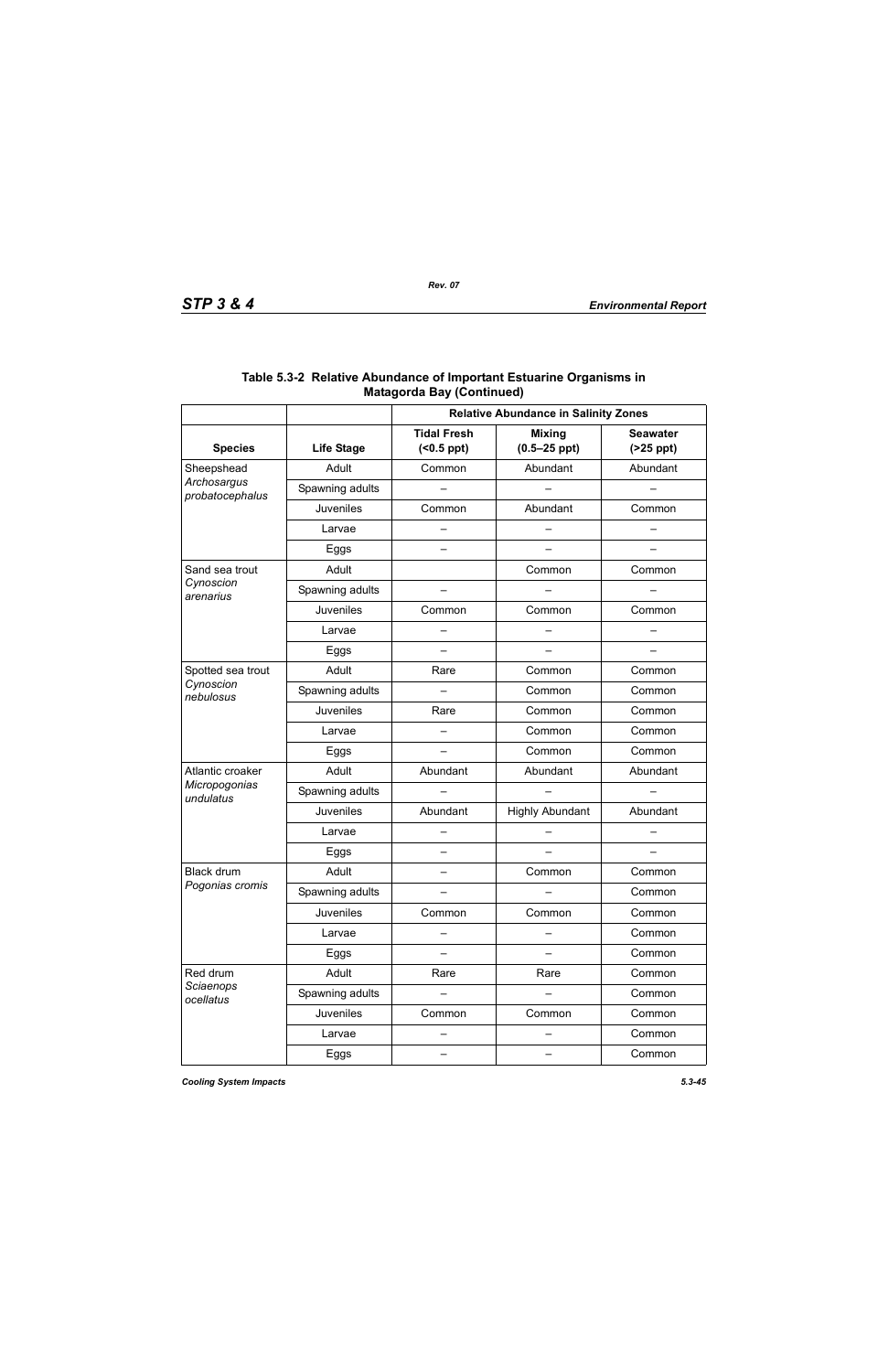|                                                  |                   | <b>Relative Abundance in Salinity Zones</b> |                                   |                               |  |
|--------------------------------------------------|-------------------|---------------------------------------------|-----------------------------------|-------------------------------|--|
| <b>Species</b>                                   | <b>Life Stage</b> | <b>Tidal Fresh</b><br>(                     | <b>Mixing</b><br>$(0.5 - 25$ ppt) | <b>Seawater</b><br>$(25$ ppt) |  |
| Striped mullet                                   | Adult             | Abundant<br>Common                          |                                   | Abundant                      |  |
| Mugil cephalus                                   | Spawning adults   |                                             |                                   | Abundant                      |  |
|                                                  | Juveniles         | Abundant<br>Abundant                        |                                   | Abundant                      |  |
|                                                  | Larvae            |                                             |                                   | Abundant                      |  |
|                                                  | Eggs              |                                             |                                   | Abundant                      |  |
| Southern flounder<br>Paralichthys<br>lethostigma | Adult             | Abundant<br>Common                          |                                   | Common                        |  |
|                                                  | Spawning adults   |                                             |                                   |                               |  |
|                                                  | Juveniles         | Common                                      | Common                            | Common                        |  |
|                                                  | Larvae            |                                             |                                   |                               |  |
|                                                  | Eggs              |                                             |                                   |                               |  |

### **Table 5.3-2 Relative Abundance of Important Estuarine Organisms in Matagorda Bay (Continued)**

Source: Reference 5.3-14.

Note:

Rare = Present but not frequently encountered.

Common = Frequently encountered but not in large numbers: does not imply a uniform distribution throughout the salinity zone.

Abundant = Often encountered in substantial numbers relative to other species.

Highly Abundant = Numerically dominant relative to other species.

Blank Cell = Absent.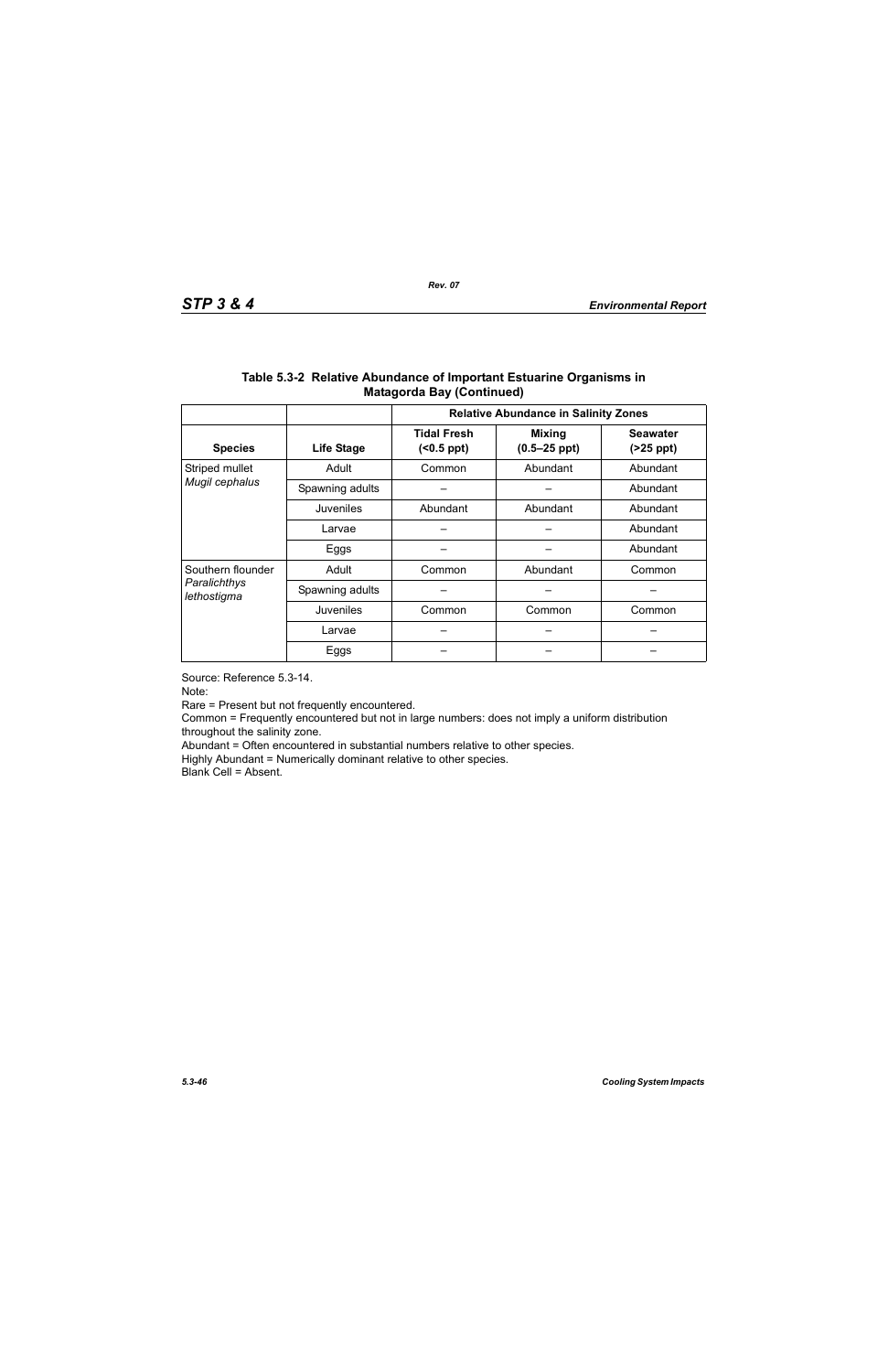|                                                                                                                    | <b>Start Date (sampling occurred overnight)</b> |           |            |            |            |
|--------------------------------------------------------------------------------------------------------------------|-------------------------------------------------|-----------|------------|------------|------------|
|                                                                                                                    | 14-Jul-83                                       | 27-Jul-83 | 9-Aug-83   | 15-Sep-83  | 5-Sep-84   |
| Mean Number of Macroplankton per<br>100 m <sup>3</sup> water in Colorado River (mid-<br>depth $[1]$                | 388.15                                          | 316.05    | 2,835.2    | 8,446.47   | 726.83     |
| Mean Number of Ichthyoplankton per<br>100 m <sup>3</sup> water in Colorado River (mid-<br>depth)m <sup>3</sup> [1] | 7.4                                             | 148.35    | 6.17       | 19.42      | 3.4        |
| Volume of water pumped through the<br>RMPF $(m^3)$ (daily average of 2<br>sampling days)                           | 358,227                                         | 373,393   | 592,240    | 644,269    | 389,887.00 |
| Number of Macroplankton entrained<br>per 24 hours                                                                  | 1,390,458                                       | 1,180,109 | 16,791,188 | 54,417,988 | 2,833,816  |
| Number of Ichthyoplankton entrained<br>per 24 hours                                                                | 26,509                                          | 553,929   | 36,541     | 125,117    | 13,256     |
| <b>Other Parameters</b>                                                                                            |                                                 |           |            |            |            |
| Maximum salinity at screens: surface<br>(ppt)                                                                      | 1.7                                             | 0.3       | 3.4        | 1.2        | 4.2        |
| Maximum salinity at screens: bottom<br>(ppt)                                                                       | 2.1                                             | 0.3       | 8          | 3.3        | 15.7       |
| Average of 2-day river flow (cfs)                                                                                  | 2,086                                           | 769       | 1,356.5    | 824        | 692        |

# **Table 5.3-3 Entrainment of Macroplankton and Ichthyoplankton (1983–1984)**

Sources: Reference 5.3-19.

Data collected in 1984 are from McAden et al (Reference 5.3-21).

[1] Sum of all taxa, averaged over four sampling events during a 24-hour period.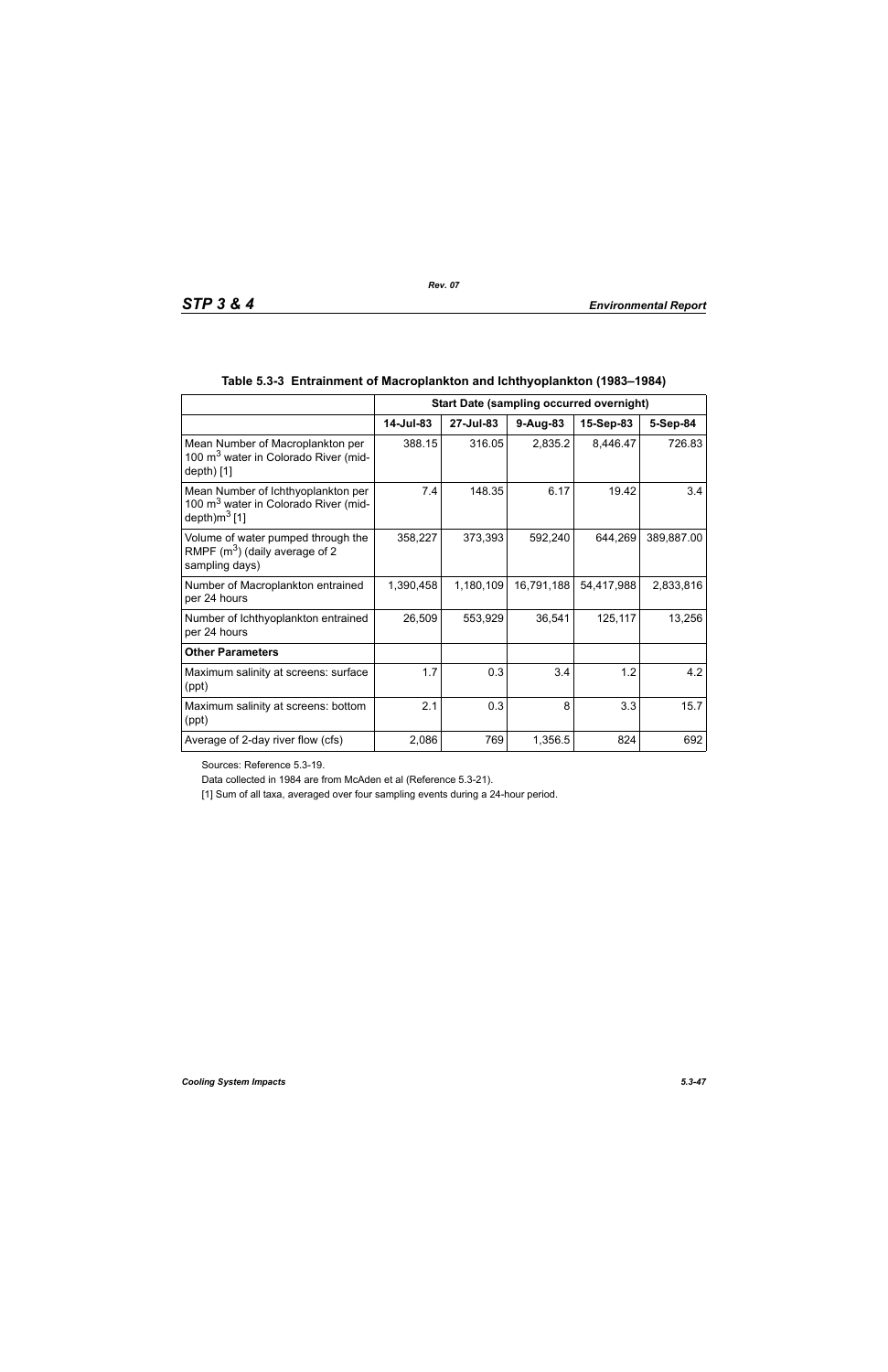|                                                                                         | <b>Start Date (sampling occurred overnight)</b> |                |                |          |                |                |
|-----------------------------------------------------------------------------------------|-------------------------------------------------|----------------|----------------|----------|----------------|----------------|
| <b>Species</b>                                                                          | 13-Jul-83                                       | 21-Jul-83      | 27-Jul-83      | 9-Aug-83 | 15-Sep-83      | 5-Sep-84       |
| Palaemonetes paludosus                                                                  |                                                 | 14             | $\overline{2}$ | 1        | 0              | 0              |
| Palaemonetes<br>kadiakensis                                                             | $\Omega$                                        | 0              | 1              | 1        | $\Omega$       | $\mathbf 0$    |
| Palaemonidae sp.                                                                        | $\mathbf 0$                                     | $\mathbf 0$    | $\overline{2}$ | 0        | $\mathbf 0$    | 0              |
| Macrobrachium ohione                                                                    | 21                                              | 4              | 3              | 4        | 1              | 4              |
| Penaeus setiferus                                                                       | $\Omega$                                        | $\overline{0}$ | $\mathbf 0$    | 3        | 13             | $\overline{4}$ |
| Penaeus duorarum                                                                        | $\Omega$                                        | 0              | $\mathbf 0$    | $\Omega$ | $\Omega$       | 1              |
| Callinectes sapidus                                                                     | 55                                              | 6              | 10             | 44       | 4              | 6              |
| Caranx hippos                                                                           | 1                                               | 0              | 0              | 0        | $\overline{0}$ | $\mathbf 0$    |
| Menidia beryllina                                                                       | 0                                               |                | 0              | 0        | 0              | $\mathbf 0$    |
| Lepomis cyanellus                                                                       | $\Omega$                                        | 1              | $\Omega$       | $\Omega$ | $\Omega$       | $\Omega$       |
| Total number of<br>individuals impinged [1]                                             | 78                                              | 26             | 18             | 53       | 18             | 15             |
| Total number of<br>individuals impinged on<br>all screens for 24 hours =<br>(n)(12)(16) | 14976                                           | 4992           | 3456           | 10176    | 3456           | 2880           |
| <b>Other Parameters</b>                                                                 |                                                 |                |                |          |                |                |
| Maximum salinity at<br>screens: surface (ppt)                                           | 2.7                                             | 0.2            | 0.3            | 3.4      | 1.2            | 4.2            |
| Maximum salinity at<br>screens: bottom (ppt)                                            | 3.3                                             | 0.2            | 0.4            | 8        | 2.8            | 15.7           |
| Average of 2-day river<br>flow (cfs)                                                    | 757                                             | 1907.5         | 769            | 1356.5   | 824.5          | 692            |
| Average of 2 day<br>pumpage (m <sup>3</sup> )                                           | 210,219                                         | 1,048,919      | 373,392        | 592,240  | 644,269        | 398,887        |

|  | Table 5.3-4 Impingement on RMPF Screens (1983–1984) |  |  |  |
|--|-----------------------------------------------------|--|--|--|
|--|-----------------------------------------------------|--|--|--|

*Rev. 07*

Sources: Reference 5.3-19.

Reference 5.3-21.

[1] Values in cells = Number impinged on 2 screens for 90 minutes. To get total impingement, multiply by 12 for total screens and by 16 for full day.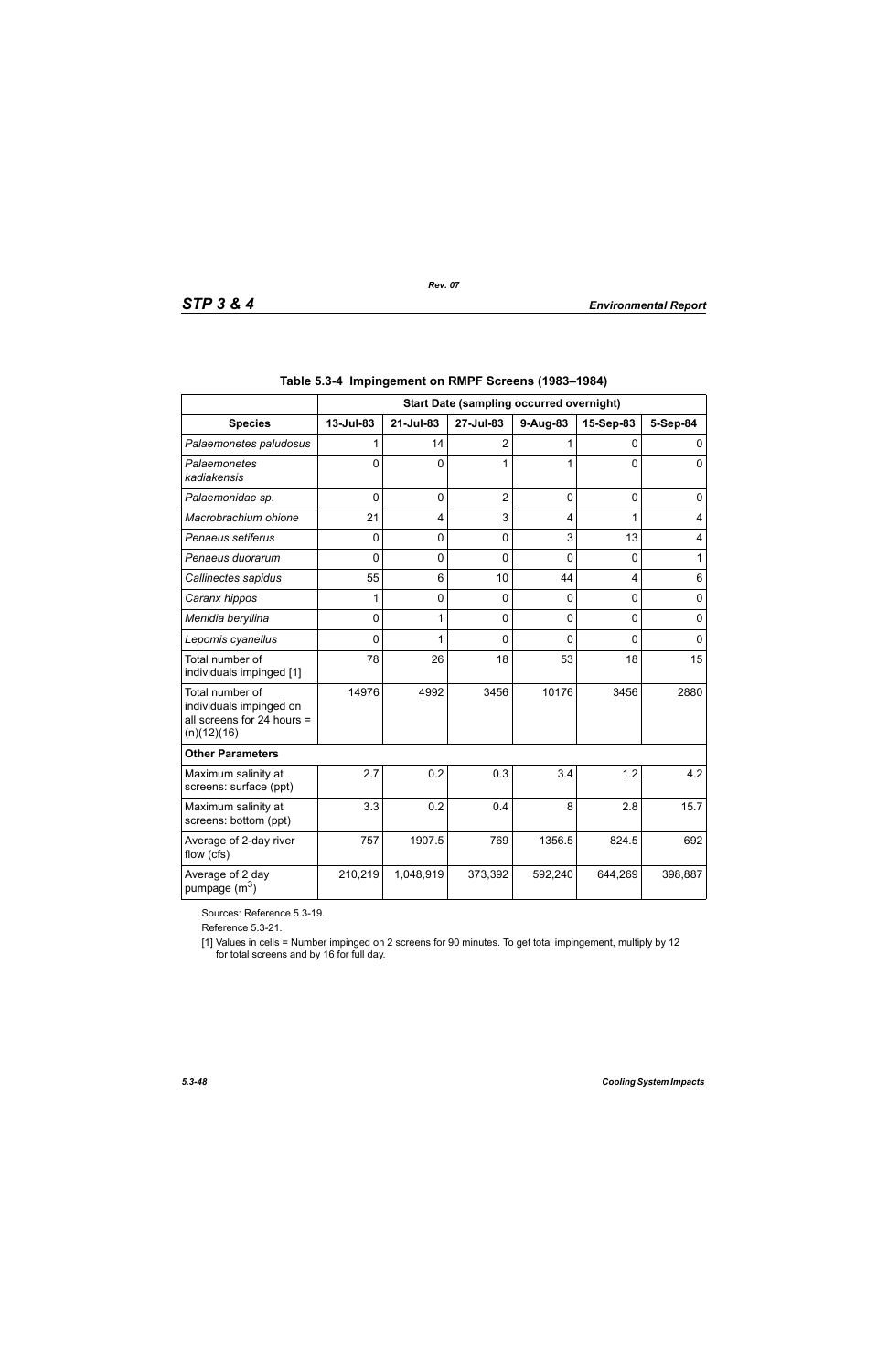|                                          |                                 | <b>East Matagorda</b>    | <b>Matagorda Bay</b>     |                          |
|------------------------------------------|---------------------------------|--------------------------|--------------------------|--------------------------|
|                                          | <b>Gear Type</b>                | <b>Bay</b> [2]           | [1]                      | Coast-wide [3]           |
| Brown shrimp                             | Gill net - spring               | <b>ND</b>                | <b>ND</b>                | <b>ND</b>                |
| Farfantepenaeus                          | Gill net - fall                 | <b>ND</b>                | <b>ND</b>                | <b>ND</b>                |
| aztecus                                  | Bag seine                       | $\ddot{}$                | $=$                      | $+$                      |
|                                          | Trawl                           | $=$                      | $=$                      | $\ddot{}$                |
| White shrimp                             | $\overline{G}$ ill net - spring | <b>ND</b>                | <b>ND</b>                | <b>ND</b>                |
| Penaeus setiferus                        | Gill net - fall                 | <b>ND</b>                | <b>ND</b>                | <b>ND</b>                |
|                                          | Bag seine                       | $=$                      | $=$                      |                          |
|                                          | Trawl                           | $\ddot{}$                | $=$                      | $\overline{\phantom{0}}$ |
| Blue crab                                | $\overline{G}$ ill net - spring | $=$                      | =                        |                          |
| Callinectes sapidus                      | Gill net - fall                 | $=$                      | $=$                      |                          |
|                                          | Bag seine                       | $=$                      | $\overline{\phantom{0}}$ |                          |
|                                          | Trawl                           | $\overline{\phantom{0}}$ | $=$                      | $\qquad \qquad -$        |
| Gulf menhaden                            | Gill net - spring               | $=$                      | =                        | <b>ND</b>                |
| Brevoortia patronus                      | Gill net - fall                 | $=$                      | $=$                      | <b>ND</b>                |
|                                          | Bag seine                       | $=$                      | $=$                      | <b>ND</b>                |
|                                          | Trawl                           | $=$                      | $=$                      | <b>ND</b>                |
| Bay anchovy                              | $\overline{G}$ ill net - spring | <b>ND</b>                | <b>ND</b>                | <b>ND</b>                |
| Anchoa mitchelli                         | Gill net - fall                 | <b>ND</b>                | <b>ND</b>                | <b>ND</b>                |
|                                          | Bag seine                       | <b>ND</b>                | <b>ND</b>                | <b>ND</b>                |
|                                          | Trawl                           | <b>ND</b>                | <b>ND</b>                | <b>ND</b>                |
| Sheepshead                               | Gill net - spring               | $=$                      | $\ddot{}$                |                          |
| Archosargus                              | Gill net - fall                 | $=$                      | $=$                      |                          |
| probatocephalus                          | Bag seine                       | $=$                      | $=$                      | <b>ND</b>                |
|                                          | Trawl                           | $=$                      | $=$                      | <b>ND</b>                |
| Sand sea trout                           | Gill net - spring               | <b>ND</b>                | <b>ND</b>                | <b>ND</b>                |
| Cynoscion arenarius                      | Gill net - fall                 | <b>ND</b>                | <b>ND</b>                | <b>ND</b>                |
|                                          | Bag seine                       | $=$                      | $=$                      | <b>ND</b>                |
|                                          | Trawl                           | $=$                      | $=$                      | <b>ND</b>                |
| Spotted sea trout<br>Cynoscion nebulosus | Gill net - spring               | $=$                      | $\ddot{}$                | $\ddot{}$                |
|                                          | Gill net - fall                 | $=$                      | $=$                      | $\ddot{}$                |
|                                          | Bag seine                       | $=$                      | $=$                      |                          |
|                                          | Trawl                           | $=$                      | $=$                      | <b>ND</b>                |
| Atlantic croaker                         | Gill net - spring               | $=$                      | $=$                      |                          |
| Micropogonias                            | Gill net - fall                 | $=$                      | $=$                      | $\ddot{}$                |
| undulatus                                | Bag seine                       | $=$                      | —                        |                          |
|                                          | Trawl                           | $\ddot{}$                | $=$                      | $\ddot{}$                |

# **Table 5.3-5 Trends in Abundance of Important Estuarine Organisms in Matagorda Bay and Coast-wide 1985–2003**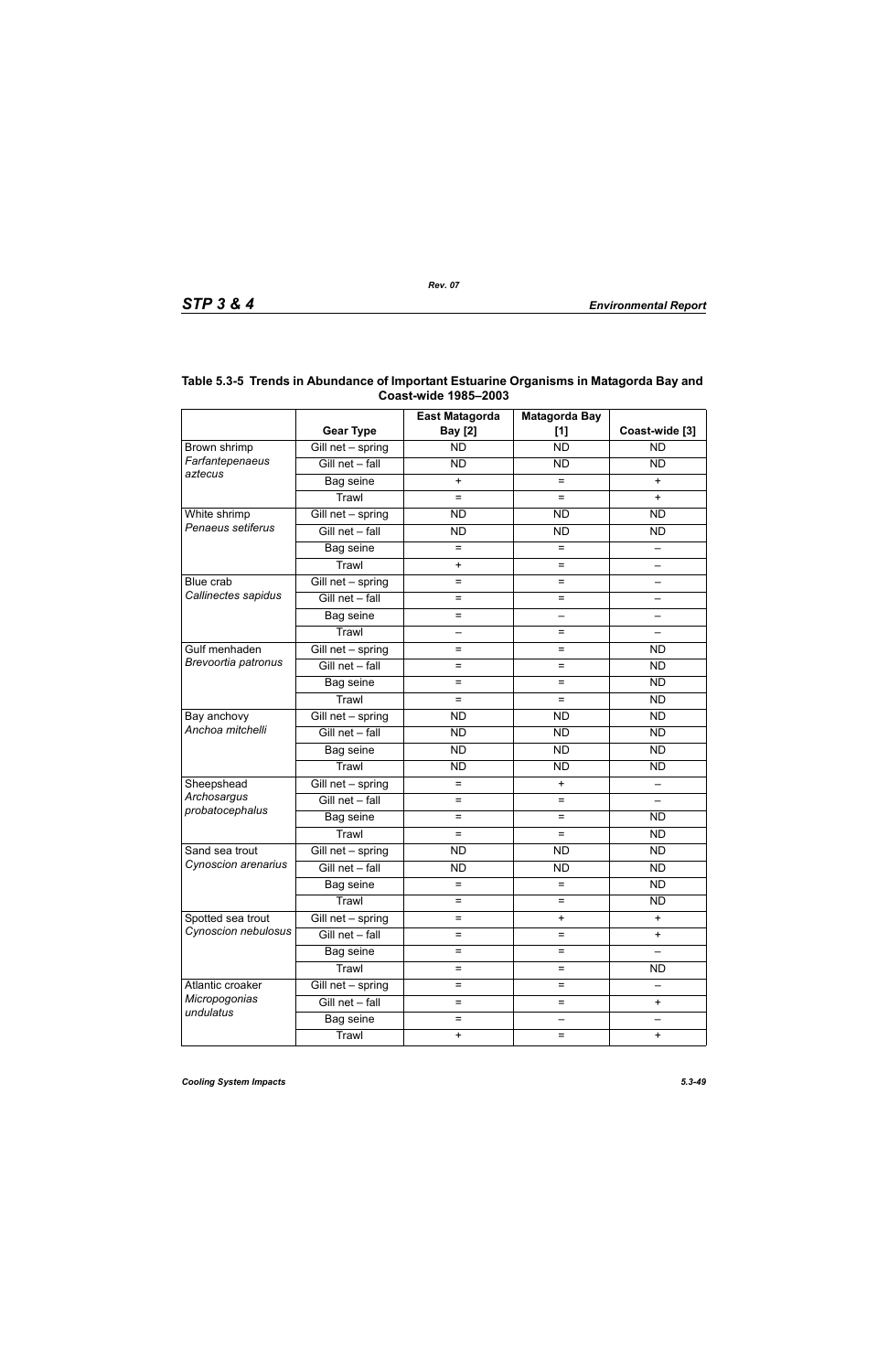|                       |                   | East Matagorda | <b>Matagorda Bay</b>     |                 |
|-----------------------|-------------------|----------------|--------------------------|-----------------|
|                       | <b>Gear Type</b>  | <b>Bay</b> [2] | $[1]$                    | Coast-wide [3]  |
| Black drum            | Gill net - spring | $\ddot{}$      | $+$                      | $\ddot{}$       |
| Pogonias cromis       | Gill net - fall   | $=$            | $+$                      | $+$             |
|                       | Bag seine         | $=$            | $=$                      | $+$             |
|                       | Trawl             | $+$            | $=$                      | <b>ND</b>       |
| Red drum              | Gill net - spring | $+$            | $\ddot{}$                | $+$             |
| Sciaenops ocellatus   | Gill net - fall   | $=$            | $=$                      | $+$             |
|                       | Bag seine         | $=$            | $\equiv$                 | $\qquad \qquad$ |
|                       | Trawl             | $=$            | $=$                      | <b>ND</b>       |
| Striped mullet        | Gill net - spring | $=$            | $\equiv$                 | <b>ND</b>       |
| Mugil cephalus        | Gill net - fall   | $=$            | $=$                      | <b>ND</b>       |
|                       | Bag seine         | $=$            | $=$                      | <b>ND</b>       |
|                       | Trawl             | $=$            | $=$                      | <b>ND</b>       |
| Southern flounder     | Gill net - spring | $=$            | $=$                      |                 |
| Paralichthys          | Gill net - fall   | $=$            | $=$                      |                 |
| lethostigma           | Bag seine         | $=$            | $\overline{\phantom{0}}$ | <b>ND</b>       |
|                       | Trawl             | $=$            | $=$                      | <b>ND</b>       |
| Total Finfish [3]     | Gill net - spring | $\ddot{}$      | $\ddot{}$                | $+$             |
|                       | Gill net - fall   |                | —                        | $\equiv$        |
|                       | Bag seine         | $=$            | $=$                      | <b>ND</b>       |
|                       | Trawl             | $=$            | $=$                      | <b>ND</b>       |
| American oyster [4]   | Spat              | $=$            | $=$                      | $+$             |
| Crassostrea virginica | Small             | $\ddot{}$      | $\ddot{}$                | $\ddot{}$       |
|                       | Market size       | $\ddot{}$      | $\ddot{}$                | $\ddot{}$       |

# **Table 5.3-5 Trends in Abundance of Important Estuarine Organisms in Matagorda Bay and Coast-wide 1985–2003 (Continued)**

Source: Martinez-Andrate, Campbell and Fuls (Reference 5.3-25). Trends in Relative Abundance and Size of Selected Finfish and Shellfish along the Texas Coast: November 1975 – December 2003. Texas Parks and Wildlife Management Data Series No. 232.

[1] Trends for East Matagorda Bay and Matagorda Bay were estimated by inspection of annual catch data from 1985 to 2003. No statistical analysis was used or implied.

[2] Coast-wide trends were described in the report based on all data since inception of the study, which varied by gear type and species. The earliest data was collected in 1975.

[3] Total includes some species not represented in this table.

[4] Oyster data was not reported for East Matagorda Bay separately.

Note: Relative Abundance Indicators:

+ Annual catch increased from 1985 to 2003.

– Annual catch decreased from 1985 to 2003.

= Annual catch showed no marked change from 1985 to 2003, either due to relatively steady catches or to large variations with no apparent pattern.

ND = no data.